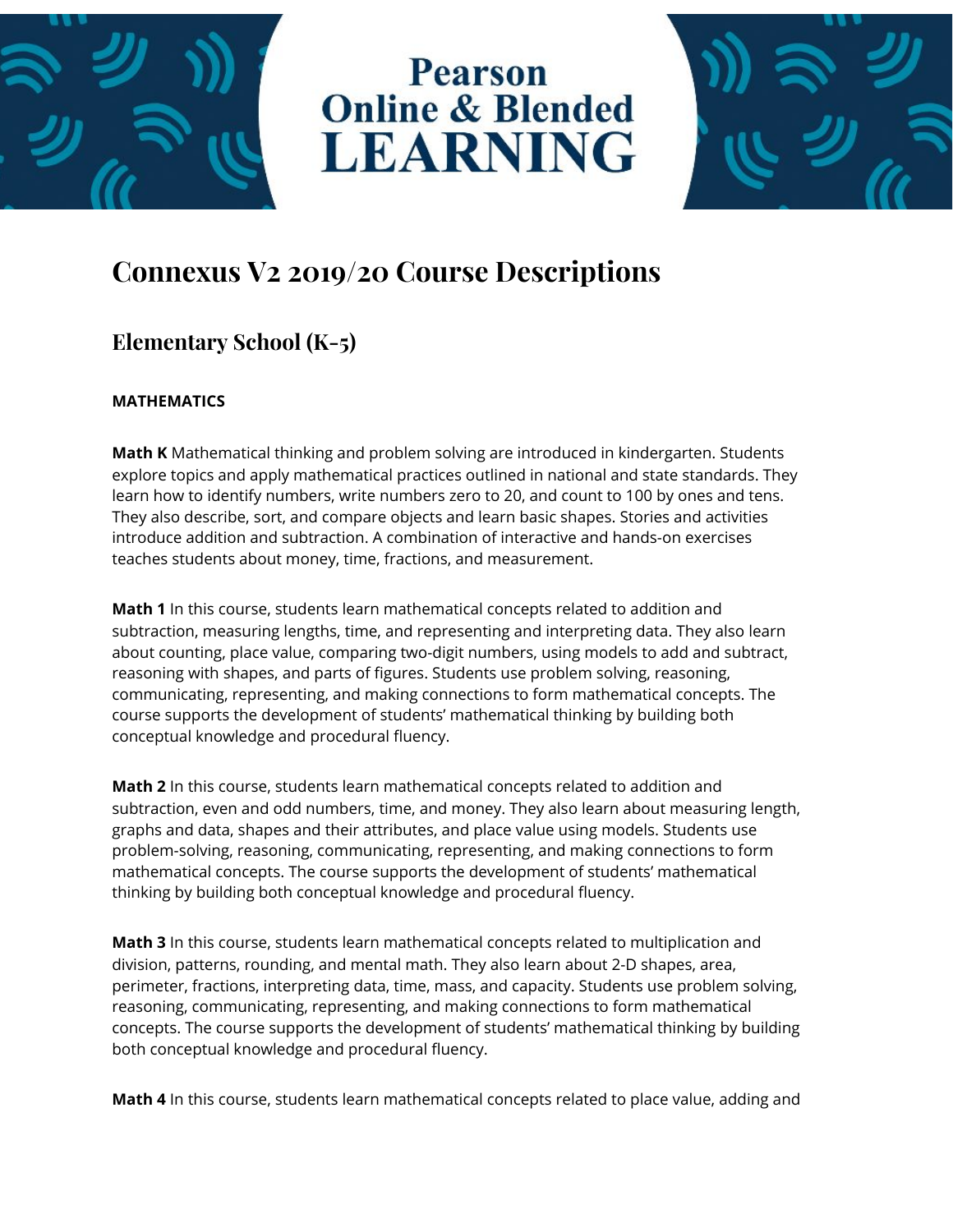subtracting multi-digit whole numbers, strategies for multiplication and division, factors, multiples, algebra, and patterns. They also learn about fraction equivalence, calculating fractions, comparing decimals, interpreting data, angles, lines, shapes, and measurement. Students use problem solving, reasoning, communicating, representing, and making connections to form mathematical concepts. The course supports the development of students' mathematical thinking by building both conceptual knowledge and procedural fluency.

**Math 5** In this course, students learn mathematical concepts related to place value, adding and subtracting decimals, using models to multiply and divide, the coordinate plane, algebra, patterns, and relationships. They also learn about 2-D figures, operations with fractions, volume, converting measurements, interpreting data, and equivalent expressions. Students use problem solving, reasoning, communicating, representing, and making connections to form mathematical concepts. The course supports the development of students' mathematical thinking by building both conceptual knowledge and procedural fluency.

**Gifted and Talented Math 3** In Gifted and Talented Math 3A, the student will learn mathematical concepts related to multiplication and division, patterns, rounding, mental math, and representing and interpreting data on line plots.

In Gifted and Talented Math 3B, the student will learn mathematical concepts related to fraction equivalence, adding, subtracting, and multiplying fractions, comparing decimals, using whole numbers to solve problems, area, and perimeter.

Concepts are developed using mathematical processes of problem-solving, reasoning, communicating, representing, and making connections. Building both conceptual knowledge and procedural fluency supports the student's development of mathematical thinking and reasoning in solving various problems of authentic contexts.

**Gifted and Talented Math 4** In Gifted and Talented Math 4A, the student will learn mathematical concepts related to place value, adding and subtracting multi-digit whole numbers, adding and subtracting decimals, using models to multiply and divide, the coordinate plane, algebra, patterns and relationships.

In Gifted and Talented Math 4B, the student will learn mathematical concepts related to angles, shapes and measurement, 2D figures, operations with fractions, volume, converting measurements, interpreting data, equivalent expressions, the coordinate plane, patterns and relationships.

Concepts are developed using mathematical processes of problem-solving, reasoning, communicating, representing, and making connections. Building both conceptual knowledge and procedural fluency supports the student's development of mathematical thinking and reasoning in solving various problems of authentic contexts.

**Gifted and Talented Math 5** For qualifying students, this first-semester course reinforces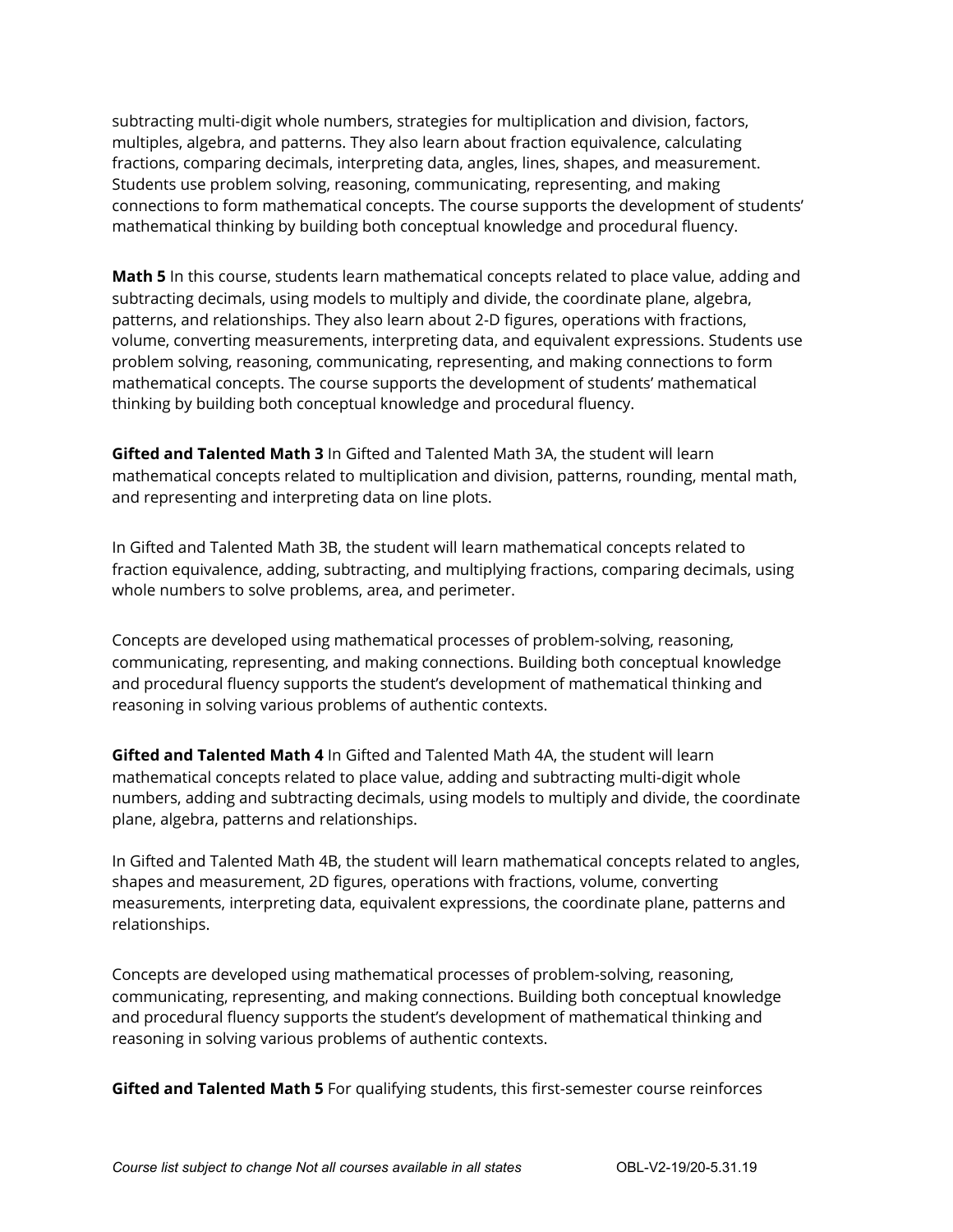students' understanding of mathematical concepts in preparation for higher level courses. Students learn to create, analyze, and interpret graphs in their study of statistics. Geometry continues to be explored, with students classifying polygons and using measurement skills to find the perimeter, area, and volume of geometric figures. In addition to learning basic probability and permutations, students begin their algebra studies with solving equations and inequalities.

#### **LANGUAGE ARTS**

**Language Arts K** In kindergarten, students build a foundation for successful reading as they explore topics and apply reading, writing, speaking, and listening skills outlined in national and state standards. Learning activities combine phonics, listening, comprehension, and vocabulary instruction with daily exposure to books, including literature and informational texts. A combination of interactive and hands-on exercises encourages the development of fine motor skills. Students learn language skills as well as letter formation, and they practice these by drawing, dictating, and writing. By the end of kindergarten, many students will be reading, and all students should be able to recognize consonants as well as long and short vowel sounds.

**Language Arts 1** In this course, students master key foundational skills. They are exposed to a variety of fiction and nonfiction stories organized into themes such as "Getting to Know Us" and "Our Community." Examining literature through themes helps students make connections between texts and relate reading topics to personal knowledge and interests. Students build writing fluency by responding to various prompts, and they work toward mastery of standard language conventions through daily grammar and mechanics practice. The course teaches students how to communicate purposefully by giving them the opportunity to participate in collaborative discussions and take turns talking and listening carefully to a partner.

**Language Arts 2** In this course, students develop reading, writing, listening, and speaking skills essential for future success. Students expand their vocabularies while using an array of strategies—including main idea, problem and solution, and author's purpose—to comprehend complex texts. A variety of stories are organized into relevant themes such as friends and family, live and learn, and our life/our world. Students enjoy daily independent reading routines. Additionally, they use the writing process to produce various compositions including narrative texts, informative texts, and opinion texts. Students also master standard language conventions through daily grammar and mechanics practice. Engaging activities and discussions help students become proficient listeners and speakers.

**Language Arts 3** In this course, students use critical thinking and reading comprehension skills to analyze texts. Using a multi-draft reading approach, students make connections between their readings and the world. They will be asked questions such as, "How can learning help us grow?" and "What are ways people can take action?" Through the five-stage writing process—prewriting, drafting, revising, editing, and publishing—students practice writing quality sentences and well-organized compositions. Daily reading and writing activities help students continue to master spelling, grammar, and language skills. Students will also learn the strokes of cursive handwriting.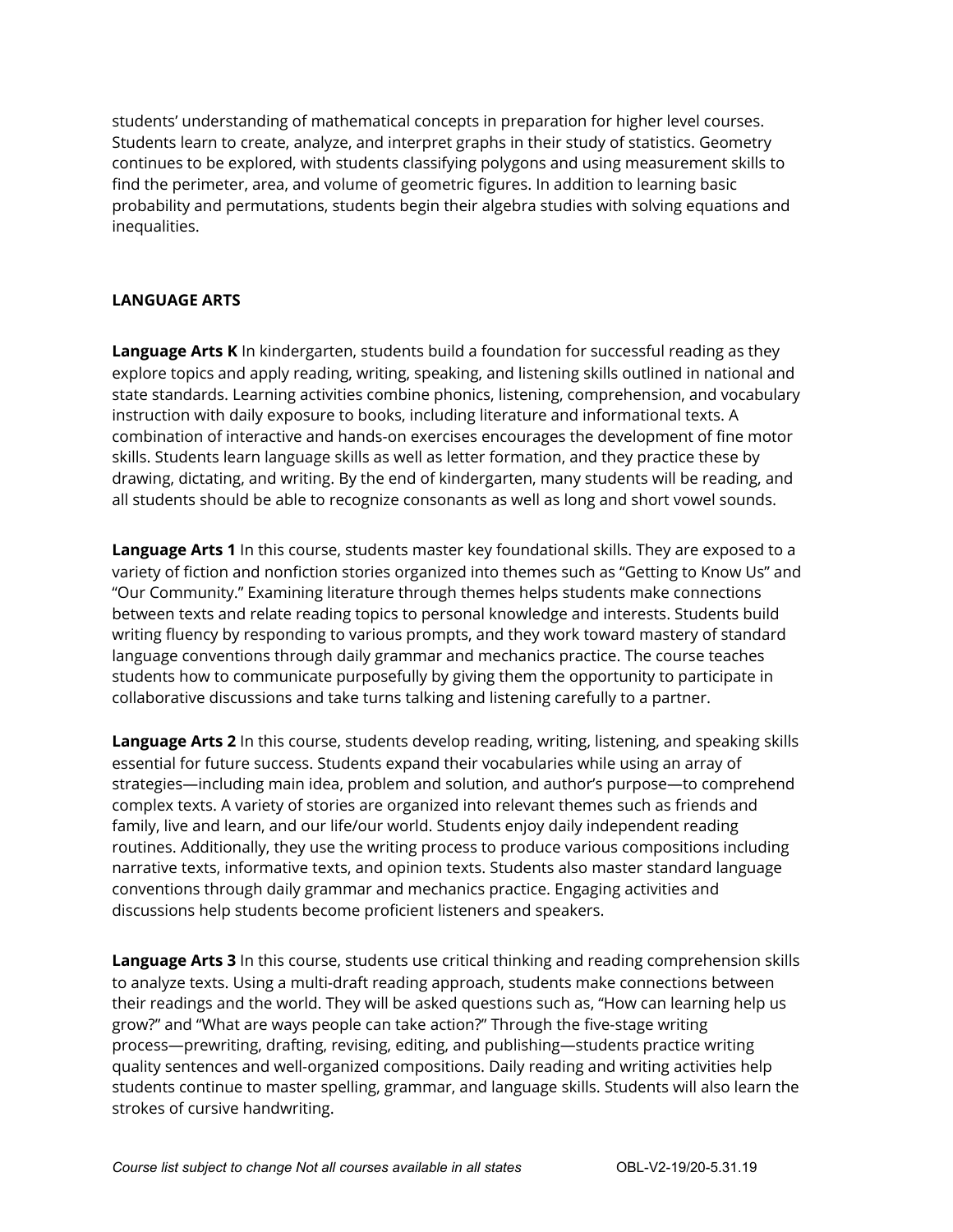**Language Arts 4** In this course, students use critical thinking and reading comprehension skills to analyze texts. Using a multi-draft reading approach, students make connections between their readings and the world. They will be asked questions such as, "How can a challenge bring out our best?" and "How do different writers treat the same topic?" Through the five-stage writing process—prewriting, drafting, revising, editing, and publishing—students practice writing quality sentences and well-organized compositions. Daily reading and writing activities help students continue to master spelling, grammar, and language skills. Students will also learn the strokes of cursive handwriting.

**Language Arts 5** In this course, students use critical thinking and reading comprehension skills to analyze texts. Using a multi-draft reading approach, students make connections between their readings and the world. They will be asked questions such as, "What kinds of experiences can lead to new discoveries?" and "How do we decide what's important?" Through the five-stage writing process—prewriting, drafting, revising, editing, and publishing—students practice writing quality sentences and well-organized compositions. Daily reading and writing activities help students continue to master spelling, grammar, and language skills. Students will also learn the strokes of cursive handwriting.

**Gifted and Talented Language Arts 3** In this course, the student will use critical thinking and reading comprehension skills to analyze fiction and nonfiction stories presented in McGraw-Hill's Wonders. Using a multi-draft reading approach, the student will discuss, analyze, and critique stories in order to make connections between readings, other titles and the world. Stories from the Reading/Writing Workshop and Literature Anthology will ask the student to ponder and make connections to the following essential questions, "How can learning helps us grow?"; "What does it take to solve a problem?"; and "What are individual qualities important?". The student will use textual evidence from one or more sources to support his ideas.

Throughout the course, the students will also develop writing skills. The basic writing content concentrates on writing quality sentences, organizing paragraphs, and adding detail to writing. The student will continue to use effective planning tools such as graphic organizers and outlines to create well-organized compositions. Through the five-stages of the writing process: prewriting, drafting, revising, editing, and publishing the student will write narrative and informative compositions. The student will continue to master spelling, grammar, and language skills. Wonders offers spelling lists based on the patterns and relationship of letters within words. Daily reading and writing activities reinforce the spelling strategies and give the student opportunities to use spelling words in context. The student will also learn the strokes of cursive handwriting.

Students enrolled in the course will also participate in the Junior Great Books program, during which they will read challenging works of literature and participate in LiveLesson® session discussions. Students will explore the themes of confidence and kindness while developing their critical thinking and writing abilities as part of a method of reading and discussion known as Shared Inquiry. Ultimately, students will develop the habits and strategies used regularly by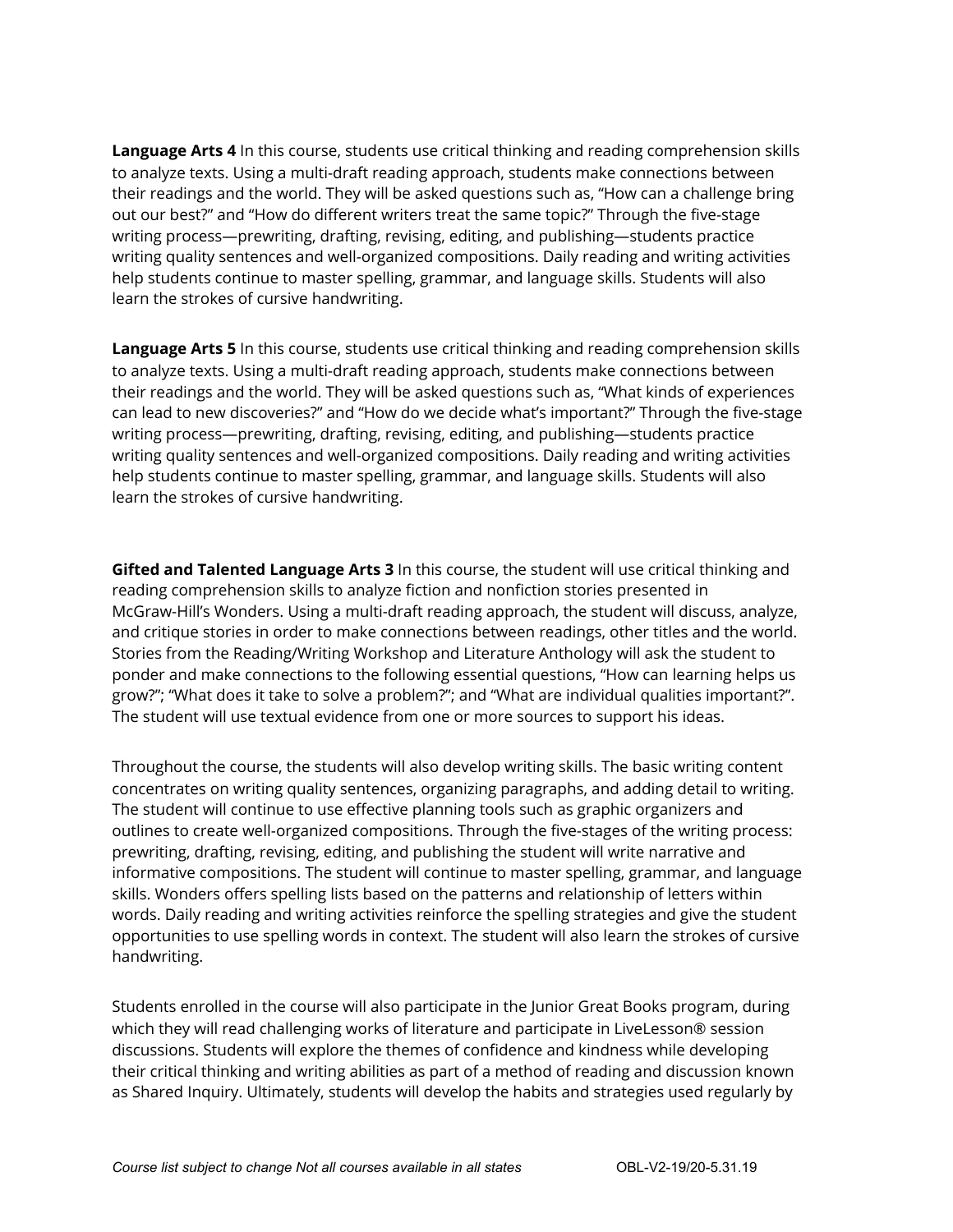good readers, thinkers, and learners.

**Gifted and Talented Language Arts 4** In this course, the student will use his critical thinking and reading comprehension skills to analyze fiction and nonfiction stories presented in McGraw-Hill's Wonders. Using a multi-draft reading approach, the student will discuss, analyze, and critique stories in order to make connections between readings, other titles and the world. Stories from the Reading/Writing Workshop and Literature Anthology will ask the student to ponder and make connections to the following essential questions, "How can a challenge bring out our best?"; "What can animals teach us?"; and "How can you show your community spirit?". The student will use textual evidence from one or more sources to support his ideas.

Throughout the course, the students will also develop writing skills. The basic writing content concentrates on writing quality sentences, organizing paragraphs, and adding detail to writing. The student will continue to use effective planning tools such as graphic organizers and outlines to create well-organized compositions. Through the five-stages of the writing process: prewriting, drafting, revising, editing, and publishing the student will write narrative and informative compositions. The student will continue to master spelling, grammar, and language skills. Wonders offers spelling lists based on the patterns and relationship of letters within words. Daily reading and writing activities reinforce the spelling strategies and give the student opportunities to use spelling words in context. The student will also learn the strokes of cursive handwriting.

Students enrolled in the course will also participate in the Junior Great Books program, during which they will read challenging works of literature and participate in LiveLesson® session discussions. Students will explore the themes of trust and communication while developing their critical thinking and writing abilities as part of a method of reading and discussion known as Shared Inquiry. Ultimately, students will develop the habits and strategies used regularly by good readers, thinkers, and learners.

**Gifted and Talented Language Arts 5** In this course, the student will use his critical thinking and reading comprehension skills to analyze fiction and nonfiction stories presented in McGraw-Hill's Wonders. Using a multi-draft reading approach, the student will discuss, analyze, and critique stories in order to make connections between readings, other titles and the world. Stories from the Reading/Writing Workshop and Literature Anthology will ask the student to ponder and make connections to the following essential questions, "Where can an idea begin?"; "What does it take to put a plan into action?"; and "What kinds of experiences can lead to new discoveries?". The student will use textual evidence from one or more sources to support his ideas.

Throughout the course, the students will also develop writing skills. The basic writing content concentrates on writing quality sentences, organizing paragraphs, and adding detail to writing. The student will continue to use effective planning tools such as graphic organizers and outlines to create well-organized compositions. Through the five-stages of the writing process: prewriting, drafting, revising, editing, and publishing the student will write narrative and informative compositions. The student will continue to master spelling, grammar, and language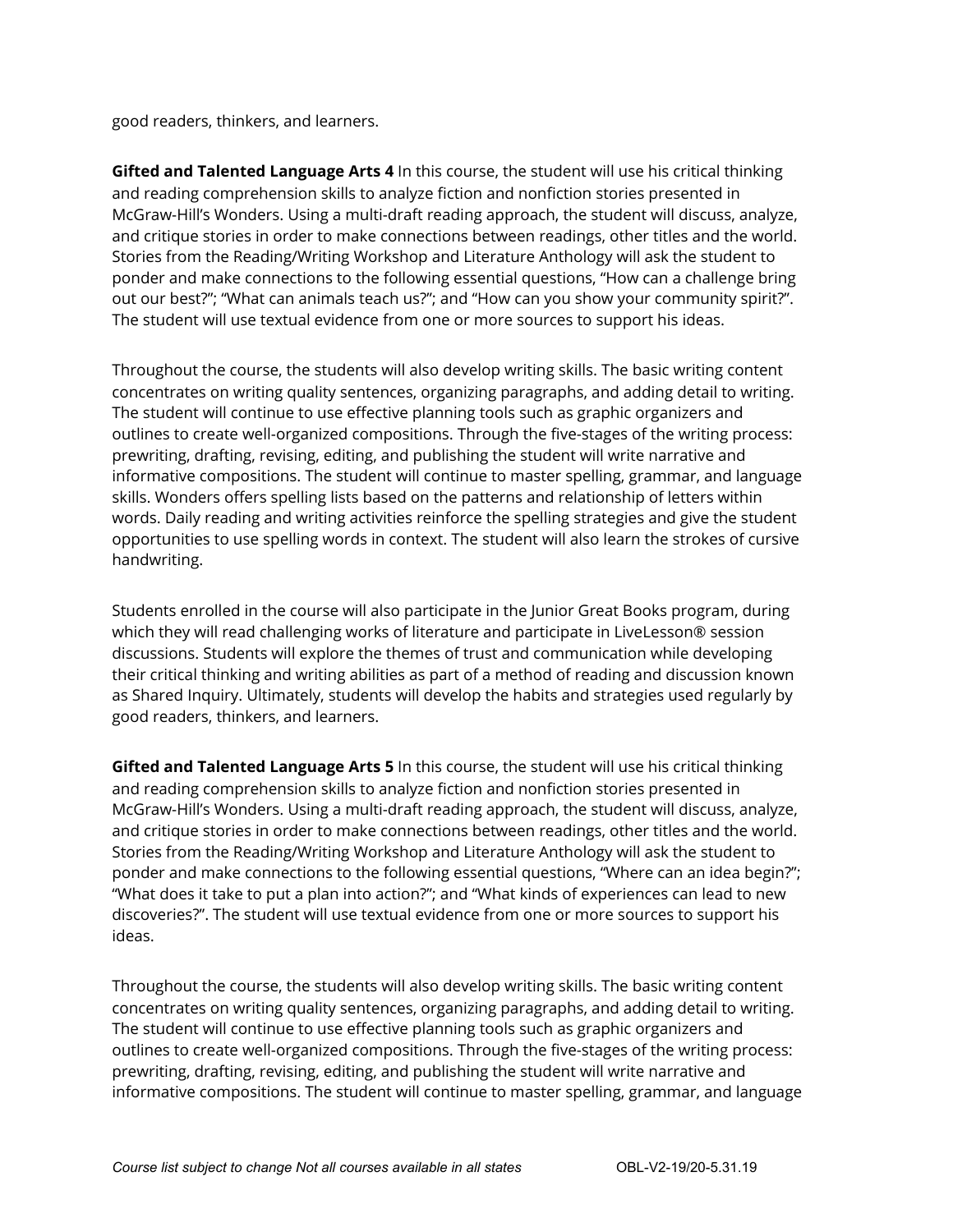skills. Wonders offers spelling lists based on the patterns and relationship of letters within words. Daily reading and writing activities reinforce the spelling strategies and give the student opportunities to use spelling words in context. The student will also learn the strokes of cursive handwriting.

Students enrolled in the course will also participate in the Junior Great Books program, during which they will read challenging works of literature and participate in LiveLesson® session discussions. Students will explore the themes of fitting in and self-respect while developing their critical thinking and writing abilities as part of a method of reading and discussion known as Shared Inquiry. Ultimately, students will develop the habits and strategies used regularly by good readers, thinkers, and learners.

#### **SCIENCE**

**Science K** The key to science is stimulating curiosity. A combination of interactive and hands-on exercises encourages students to observe, describe, measure, and question the world around them. Life, Earth, and physical sciences are introduced. Students investigate living things, such as plants and animals, and nonliving things, such as matter and mixtures.

**Science 1** This course encourages students to explore the natural world. They study Earth, its resources, ways to protect the planet, and how plants and animals grow and change. They create a model of a mountain and investigate the way sunlight affects leaves. Students also learn about the scientific method and explore careers in science.

**Science 2** This course stimulates students' curiosity about the world around them. They investigate energy and changing states of matter, such as liquid water changing to water vapor, and they create a weather chart. Students enjoy hands-on and virtual activities as they investigate the importance of water and vegetation in life science and explore forces in physical science.

**Science 3** Students explore the living world and the sky above. In life science, students begin by analyzing things that make up the living world and then study life cycles and ecosystems. They study the composition of Earth as well as its location in relation to the sun and moon. In physical science, students investigate the properties of matter.

**Science 4** Students in this course use the scientific method to perform hands-on and virtual explorations. In the area of life science, they explore the differences and similarities among organisms. In Earth science, students investigate the differences between rocks and minerals and explore forces and forms of energy. Students are also introduced to the idea of a career in science.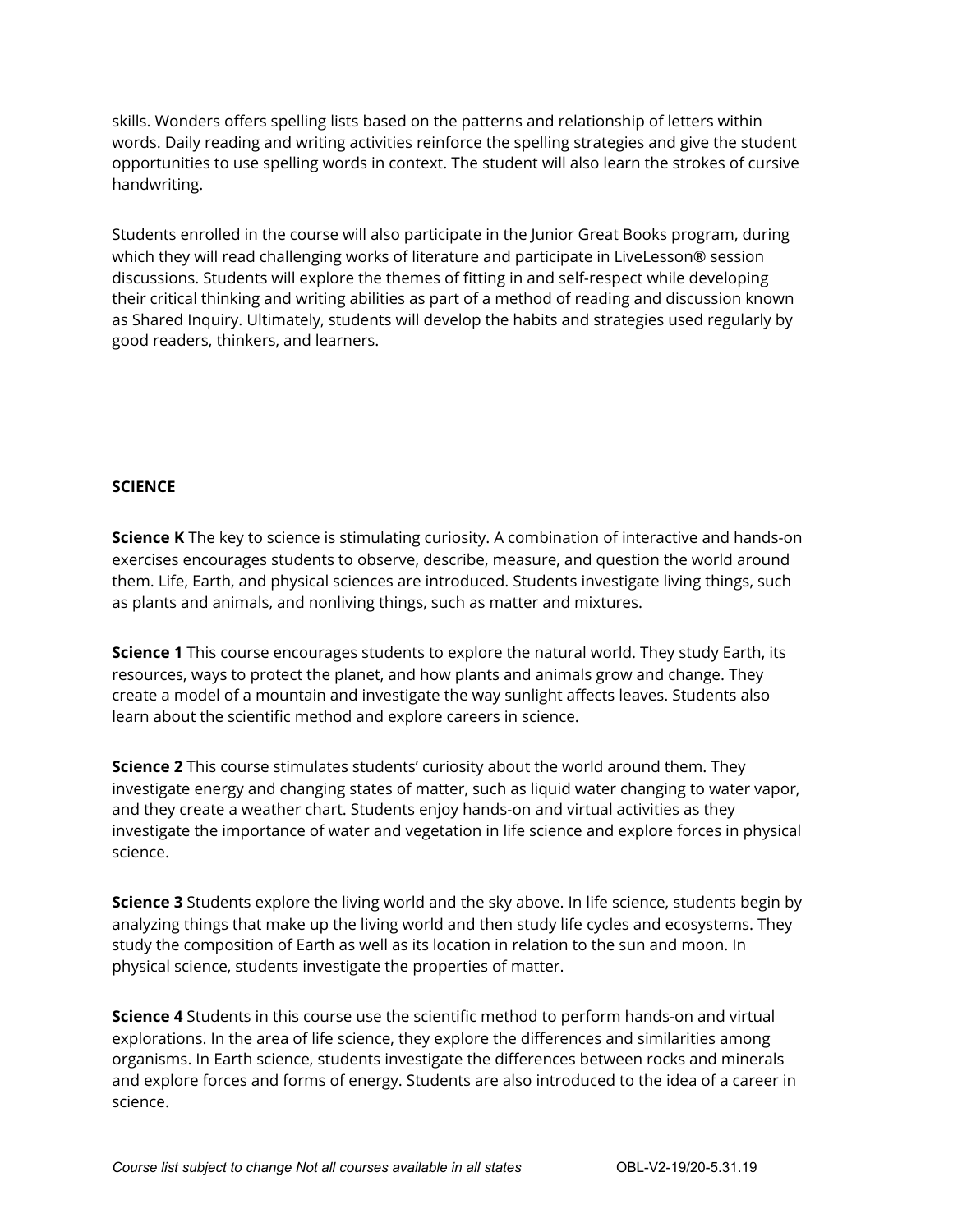**Science 5** Students continue to sharpen their investigative skills. In life science, students examine the living world; in physical science, they explore characteristics of matter, sound, and light. Students also learn about the Earth's composition and the forces that shape its surface. The scientific method is reinforced, and careers in science are discussed.

**Gifted and Talented Science 3** This course introduces science as an adventure in learning about the world around us. Through hands-on activities, student-designed experiments, research, and guided readings, students begin exploring the life and Earth sciences. In the Earth science unit, students learn about the Earth and its changing features. In life science, they explore the living world and its organisms. Designed to accommodate a variety of learning styles, the lessons encourage students to apply new concepts through activity-centered learning, reading, and traditional research and instruction methods. Students also explore the scientific method and various careers in science.

**Gifted and Talented Science 4** This course deepens the student's understanding of the life and Earth sciences through observation, research, and experimentation. Our life science unit explores the differences and commonalities between organisms. The Earth science unit investigates the Earth's different land features and how to care for the Earth in the 21st century. Students become engaged while observing seed growth, exploring the effects of flooding on a riverbank, and conducting a variety of experiments.

**Gifted and Talented Science 5** This exciting course encourages students to see themselves as scientists by empowering them to make their own discoveries. Students begin by studying the roles of scientists and the scientific method and then explore the Earth and life sciences in the context of the discoverer. In life science, they study cells and heredity. In Earth science, students design their own experiments for investigating the earth's composition and the factors affecting that composition. A range of activity-based learning and traditional instruction engages students of diverse learning styles.

#### **SOCIAL STUDIES**

**Social Studies K** Students learn the concepts of community, nation, and world in this course. They answer essential questions including "How do people get what they need?"; "How is culture shared?"; and "How does life change throughout history?" A combination of interactive and hands-on exercises teaches students about personal responsibility, good citizenship, and basic geography. While learning about America's past and important historical figures, students research their personal histories and heroes.

**Social Studies 1** Students learn about the ways in which people contribute to their communities and work together to the benefit of all. This course explores the concepts of good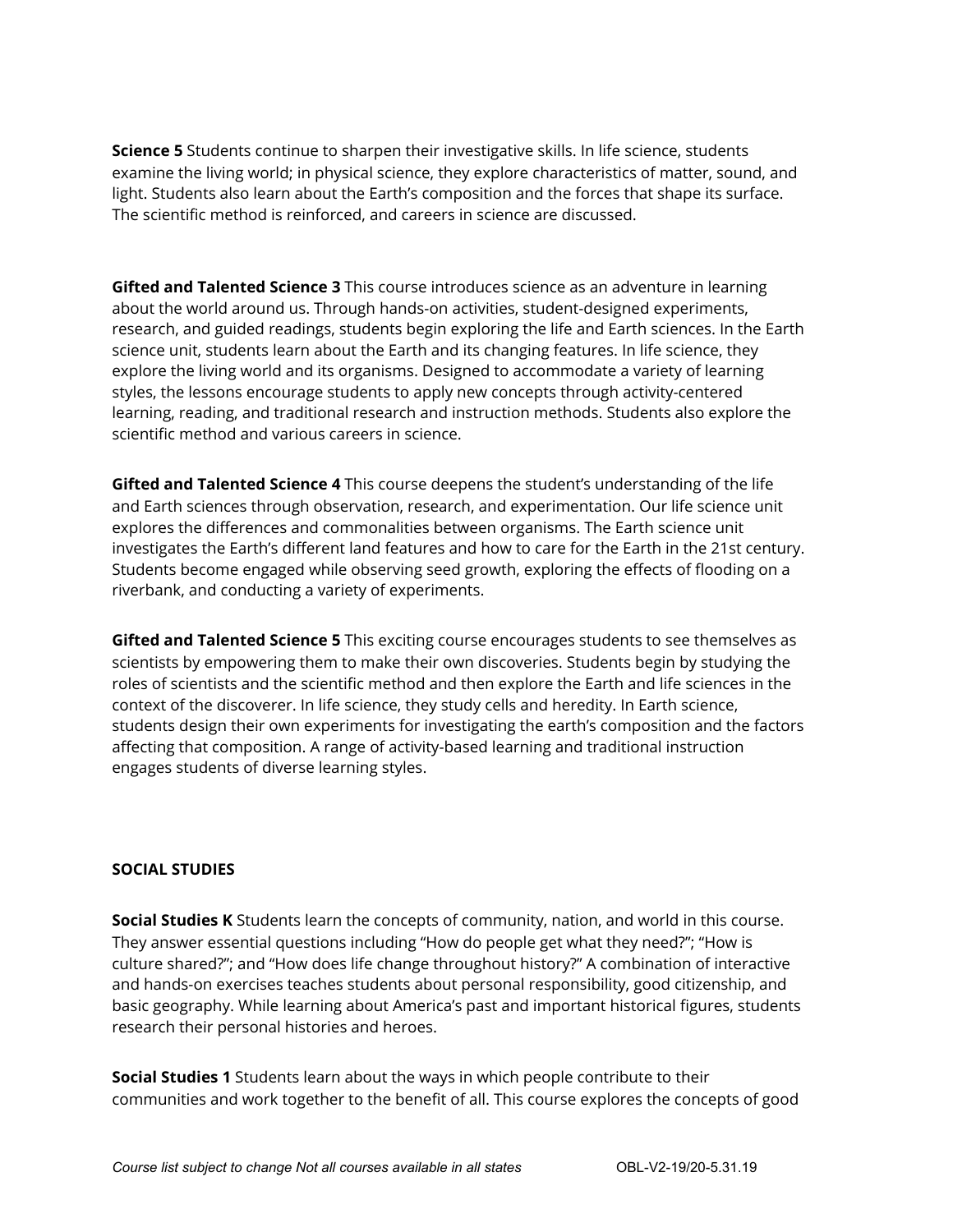citizenship, neighborhoods, and economics. Students also study maps, photographs, biographies, illustrations, poetry, and music to help explain the concept of communities and extend it to the larger world.

**Social Studies 2** Students explore basic concepts of history, geography, economics, and government while discovering more about world cultures. Students practice basic map, chart, graph, and critical-thinking skills. They also learn about ordinary people who demonstrate good citizenship and famous people who have influenced the United States and the world.

**Social Studies 3** This course focuses on the theme of community, with an emphasis on history, civics, economics, and geography. Students compare communities and examine the American political system, including the Declaration of Independence, the US Constitution, and the three branches of government, all within the context of a citizen's rights and responsibilities. Students are introduced to economics by studying money, prices, and supply and demand, with a special emphasis on making good personal economic decisions.

**Social Studies 4** A regional approach is used to examine the geography and history of the United States in this course. During their studies, students learn how to use different types of maps and apply geographic skills and concepts. The course emphasizes the role of the individual in the community and the concept of change over time. (Course may vary by state.)

**Social Studies 5** In this course, students trace the history of the United States from the earliest Americans to the 21st century. Students practice map skills as they chart the growth of the nation and develop their ability to compare, sequence events, and interpret sources. Students also study how geography has affected culture and historic events.

#### **ELECTIVES**

#### **HUMANITIES**

**Art K** In art, students explore color, line, and shape. A combination of interactive and hands-on studio projects encourages students to create art. They sharpen their fine motor skills and explore the areas of art they find interesting. Artistic modes include drawing, painting, assembling, and sculpting. Course may not be considered elective in some states.

**Art 1** Students expand their understanding of color, line, and shape. Activities include drawing, cutting, creating designs, and paper construction. The concepts of texture and three-dimensional forms are also introduced. Course may not be considered elective in some states.

**Art 2** Students learn how the elements and principles of art are combined to create unique and expressive artwork. They explore how art is connected to other subjects such as science and math. Students also learn the basics of drawing, painting, and three-dimensional design.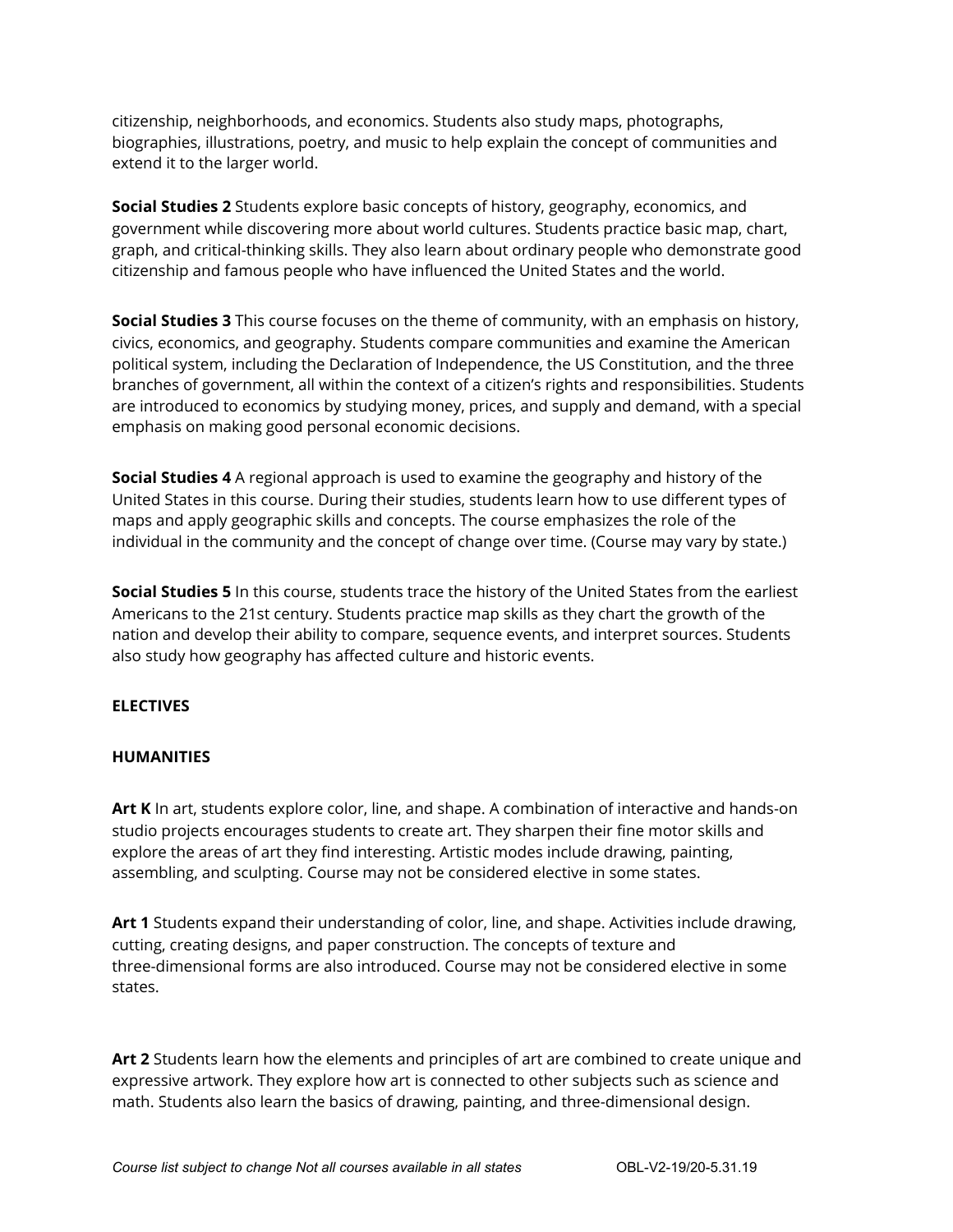Course may not be considered elective in some states.

**Art 3** Students engage in arts and crafts that explore the characteristics of the four seasons. As they study the art of various cultures, they are introduced to art history and art criticism. Students also use a variety of media to create two- and three-dimensional projects. Course may not be considered elective in some states.

**Art 4** In this course, students are introduced to works of art from several continents. As they become more familiar with art elements and the principles of design, they learn how these are applied in creating visual art in diverse cultures around the world. In addition, students use various media to create two- and three-dimensional projects. Course may not be considered elective in some states.

**Art 5** Students are introduced to various works of art, and they become familiar with the elements of art and the principles of design. They examine how these elements and principles were applied to create visual art in different time periods and cultures. Students use assorted media to create two- and three-dimensional projects. Course may not be considered elective in some states.

**Discovering Music I** Designed for students in grades 3–5, this course teaches fundamental musicianship skills from a Western-Classical approach, while aligning to the National Core Arts Standards. The course challenges the student to improve listening, notation, analysis, performance, and improvisation skills. With audio, visual, and interactive technologies, this course provides a unique and advanced learning experience.

**Discovering Music II** Designed for students in grades 3–5, this course builds on fundamental musicianship skills introduced in Discovering Music I. Aligning to the National Core Arts Standards, the course teaches the student to explore new concepts in rhythm and notation, as well as improve listening, notation, analysis, performance, and improvisation skills. The student will use a basic understanding of the orchestra to explore instrumentation and orchestration in more depth, and analyze compositional style from a range of periods. With audio, visual, and interactive technologies, this course provides a unique and advanced learning experience.

**Discovering Music III** Designed for students in grades 3–5, this course enhances the student's knowledge of musical cultures as he or she discovers a musical identity. Aligning to the National Core Arts Standards, this course provides the student with engaging opportunities to combine musical knowledge with an exploration of different art forms to create new personal works. The student will apply foundational knowledge of music to a variety of musical styles and cultures. With audio, visual, and interactive technologies, this course provides a unique and advanced learning experience.

**Experiencing Music I** Designed for students in grades K–2, this course explores differences between music and everyday sounds, and also how the body hears and responds to music. Aligning to the National Core Arts Standards, the course introduces skills that assist the student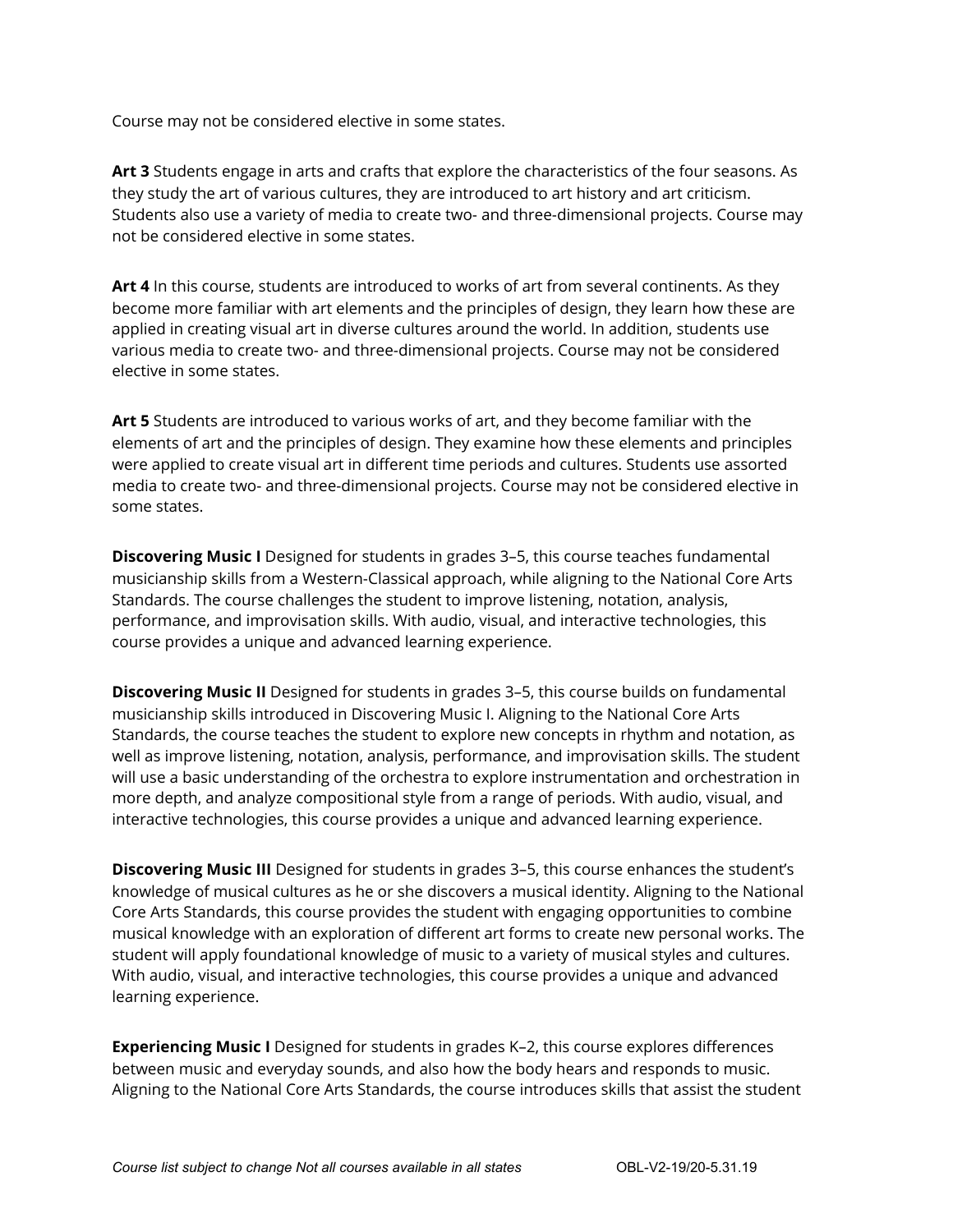in making music individually and with another person. The student will identify instrument characteristics and sounds and begin to consider the way music of the student's own culture might sound different to a person from another culture. With audio, visual, and interactive technologies, this course provides a unique and advanced learning experience.

**Experiencing Music II** Designed for students in grades K–2, this course introduces basic components of music: melody and rhythm. Aligning to the National Core Arts Standards, the course teaches the student to explore an individual voice by creating beats and rhythms. In addition, the student will use critical listening skills to analyze music while participating in interactive experiences. With audio, visual, and interactive technologies, this course provides a unique and advanced learning experience.

**Experiencing Music III** Designed for students in grades K–2, this course deepens the student's understanding of the roles musicians play in today's society. Aligning to the National Core Arts Standards, this course uses dynamic media to help the student discover a musical identity while expanding knowledge of the foundations of music. The student will apply foundational knowledge to different musical styles and literature. With audio, visual, and interactive technologies, this course provides a unique and advanced learning experience.

#### **INTERDISCIPLINARY**

**Home Life** In this course, students select from a number of activities that develop their skills through fun, experiential learning projects. Activities include cooking, crafts, sewing, home maintenance, family outings, and genealogy.

#### **LANGUAGE ARTS**

**Gifted and Talented Literature Study 2** This course, for second graders only, is organized around the themes of friendship, responsibility, and bravery. The Junior Great Books® program, which is the basis for this course, employs the Shared InquiryTM method. This method enables students to discuss these themes and make interpretations. This approach to learning fosters a vibrant environment where students acquire the habits and strategies of self-reliant thinkers, readers, and learners.

**Gifted and Talented Literature Study 3 (TX Only)** The Junior Great Books® program employs the method of interpretive readings and discussion being known as the Shared InquiryTM method. This distinctive approach to learning enables leaders—the teachers and Learning Coaches—to foster a vibrant environment in which a student acquires the habits and strategies of a self-reliant thinker, reader, and learner. Through their own curiosity and attentive questioning, leaders serve as partners in inquiry with the student, helping him work with other students to discover meaning in a reading selection and to build interpretations. The process reaches its fullest expression in Shared Inquiry discussion, where leaders and students think and talk about an interpretive question that arises from a particular story. Using LiveLesson®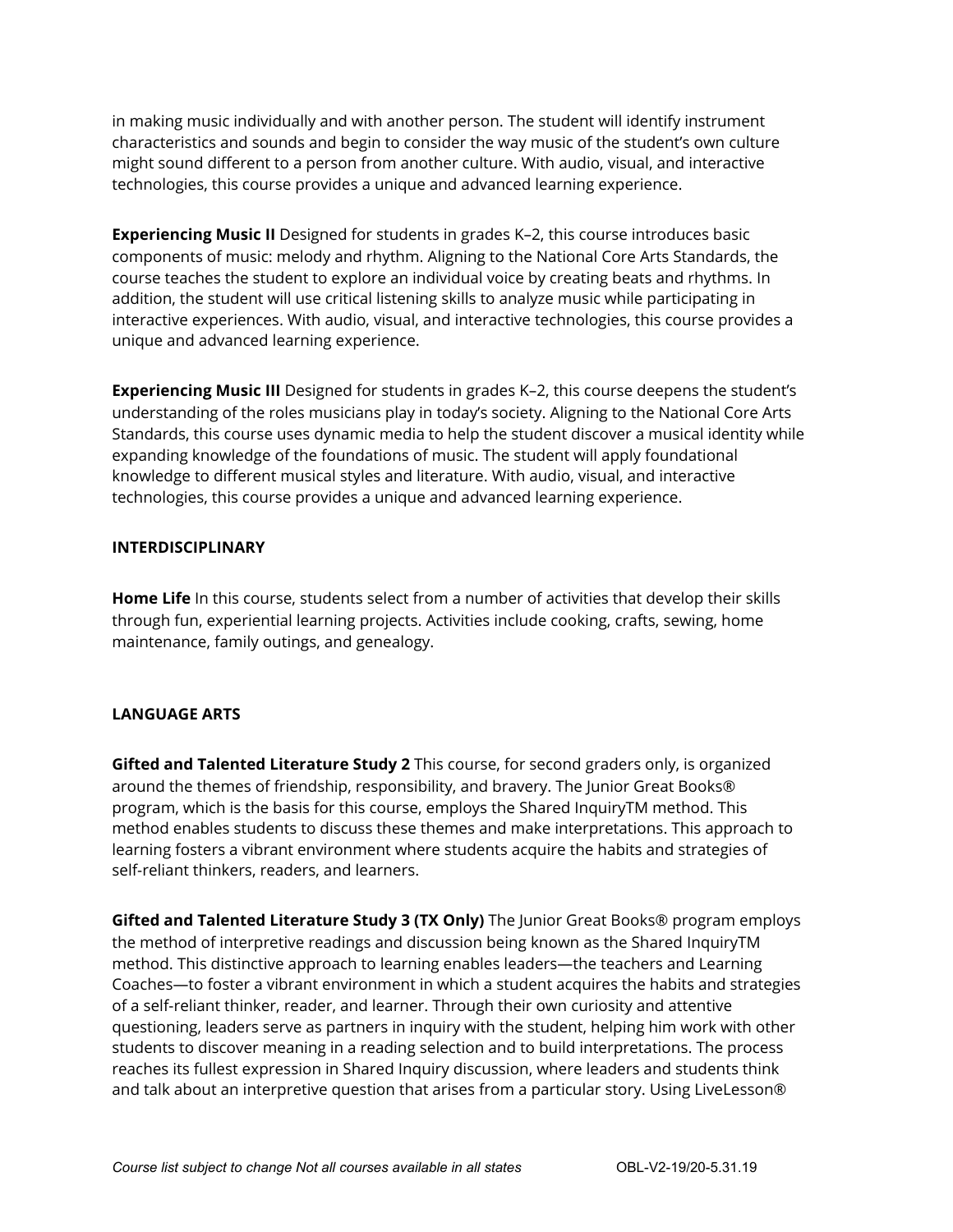sessions, the student will interact with peers twice during each unit for Shared Inquiry and presentation of personal writing.

Junior Great Books includes outstanding works of literature by award-winning authors. Praised for their rich language and international range, and chosen carefully for their ability to support multiple interpretations, the stories in Junior Great Books capture students' attention and imagination and engage the best of their thinking. Progressing in reading level, conceptual complexity, and length throughout the series, the stories are the foundation for a thoughtful process of reading, discussion, and writing.

**Gifted and Talented Literature Study 4 (TX Only)** The Junior Great Books® program employs the method of interpretive readings and discussion being known as the Shared InquiryTM method. This distinctive approach to learning enables leaders—the teachers and Learning Coaches—to foster a vibrant environment in which a student acquires the habits and strategies of a self-reliant thinker, reader, and learner. Through their own curiosity and attentive questioning, leaders serve as partners in inquiry with the student, helping him work with other students to discover meaning in a reading selection and to build interpretations. The process reaches its fullest expression in Shared Inquiry discussion, where leaders and students think and talk about an interpretive question that arises from a particular story. Using LiveLesson® sessions, the student will interact with peers twice during each unit for Shared Inquiry and presentation of personal writing.

Junior Great Books includes outstanding works of literature by award-winning authors. Praised for their rich language and international range, and chosen carefully for their ability to support multiple interpretations, the stories in Junior Great Books capture students' attention and imagination and engage the best of their thinking. Progressing in reading level, conceptual complexity, and length throughout the series, the stories are the foundation for a thoughtful process of reading, discussion, and writing.

**Gifted and Talented Literature Study 5 (TX Only)** The Junior Great Books® program employs the method of interpretive readings and discussion being known as the Shared InquiryTM method. This distinctive approach to learning enables leaders—the teachers and Learning Coaches—to foster a vibrant environment in which a student acquires the habits and strategies of a self-reliant thinker, reader, and learner. Through their own curiosity and attentive questioning, leaders serve as partners in inquiry with the student, helping him work with other students to discover meaning in a reading selection and to build interpretations. The process reaches its fullest expression in Shared Inquiry discussion, where leaders and students think and talk about an interpretive question that arises from a particular story. Using LiveLesson® sessions, the student will interact with peers twice during each unit for Shared Inquiry and presentation of personal writing.

Junior Great Books includes outstanding works of literature by award-winning authors. Praised for their rich language and international range, and chosen carefully for their ability to support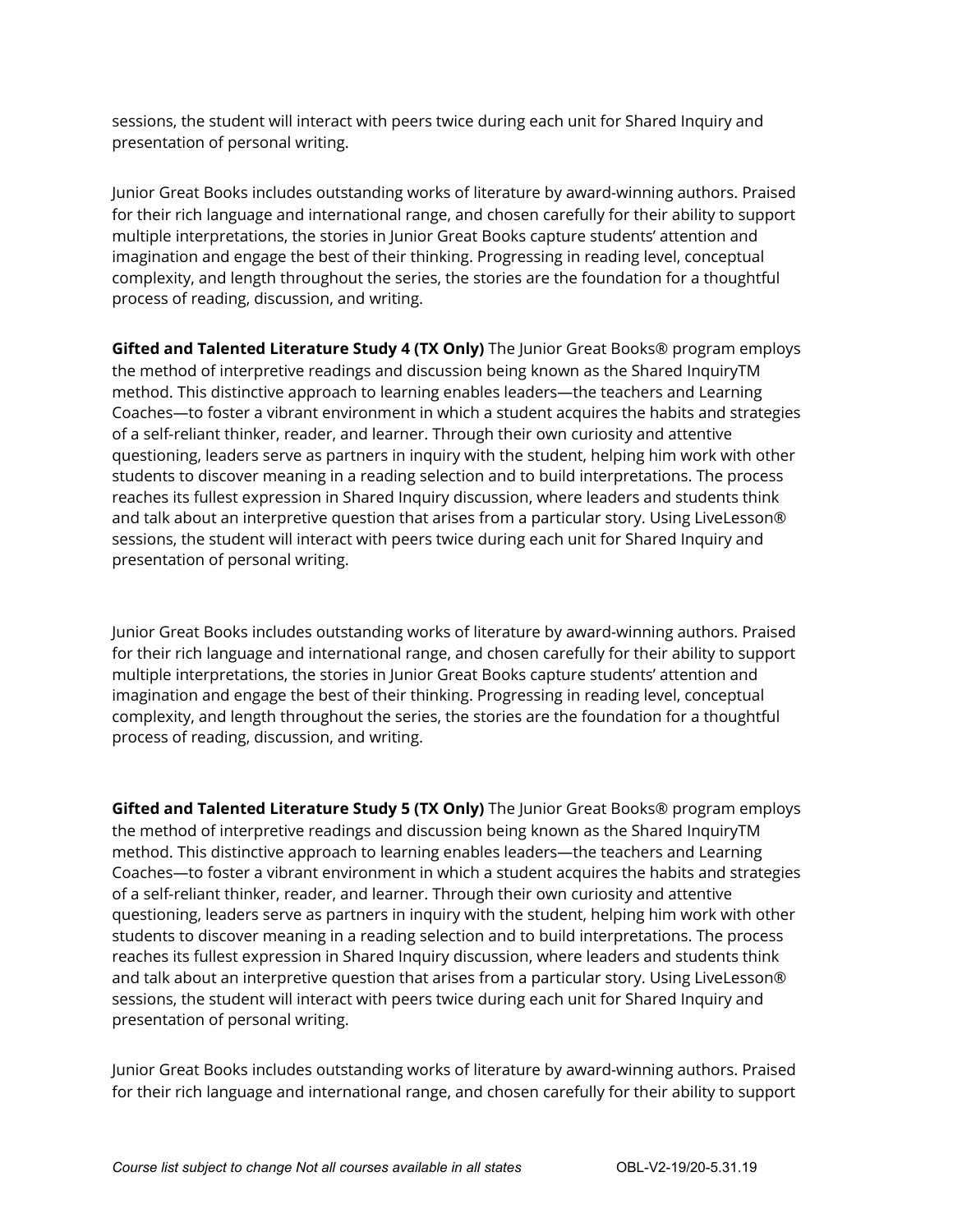multiple interpretations, the stories in Junior Great Books capture students' attention and imagination and engage the best of their thinking. Progressing in reading level, conceptual complexity, and length throughout the series, the stories are the foundation for a thoughtful process of reading, discussion, and writing.

#### **TECHNOLOGY**

**Educational Technology and Online Learning K** In this course, students explore the features of a draw and paint program as a tool to support emerging reading, writing, and mathematics skills. They learn to locate letters and numbers on the keyboard. A study skills unit introduces them to listening and visualization techniques that support learning. Students also learn to recognize safe and responsible use of technology resources so they can become model digital citizens.

**Educational Technology and Online Learning 1** In this course, students build on foundational skills while using software to draw, type, and format text. They also create presentations to support academic skills. Students learn listening and organizational skills and set attainable learning goals. Students become responsible users of technology as they learn about Internet safety and appropriate online behavior.

**Educational Technology and Online Learning 2** In this course, students use appropriate technology tools and resources to complete projects and solve problems. Students use software to draw, write, organize, and present information. Students learn listening and organizational skills and set attainable learning goals. Students become responsible users of technology as they learn about Internet safety and appropriate online behavior.

**Educational Technology and Online Learning 3** In this course, students use appropriate technology tools and resources to complete projects, manage information, and solve problems. Students use software to write, organize, analyze, and present information. They learn listening and organizational skills and set attainable learning goals. Students become responsible users of technology as they learn about Internet safety and appropriate online behavior.

**Educational Technology and Online Learning 4** In this course, students use appropriate technology tools and resources to complete projects, manage information, and solve problems. Students use software to write, organize, analyze, and present information. Students become responsible users of technology as they learn about Internet safety, appropriate online behavior, and effective search and website evaluation strategies.

**Educational Technology and Online Learning 5** In this course, students use appropriate technology tools and resources to complete projects, manage information, and solve problems. Students use software to write, organize, analyze, and present information. Students learn listening and organizational skills and set attainable learning goals. Students become responsible communicators and users of technology as they learn about intellectual property, Internet safety, and effective search and evaluation strategies.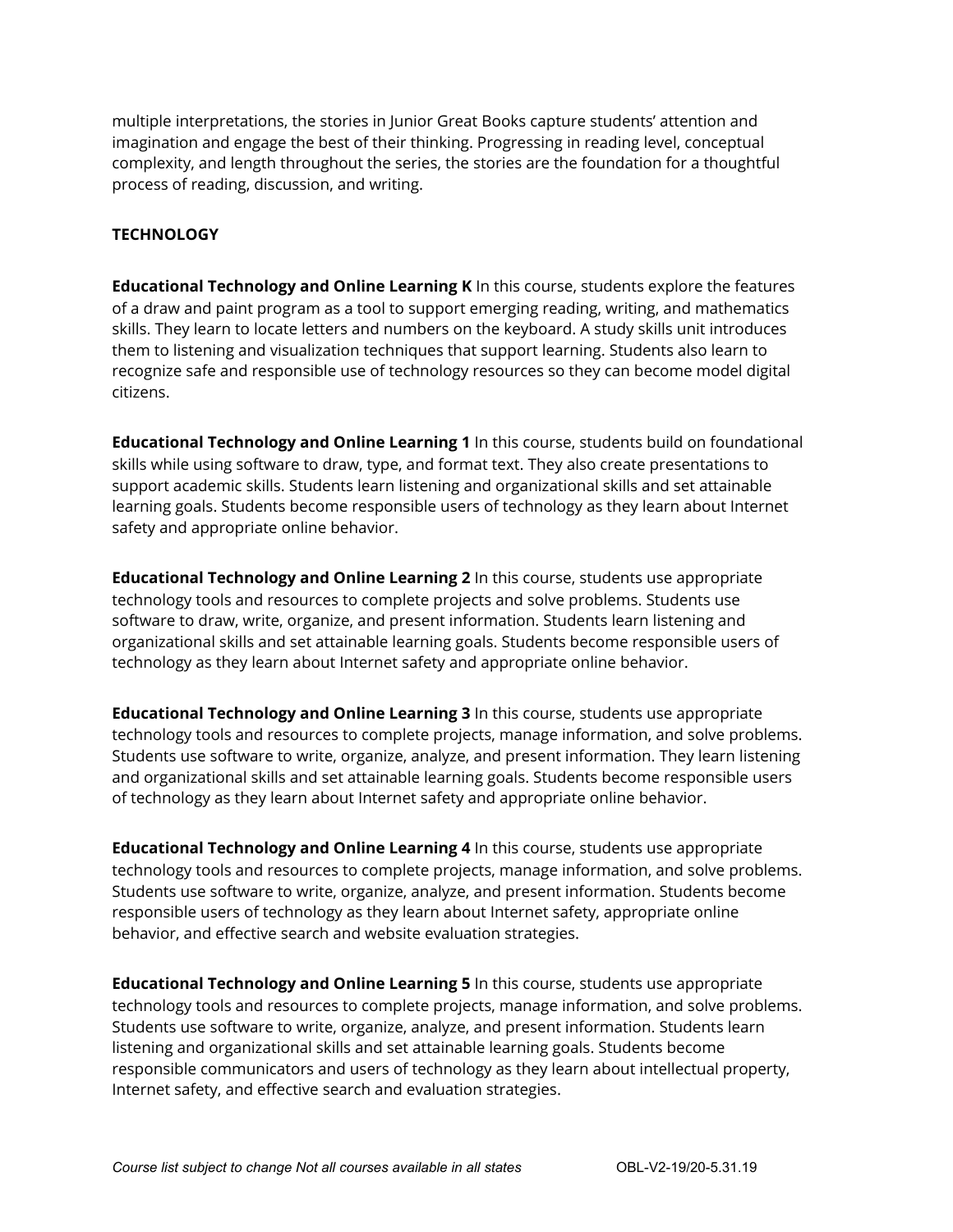**WebQuest** Students who sign up for this elective take part in an interactive experience that connects them to their local communities. The course encourages students to become active, contributing members of their communities through participation in a project focused on maintaining or improving their local environment. Over the course of 12 site visits, students will collect data, take notes, and complete activities to support a community effort of their choice.

#### **WORLD LANGUAGES**

**Elementary Chinese I, II** Students learn Mandarin Chinese through conversations with a native speaker. Cultural explorations lead students to make connections between their culture and that of people in the Mandarin-speaking world. These introductory courses use many interactive components to engage students with the Chinese language and culture. (The courses are offered to students in third, fourth, and fifth grade.)

**Elementary Sign Language** This course introduces students to the fundamentals of American Sign Language through the use of vocabulary, grammar, and conversation as well as basic signing and fingerspelling techniques. Special activities and exercises help students understand the culture of the deaf and hard-of hearing community.

**Elementary Spanish I, II** These highly interactive courses enable students to communicate with a native speaker and make connections between their culture and the culture of people in the Spanish-speaking world. Students further develop their Spanish communication skills as they study familiar topics such as school, clothes, and community. (These courses are offered to students in third, fourth, and fifth grade.)

#### **HEALTH AND PE**

**Physical Education K** In kindergarten, physical education encourages students to develop their fine motor skills, movement, and confidence to enjoy healthy physical activity regularly. A combination of interactive and hands-on activities teaches students essential skills. Students learn how to respect themselves and others while playing. Course may not be considered elective in some states.

**Physical Education 1** Each week, students learn new games and activities that are grouped into thematic units including Making Healthy Choices and Games Around the World. In addition to completing the activities described in the lessons, students have the option of participating in yoga or an individual or a team sport. Course may not be considered elective in some states.

**Physical Education 2** Each week, students learn a new game or activity based on thematic units including games they can make and games from around the world. In addition to doing the activities described in the lessons, students have the option of participating in yoga or an individual or a team sport. Course may not be considered elective in some states.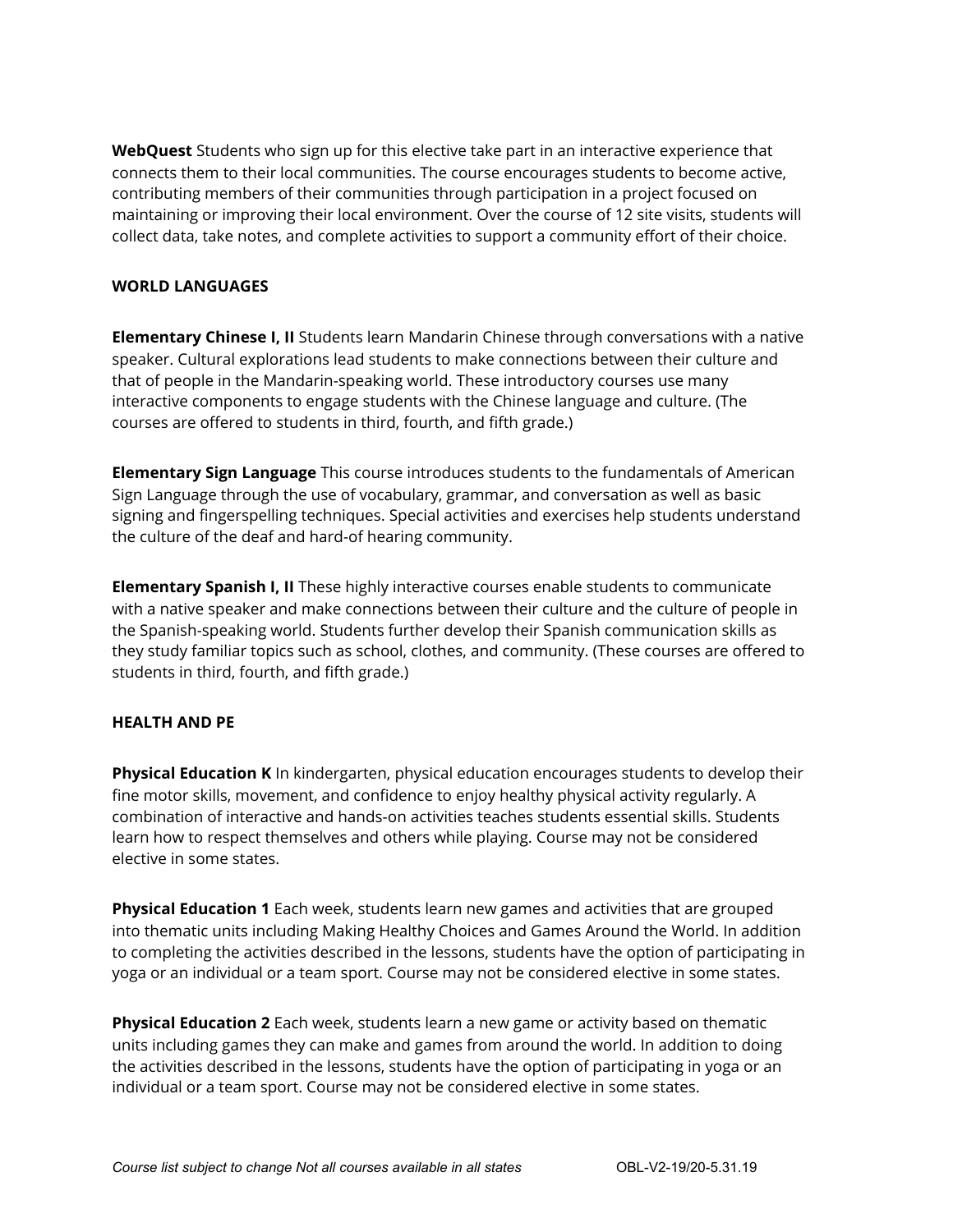**Physical Education 3** By third grade, students are expected to understand and demonstrate clearly defined combinations of movements, and they learn one or more new activities each week. Students learn the importance of nutrition as it relates to health and physical fitness. They also have the option of participating in yoga or an individual or a team sport. Course may not be considered elective in some states.

**Physical Education 4** By fourth grade, students have improved hand–eye coordination, and they understand rules and the importance of following them. This prepares them for more advanced instruction in both individual and partner activities. Students learn the importance of nutrition and exercise as they relate to health and physical fitness. They also have the option of participating in yoga or an individual or a team sport. Course may not be considered elective in some states.

**Physical Education 5** By fifth grade, students understand the concepts of fair play and playing by the rules. Respecting themselves and others is emphasized during cooperative physical education activities. Students learn the importance of nutrition and exercise as they relate to health and physical fitness. They also have the option of participating in yoga or an individual or a team sport. Course may not be considered elective in some states.

## **Middle School (6-8)**

#### **MATHEMATICS**

**Math 6** Students connect ratio and rate to whole number multiplication and division and also use the concepts of ratio and rate to solve problems. In addition, they expand their ability to divide fractions and to write, interpret, and apply expressions and equations. They also develop an understanding of statistical thinking.

**Math 7** Students build on their knowledge of proportional relationships and operations with rational numbers. They solve real-world problems involving scale drawings, geometric constructions, area, surface area, and volume. Students also draw inferences about populations based on samples.

**Algebra Readiness (Pre-Algebra)** Students prepare for algebra as they expand their understanding of expressions and equations. They solve linear equations and systems of linear equations, use functions to describe quantitative relationships, and analyze two- and three-dimensional space and figures.

**Gifted and Talented Math 6 (Pre-Algebra)** Students prepare for algebra as they expand their understanding of expressions and equations. They solve linear equations and systems of linear equations, use functions to describe quantitative relationships, and analyze two- and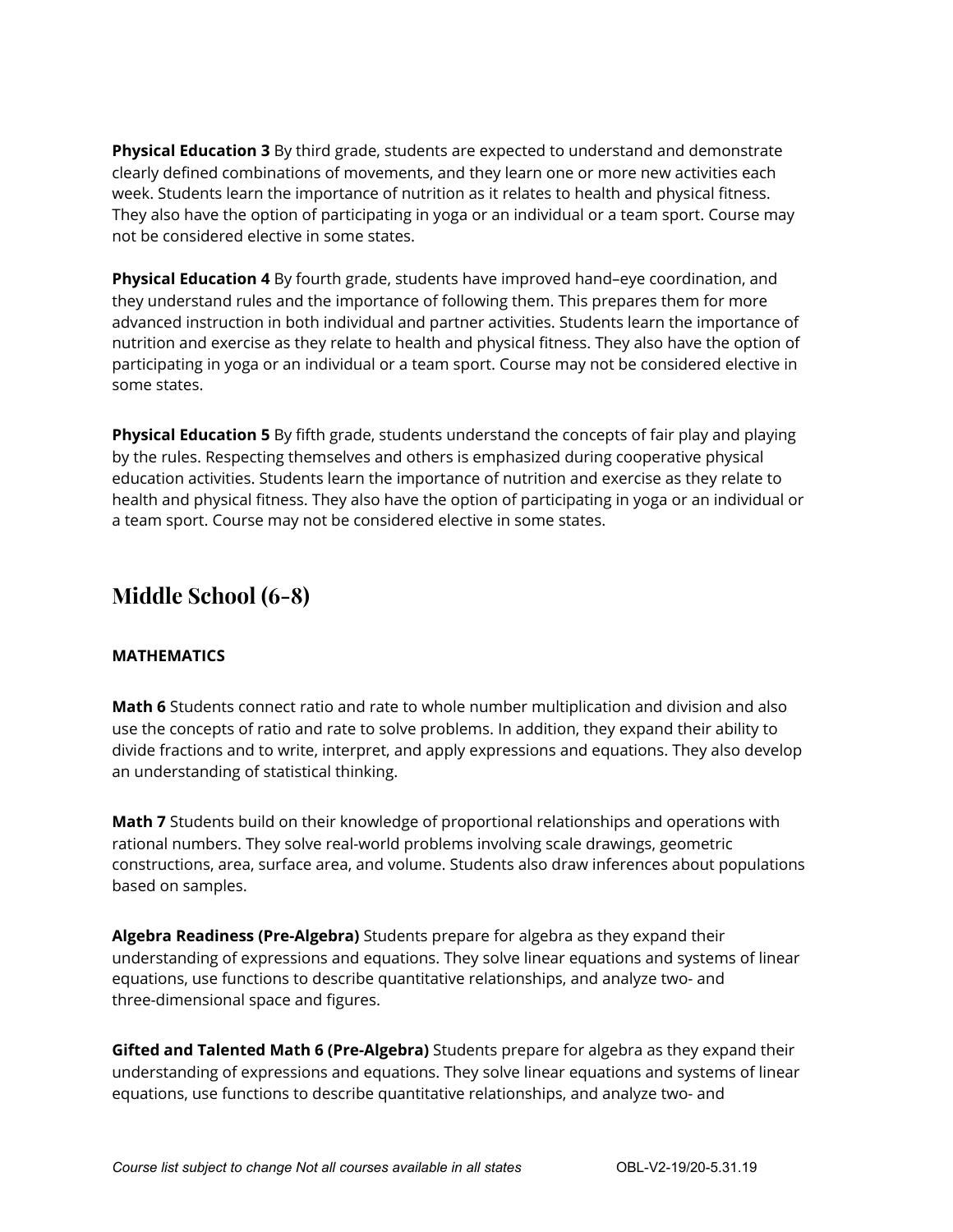three-dimensional space and figures.

**Gifted and Talented Math 7 (Algebra)** In this course, students explore the properties of real numbers and apply this knowledge to equations, inequalities, and multi-step equations. Students learn to identify, write, and graph functions and equations, simplify radical expressions, and solve quadratic equations. They learn to factor and perform operations with binomials and polynomials. Students calculate slope and use slope-intercept form to graph linear equations. They also learn to solve systems of equations and inequalities both graphically and algebraically. This course is offered to qualified students.

**Gifted and Talented Math 8 (Geometry)** This course guides students through the exploration of geometric figures. They analyze plane figures and three-dimensional figures and apply formulas to calculate area, surface area, and volume. They learn how to use inductive and deductive logic to conduct formal proofs through predictions, counterexamples, and drawing conclusions. Students also conduct detailed analyses of the properties of parallel and perpendicular lines, triangles, polygons, quadrilaterals, and circles, including similarity and transformations.

#### **LANGUAGE ARTS**

**Language Arts 6** Through the study of authors such as Elizabeth Partridge, Gary Soto, and Langston Hughes, students ponder such questions as "Is conflict always bad?"; "How do we decide who we are?"; and "How much do our communities shape us?" Short-term research engages students' curiosity and critical-thinking skills. Students are encouraged to support their ideas with evidence as they practice narrative, informative, and persuasive writing.

**Language Arts 7** By studying authors such as Amy Tan, Emily Dickinson, and Laurence Yep, students ponder such questions as "Does every conflict have a winner?"; "What is the best way to communicate?"; and "Do others see us more clearly than we see ourselves?" Short- and long-term research engages their curiosity and critical-thinking skills. Students are encouraged to integrate knowledge and ideas into their work as they practice narrative, informative, and persuasive writing.

**Language Arts 8** Through the study of authors such as Nikki Giovanni, Elie Wiesel, and Mark Twain, students ponder such questions as "Can all conflicts be resolved?"; "Is it our differences or our similarities that matter most?"; and "Are yesterday's heroes important today?" Students exercise their curiosity and critical-thinking skills through short- and long-term research. They refine and reinforce their skills by practicing narrative, informative, and persuasive writing.

**Gifted and Talented Language Arts 6** This course provides students opportunities to work at an accelerated pace, while engaging in more complex and challenging instructional activities. Students are provided opportunities for increased student-teacher interaction and discussion, as well as increased interaction with their peers. This course deepens students' appreciation of literature through the reading and comprehension of a variety of works from poetry to novels.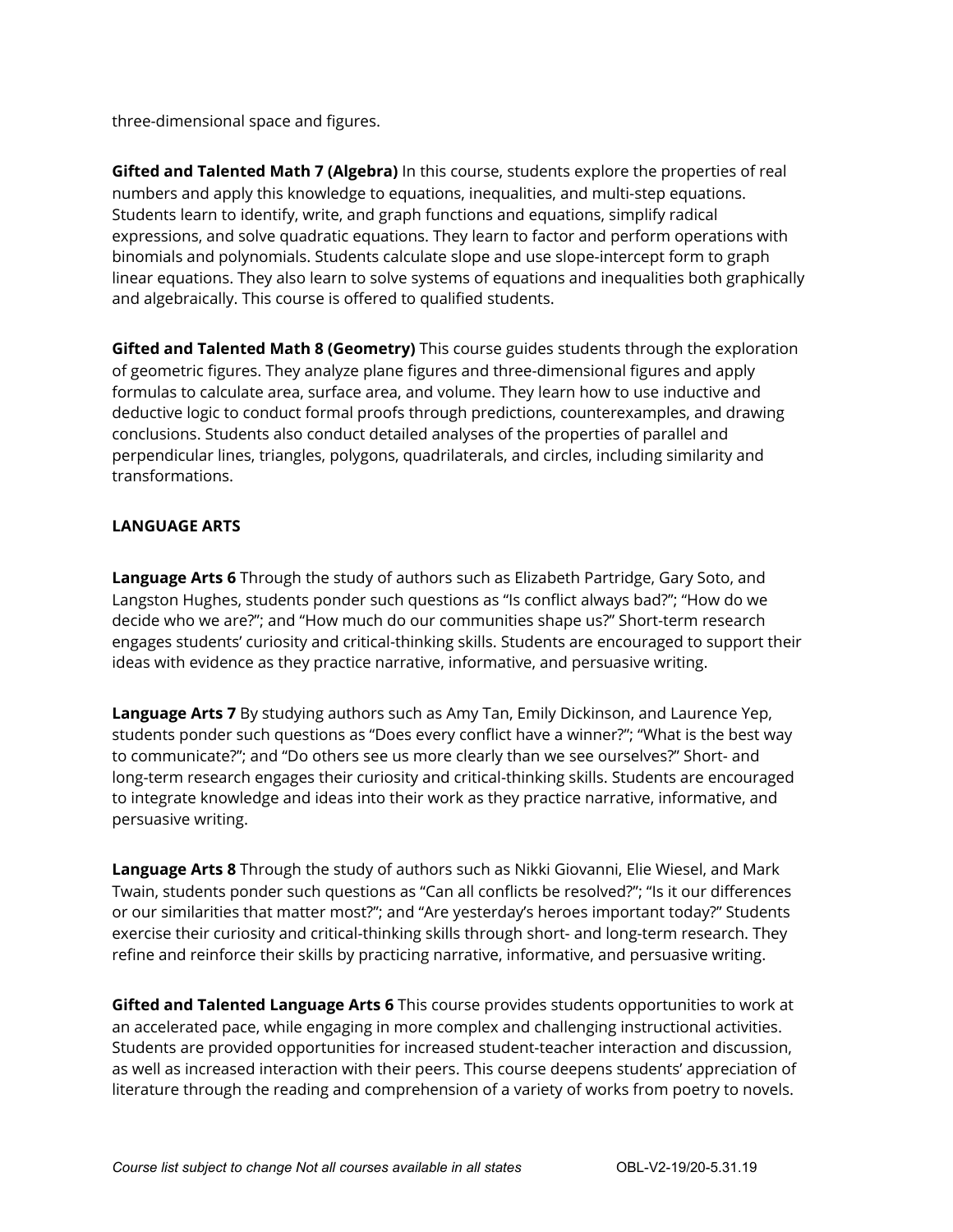Grammar, vocabulary, and spelling are incorporated to help students master the mechanics of English. Students create paragraphs and short essays to promote their understanding of the writing process and respond to literature.

**Gifted and Talented Language Arts 7** This course provides students opportunities to work at an accelerated pace, while engaging in more complex and challenging instructional activities. Students are provided opportunities for increased student-teacher interaction and discussion, as well as increased interaction with their peers. This course uses a variety of texts to guide students into becoming better readers. Students enhance their writing skills through grammar, mechanics, and language development, and they learn useful writing techniques in the context of crafting autobiographical accounts, research papers, poetry, and persuasive essays.

**Gifted and Talented Language Arts 8** This course provides students opportunities to work at an accelerated pace, while engaging in more complex and challenging instructional activities. Students are provided opportunities for increased student-teacher interaction and discussion, as well as increased interaction with their peers. Building on the reading comprehension skills learned in Language Arts 7, this course delves more deeply into literature and writing and prepares students for high school coursework. In addition to improving reading comprehension and communication skills, two novels are read and analyzed, enhancing skills such as predicting, clarifying, summarizing, and identifying plot development.

#### **SCIENCE**

**Science 6** This media-rich science course enable students to engage actively in inquiry-based investigations and science, technology, engineering, and math (STEM) projects, as well as cross-disciplinary and cross-curricular activities. Students are encouraged to make connections, collaborate, and reflect on their learning as they work through the content.

**Science 7** This media-rich science course enable students to engage actively in inquiry-based investigations and science, technology, engineering, and math (STEM) projects, as well as cross-disciplinary and cross-curricular activities. Students are encouraged to make connections, collaborate, and reflect on their learning as they work through the content.

**Science 8** This media-rich science course enable students to engage actively in inquiry-based investigations and science, technology, engineering, and math (STEM) projects, as well as cross-disciplinary and cross-curricular activities. Students are encouraged to make connections, collaborate, and reflect on their learning as they work through the content. As students advance through the courses, they receive an internationally benchmarked science education that covers the topics listed below. Because each course is designed to meet state-based standards, the sequence of content will vary by state and may include the following:

- Structure of the cell
- Organism systems and information processing in the body
- Transfer of matter and energy in organisms and ecosystems
- Interdependent relationships in ecosystems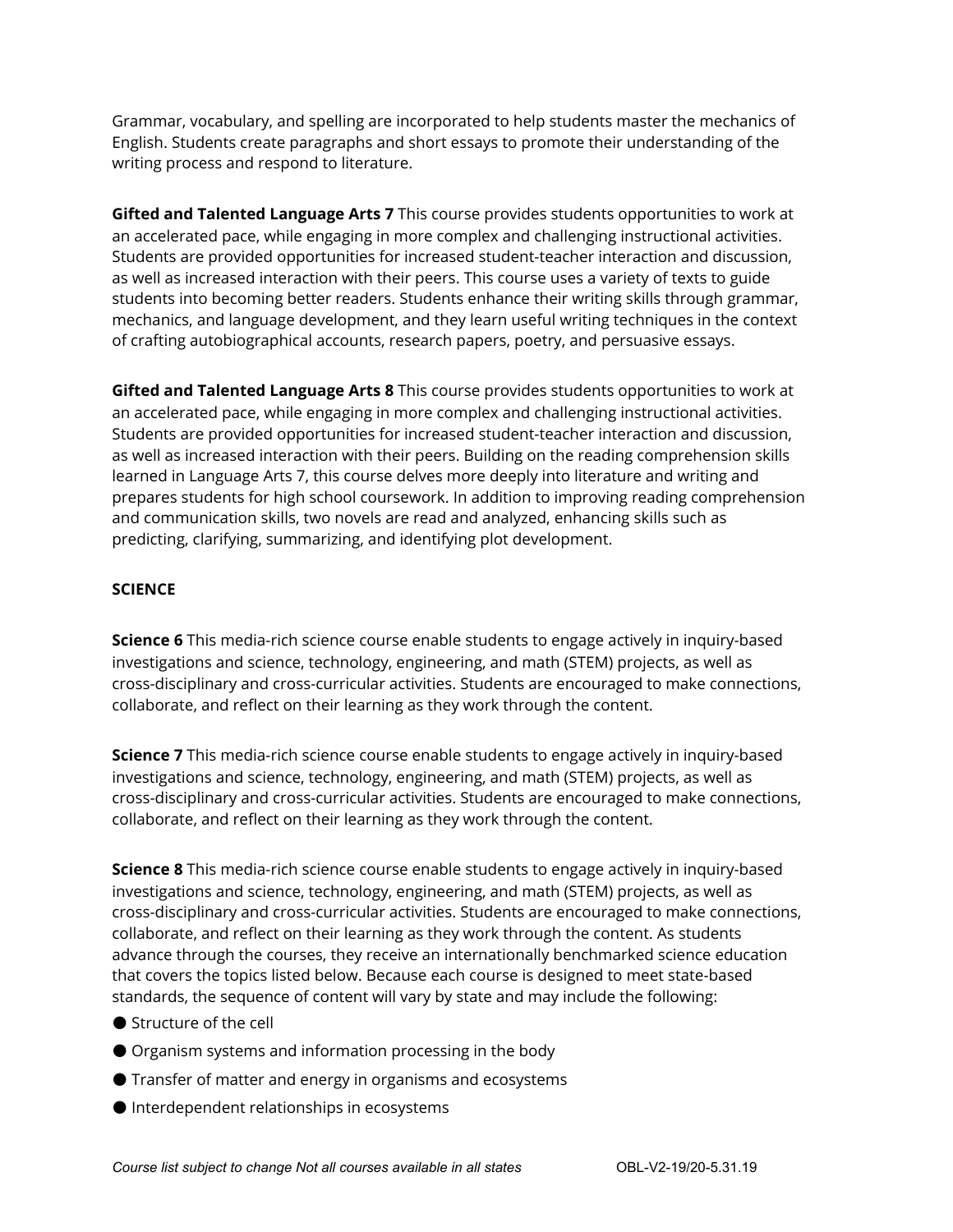- Natural selection and adaptations
- Growth, development, and reproduction of organisms
- Earth and space systems
- Earth's surface and interior processes
- Weather and climate
- Human impact on Earth
- Structure and properties of matter
- Chemical reactions
- Forces, energy, and motion
- Waves and electromagnetic radiation

**Gifted and Talented Science 6** Students learn how science is around them every day. Through interactive labs and engaging assignments, students discover the key elements of Earth, life, and physical sciences. The nature of matter is explored, covering the properties of a simple atom to those of more complex molecules. Energy and motion are also introduced, and a biology unit examines organisms and the principles of heredity. Units on Earth and space science provide detailed information about the planet, the universe, and the relationships between them.

**Gifted and Talented Science 7** Science for seventh graders is an integrated approach with opportunities for students to explore concepts in earth science, life science, and physical science. Students learn lab report processes and protocols, and these skills are utilized throughout the course. Earth science investigates the properties of rocks and minerals, patterns in the atmosphere, and the solar system. Students describe the structures of living things, explore how living things interact, and learn about various human body systems in the life science unit. Physical science covers physical and chemical properties of matter, different types of forces and motion, and various forms of energy.

**Gifted and Talented Science 8** Focusing on the fundamentals of Earth, life, and physical sciences, Science 8 lessons are designed to engage students through exploration and discovery. Life science units expose students to traits and how they change, relationships between organisms and their environments, and cycles in nature. Earth's changing geology is studied in the Earth science unit, in which students learn the causes and effects of earthquakes and volcanoes and the bodies that comprise the solar system. In the physical science unit, students learn about atoms and elements and how to calculate different forms of motion and force.

#### **SOCIAL STUDIES**

**Social Studies 6** Students focus on ancient civilizations. They begin by understanding a historian's role and utilizing the tools and skills he or she would use, including analyzing timelines, studying geography, and evaluating multiple sources. Students trace how societies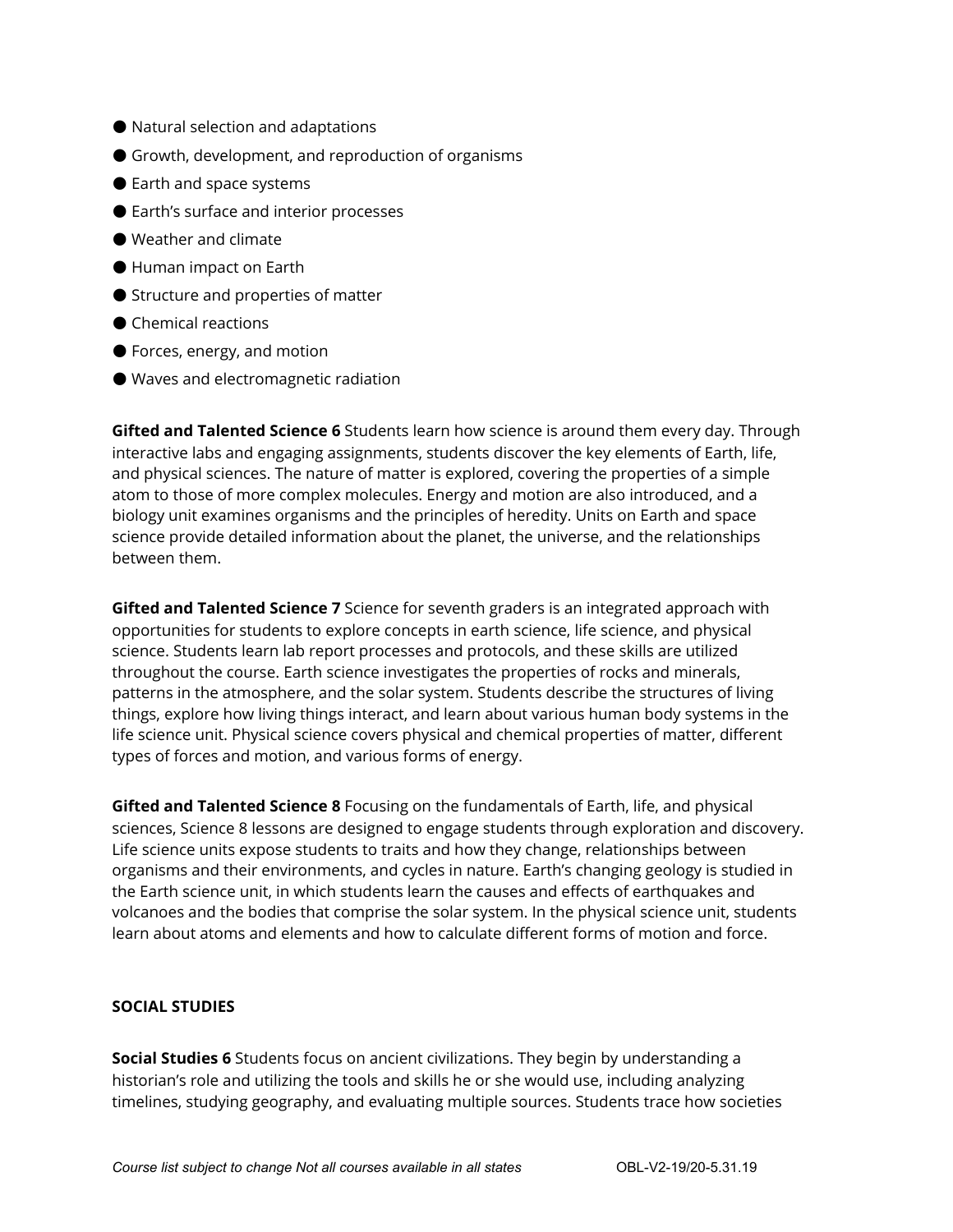shifted from hunting and gathering to farming. They also trace the development of ancient China, India, Mesopotamia, Egypt, Greece, and Italy. Students enhance their critical thinking by interpreting primary sources and reading eyewitness accounts to draw conclusions.

**Social Studies 7** Students study political, economic, and social changes from the fifth century to modern times. They utilize their critical-thinking skills by making connections between historical events, such as the rise and fall of empires and the rise of democracy, and by analyzing long-term changes and recurring patterns in world history. Students complete a comprehensive study of the history, geography, and cultures of nations in North and South America. Thinking as historians, they analyze timelines, read primary source documents, form hypotheses, and draw conclusions.

**Social Studies 8** In this course, students study the history of the North American continent. The course covers the early cultures that thrived in the Americas for thousands of years, the European exploration and colonization of the continent, and the subsequent rise of the United States. Students learn about the Civil War and the Reconstruction that followed. The course traces the advances made over the last century and a half and the role the United States has played in a changing world.

#### **ELECTIVES**

#### **HUMANITIES**

**Art 6** The middle school art program is organized around the three artistic processes of creating, presenting, and responding. In addition, the program emphasizes how art and design can drive innovation in the same way science, technology, engineering, and mathematics do. Throughout the courses, students use various media and techniques to construct projects, collaborate with peers, and critique their own work as well as the work of other artists.

**Art 7** In Art 7, students explore the wide range and variety of visual arts. They learn the basic elements of art and principles of design and apply them in their own creative ways. The course culminates in a study of factors involved in evaluating and critiquing art.

**Art 8** In Art 8, students consider the preservation and protection of art. They then explore how international, national, and local art influences ideas, actions, cultures, and environments. Using this information, students build their own ideas of the role art plays in their lives.

**Exploring Music I** Designed for students in grades 6–8, this course teaches fundamental musicianship skills approached from a Western-Classical style, while aligning to National Core Arts Standards. The course challenges the student to improve listening, notation, analysis, performance, and improvisation skills. With audio, visual, and interactive technologies, the course provides a unique and advanced learning experience for the student.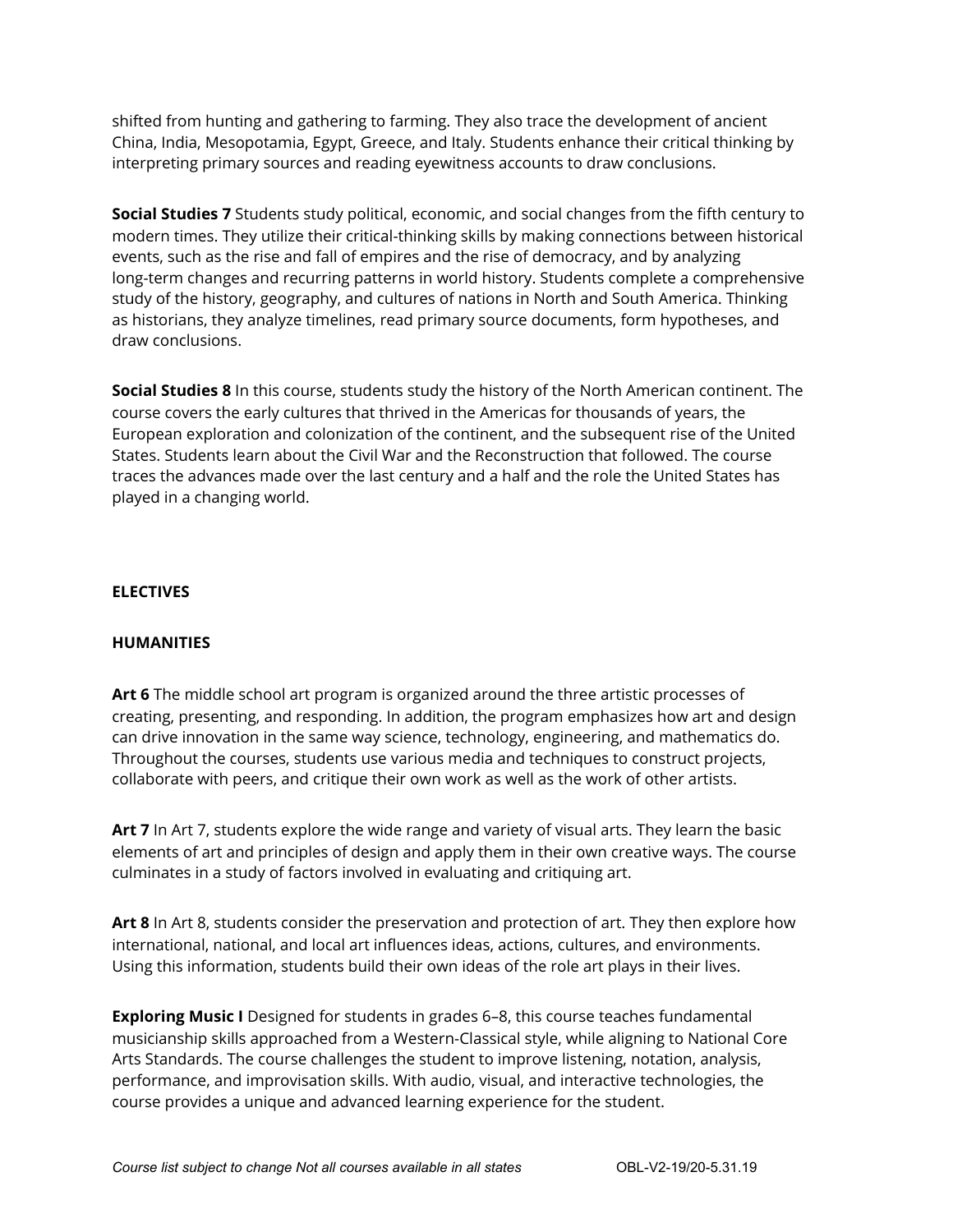**Exploring Music II** Designed for students in grades 6–8, this course reviews and expands fundamental musicianship skills approached from a Western-Classical style, while aligning to the National Core Arts Standards. The student will review and expand basic skills and concepts of rhythm and notation that were introduced in Exploring Music I. The student will use classic repertoire to analyze compositional style and improve listening, notation, analysis, performance, and improvisation skills. With audio, visual, and interactive technologies, the course provides a unique and advanced learning experience. Exploring Music I is a prerequisite for this course.

**Exploring Music III** Designed for students in grades 6–8, this course enhances the student's knowledge of musical cultures as he or she discovers a musical identity. Aligning to the National Core Arts Standards, this course provides the student with engaging opportunities to combine musical knowledge with an exploration of different art forms to create new personal works. The student will apply foundational knowledge of music to a variety of musical styles and cultures. With audio, visual, and interactive technologies, this course provides a unique and advanced learning experience. Exploring Music I and Exploring Music II are prerequisites for this course.

#### **INTERDISCIPLINARY**

**Home Life** In this course, students select from a number of fun, experiential learning projects that develop their skills. Activities may include cooking, crafts, sewing, home maintenance, family outings, photography, and genealogy.

#### **OTHER**

**Middle School Art and Design** There are so many different types of art in this world—fine art, classical art, visual art—but the impact of digital art and design is all around us, often in ways that people probably aren't even aware of! After taking Digital Art and Design, the student will enjoy a deeper understanding and appreciation for all things digital as he explores this special genre of art found in everything from advertising to animation to photography and beyond. In this course, the student will learn about the evolution of art, the basic principles of art and design, and the role of art in politics and society. Additionally, the student will actually create original digital art and make it come alive. The student will give his creative side a boost with this Digital Art and Design course!

**MS Career Exploration I** When you think about your future, what careers do you see? Police officer? Nurse? Farmer? Restaurant manager? In Middle School Career Exploration, you'll explore careers in more than 15 different career areas. From the energy field to sales and from law to transportation, you'll learn more about what careers are available and what you need to do to be a success. In addition, you'll examine how to choose the career that is best for you based on your own unique personality and interests. And you can begin developing your leadership skills now. Middle School Career Exploration will help you prepare for your future now! What do want to be?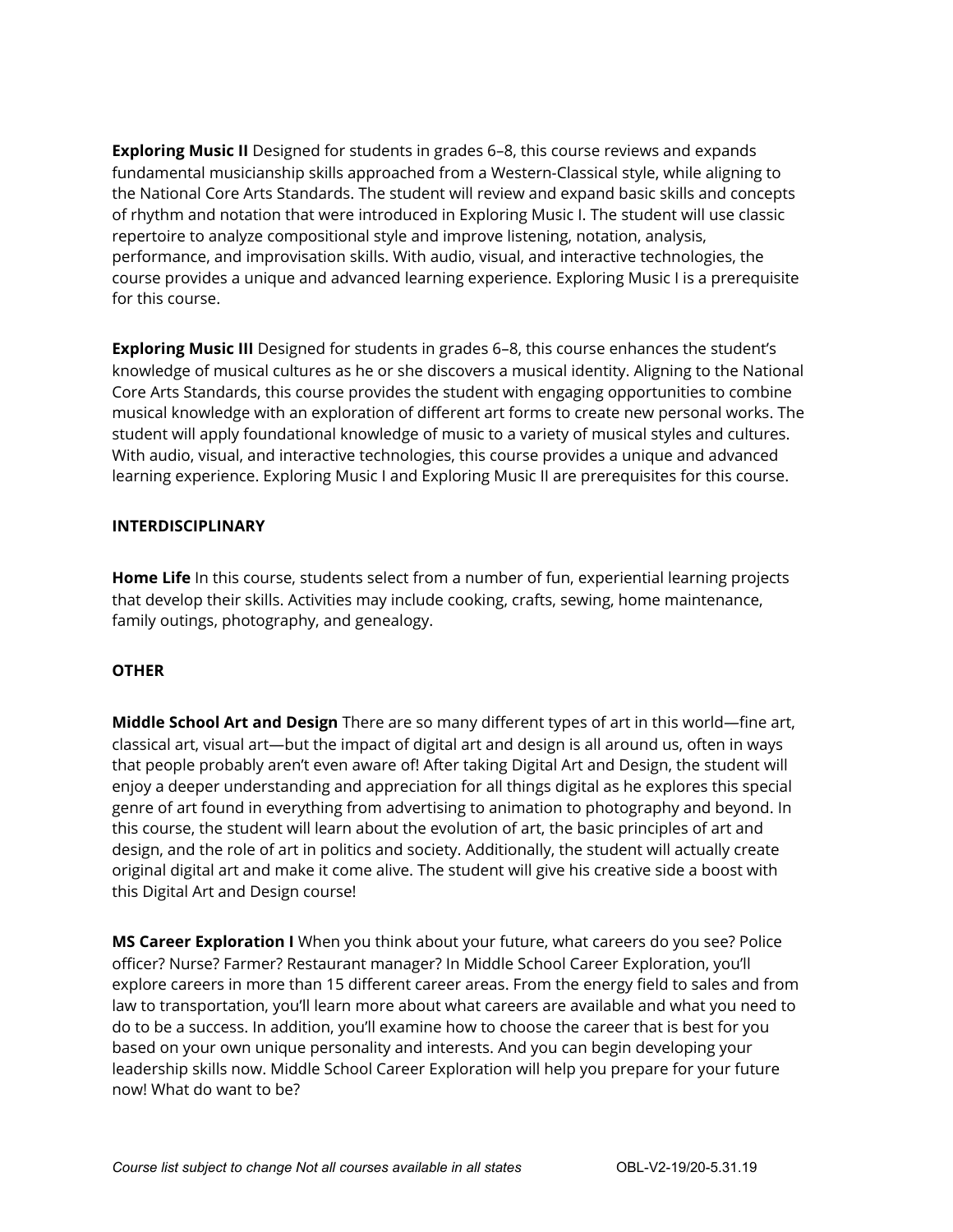**MS Journalism** Who? What? When? Where? Journalism provides us with the answers to these questions for the events that affect our lives. In this course, the student will learn how to gather information, organize ideas, format stories for different forms of news media, and edit stories for publication. The course will also examine the historical development of journalism and the role of journalism in society.

#### **SOCIAL STUDIES**

**Social Studies Skills** This course is designed to help you develop the skills needed for success in your social studies courses and give you a broad base of knowledge about the world and the people who live in it. You will practice using different kinds of visual aids, apply longitude and latitude concepts, use timelines and follow the appropriate process for creating a research paper. In addition, this course hits the highlights of world history, geography, psychology, United States history, and U.S. government.

#### **TECHNOLOGY**

**Educational Technology and Online Learning 6-8** Students use electronic media and software to apply academic concepts as they create meaningful organizers, projects, and presentations. Students locate, retrieve, and evaluate data in order to construct and analyze databases. They produce presentations on Internet safety, online predators, and cyberbullying. Students become effective communicators and collaborators as they plan, evaluate, and synthesize research emphasizing current issues in the field of technology.

**WebQuest** Students who sign up for this elective take part in an interactive experience that connects them to their local communities. The course encourages students to become active, contributing members of their communities through participation in a project focused on maintaining or improving their local environment. Over the course of 12 site visits, students will collect data, take notes, and complete activities to support a community effort of their choice.

#### **WORLD LANGUAGES**

**Middle Chinese I, II** Students have the opportunity to "see it, hear it, say it, and write it" as they interact with content and communicate with native speakers of Mandarin Chinese throughout the courses. Familiar characters introduce students to lesson content and serve as tour guides as students visit the Great Wall, meet pandas in Sichuan, and celebrate the Lantern Festival.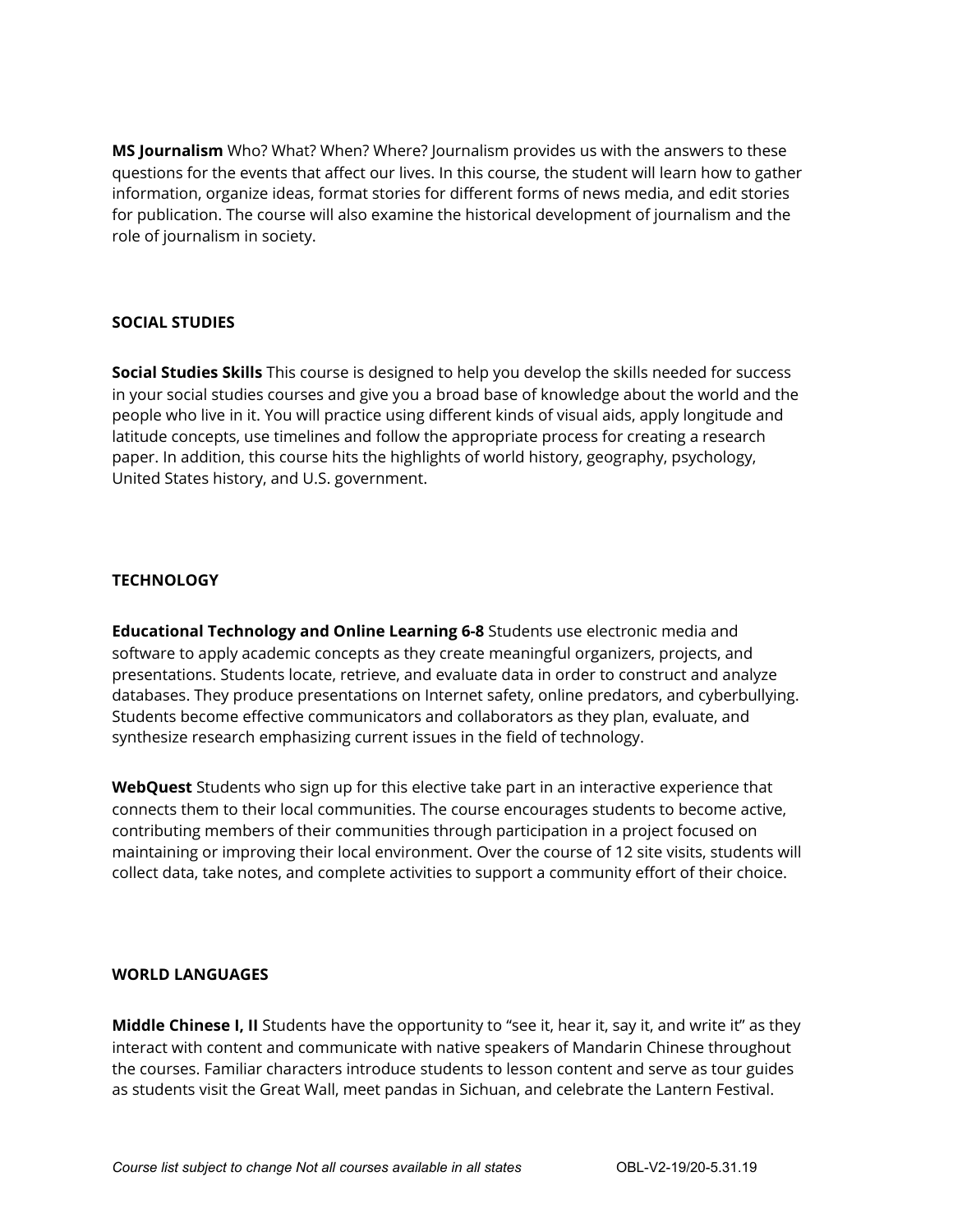**Middle Sign Language** This course introduces students to the fundamentals of American Sign Language. They explore vocabulary, grammar, and conversation by using basic signing and fingerspelling techniques. Special activities and exercises help students understand the culture of the deaf and hard-of-hearing community

**Middle Spanish I, II** These courses introduce students to Spanish language and culture. Student guides share information on topics such as family and friends, home, food, clothing, and neighborhoods. Culture is presented throughout the courses to help students make connections between their culture and the culture of people in the Spanish-speaking world. Opportunities for students to communicate with native speakers throughout these courses provide a real-world context.

#### **HEALTH AND PE**

**Health and Physical Education 6** In this course, students will meet a crew of virtual characters that will help them explore health and understand fitness. Among them is Coach Cardio, who will help students measure their growing fitness level by learning to keep their bodies physically fit. Students will complete various projects as they learn about themselves, fitness and the world around them.

**Health and Physical Education 7** In this course, students will reach new levels of fitness through sports, dance, aquatics, and more. Course characters will help guide and enhance their experience. Students will learn safety rules for exercises to improve their skills, how different activities target different parts of their body, and how to reach new goals.

**Health and Physical Education 8** This course will provide students practice in game strategy, sport skills and performance. Students will discover the diversity of sports, nutrition, and peer pressure, while learning how to make effective decisions.

## **High School (9-12)**

#### **MATHEMATICS**

**Algebra 1** Students learn about the properties of real numbers and apply their knowledge to equations, inequalities, and multi-step equations. They move on to identify, write, and graph functions and equations; simplify radical expressions; solve quadratic equations; and factor and perform operations with binomials and polynomials. Students calculate slope and use the slope-intercept form to graph linear equations. They also learn to solve systems of equations and inequalities both graphically and algebraically.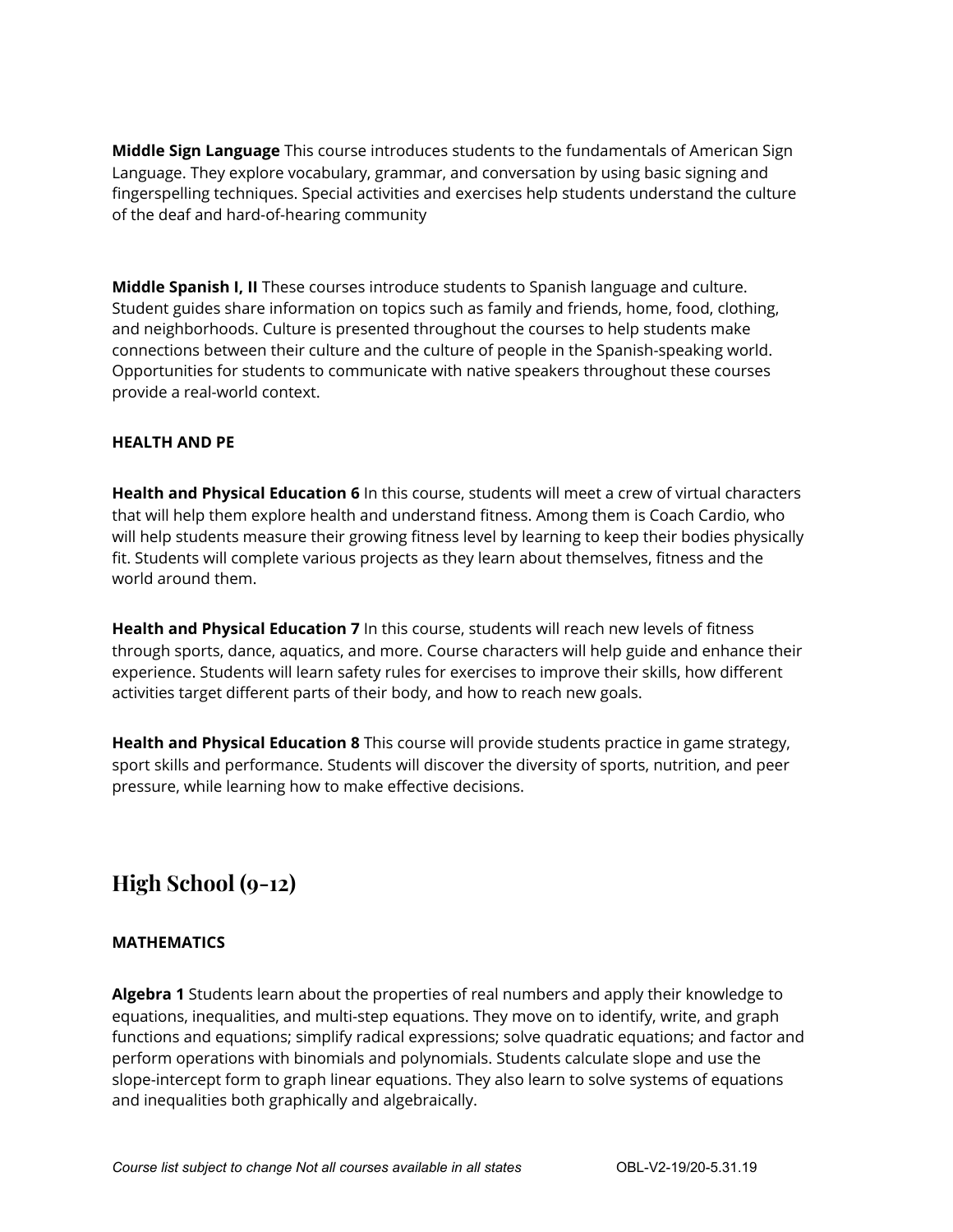**Algebra 2** Students engage in high-level mathematical discussions and apply algebraic concepts to real-world scenarios as they build on prior knowledge of functions, systems of equations, the quadratic formula, and factoring. Students also continue to study arithmetic and geometric sequences and series, probability and statistics, and trigonometric identities and equations.

**Algebra with Finance** In this course, students explore the properties of real numbers and apply this knowledge to equations, inequalities, and multistep equations. Students learn to identify, write, and graph functions and equations, simplify radical expressions, and solve quadratic equations. They learn to factor and perform operations with binomials and polynomials. Students calculate slope and use slope-intercept form to graph linear equations. They also learn to solve systems of equations and inequalities both graphically and algebraically. This course is offered to qualified students.

**Calculus** Students study limits, continuity, and differentiation while exploring integrated algebraic, trigonometric, and transcendental functions and the applications of derivatives and integrals. Major topics and concepts include differentiation and integration rules, rates of change, derivative tests, and differential equations. A TI-83+ or TI-84+ graphing calculator is strongly recommended, but it is not provided by Connections Academy.

**Consumer Math** Students focus on math skills and problem-solving strategies that are relevant to practical financial applications. Topics include planning and managing a budget, avoiding common financial pitfalls, and posing questions to businesses and companies. Students also learn to examine their own spending behavior and evaluate purchasing decisions.

**Explorations in Mathematics** Students delve into fundamental math concepts and apply them to real-life situations. Topics covered include prime factorization, operations with rational numbers and integers, solving equations, properties of real numbers, and basic statistics. The goal of this course is to establish a solid base for the study of more advanced math.

**Geometry** This course guides students through the exploration of geometric figures. They analyze plane figures and three-dimensional figures and apply formulas to calculate area, surface area, and volume. They learn how to use inductive and deductive logic to conduct formal proofs through predictions, counterexamples, and drawing conclusions. Students also conduct detailed analyses of the properties of parallel and perpendicular lines, triangles, polygons, quadrilaterals, and circles, including similarity and transformations.

**Pre-Algebra** In this course, students are provided with a solid foundation for success in future high school mathematics. They refine their operational skills as they work with exponents, fractions, decimals, and integers, and they learn to use variables and expressions to write and solve equations and inequalities. Students are introduced to relations and functions, as well as multi-step equations, which they learn to solve and graph. Units on geometric skills focus on development of spatial thinking and an understanding of basic geometric terms and formulas.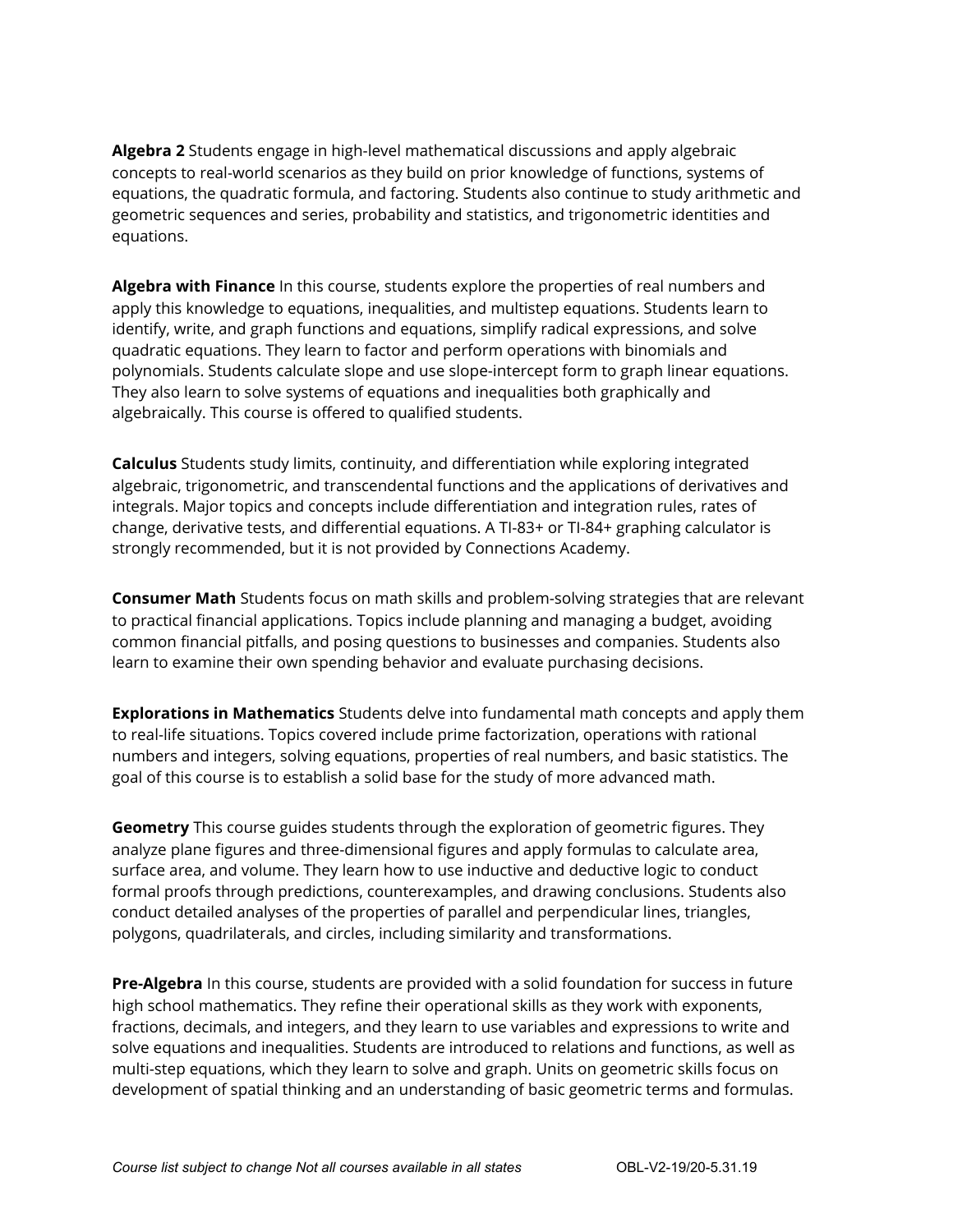(This course is not offered at all schools.)

**Pre-Calculus** In this course, students analyze various functions. They study quadratics, sequences, and series. Students expand their knowledge of trigonometric concepts and explore vectors and parametric equations. Finally, students examine concepts, including limits and derivatives, in preparation for their study of calculus. Throughout the course, lessons focus on ways in which mathematics is applied in the real world and is essential to everyday life. This, combined with an emphasis on mathematical reasoning and critical thinking skills, prepares students for future college and career opportunities.

**Statistics** This course addresses descriptive statistics topics including frequency distributions, histograms, graphs, and measures of center and spread. Probability topics include addition rules, multiplication rules, conditional probabilities, counting rules, binomial distribution, and normal distribution. Inferential statistics topics include estimations for population measures, hypothesis testing, correlation, goodness-of-fit, and statistical process control.

#### **LANGUAGE ARTS**

**English 9** Classic and contemporary works of American, British, and world literature in a variety of genres are introduced in English 9. Students analyze short fiction, nonfiction, and poetry selections. Students also read and analyze novels and other major literary works. Reading and writing assignments strengthen students' understanding of literary elements in poetry, fiction, and drama; the characteristics of narrative, expository, and persuasive writing; correct grammar and usage; and research skills. The thematic units include works by Homer, Gabriel García Márquez, and Leslie Marmon Silko.

**English 10** The timeless themes in world literature are emphasized in English 10, drawing from literature of the Americas, Europe, the Middle East, Asia, the Pacific Rim, and Africa. A classic world literature selection introduces each region, followed by short fiction, nonfiction, poetry, and/ or drama. Students explore the cultures surrounding each piece of literature and consider the similarities that unite the human family. The survey of world literature includes works by Margaret Atwood, Pablo Neruda, and Eugène Ionesco. Students continue to strengthen their mastery of the writing process and compose for various purposes. Skills are further developed, including the research process and oral communication.

**English 11** Students focus on the literary movements that comprise American literature and trace the chronology of national literature from the early American and colonial period through the contemporary period. Students read selections from the Native American oral tradition; seminal historical documents and essays; and fiction, nonfiction, poetry, and drama. The survey of American authors includes Mark Twain, Ralph Ellison, and Julia Alvarez. Students continue to strengthen and apply higher-level critical reading, literary analysis, and research skills through the use of graphic organizers and note-taking strategies.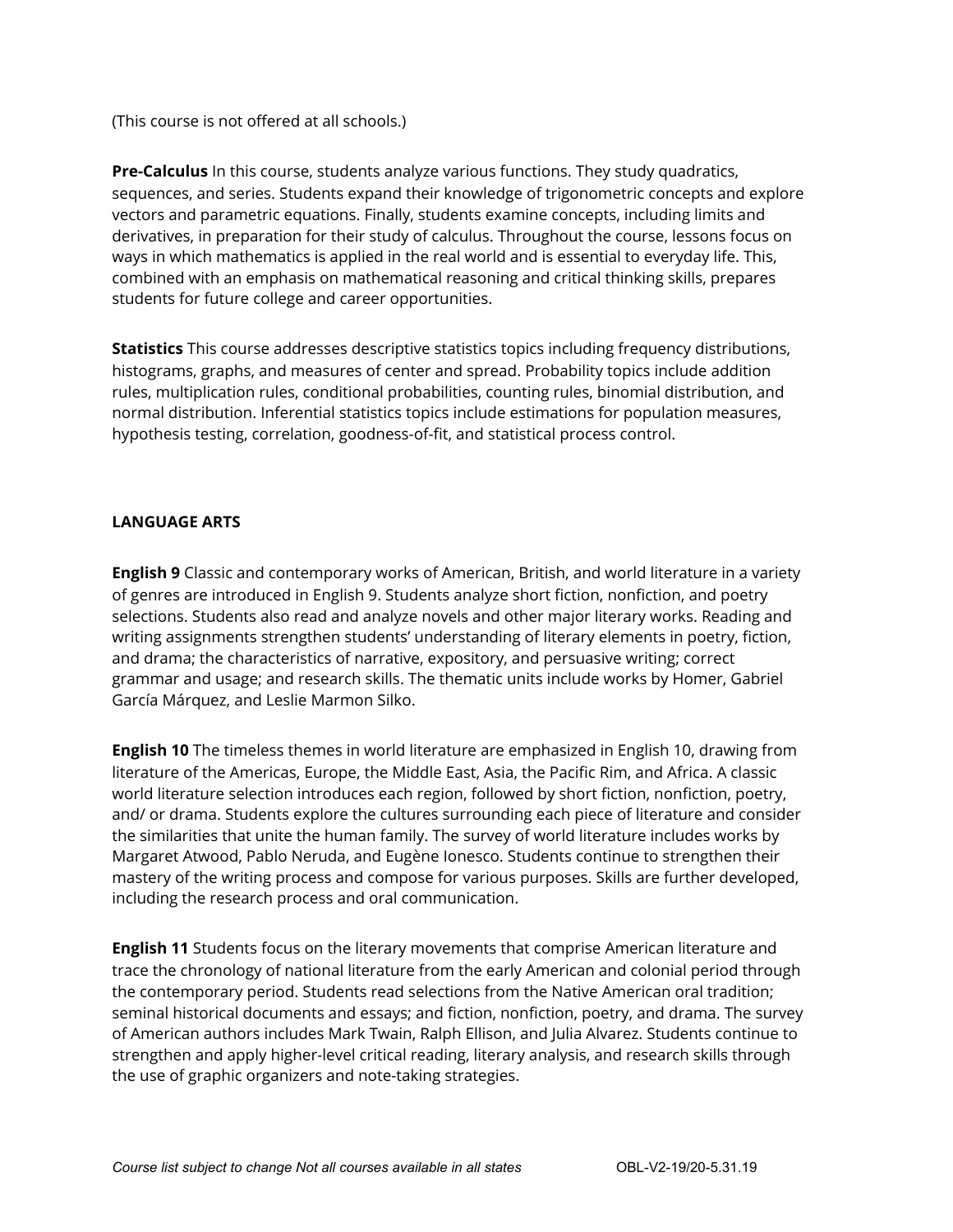**English 12** Students study classical and contemporary British literature from the Anglo-Saxon period to the modern era. They examine how the historical, social, and cultural contexts of each period influenced writers. Particular attention is given to the form and function of different types of literature, including epic poetry, allegory, lyric poetry, fiction, nonfiction, and drama. The survey of British literature includes excerpts from Geoffrey Chaucer, William Shakespeare, and Virginia Woolf. Students write creative and analytical compositions and participate in collaborative discussions to refine their writing products.

#### **SCIENCE**

**Biology** Students have frequent opportunities to debate scientific findings and analyze how biology impacts society as they study topics such as ecology, genetics, and anatomy. Using both hands-on experiments and interactive tools, they also study cells, compare microorganisms, investigate plant and animal structure and function, and explore the history of life on Earth.

**Biotechnology** In today's world, biotechnology helps us grow food, fight diseases, and create alternative fuels. In this course, students will explore the science behind biotechnology and how this science is being used to solve medical and environmental problems.

**Chemistry** Students are given the opportunity to model atomic structure and to observe, represent, and interpret reactions between atoms and molecules. Students investigate the properties of solutions and analyze the nature of solids, liquids, and gases using interactive tools. They describe and calculate the energies of different types of reactions and explore electrochemistry.

**Earth Science** Students look at our planet's place in the universe, at its composition, and at the many changes it may undergo. In addition, they study Earth's history by comparing landforms, investigating the properties of rocks and minerals, analyzing weather patterns, and examining the relationships between the Earth, moon, and sun.

**Physical Science** This course is designed as an interactive, 21st century course focusing on basic physics and chemistry. Topics include forces and motion, energy through waves, electricity and magnetism, the matter around us, and chemical bonding and reactions. This course will provide a foundation for the study of the physical sciences.

**Physics** Students apply the math and science skills they have already learned to explain the laws of motion, analyze the laws of thermodynamics, describe the behavior of waves, and investigate the relationship between electricity and magnetism. They are introduced to quantum physics and are asked to apply physics concepts to real-life situations.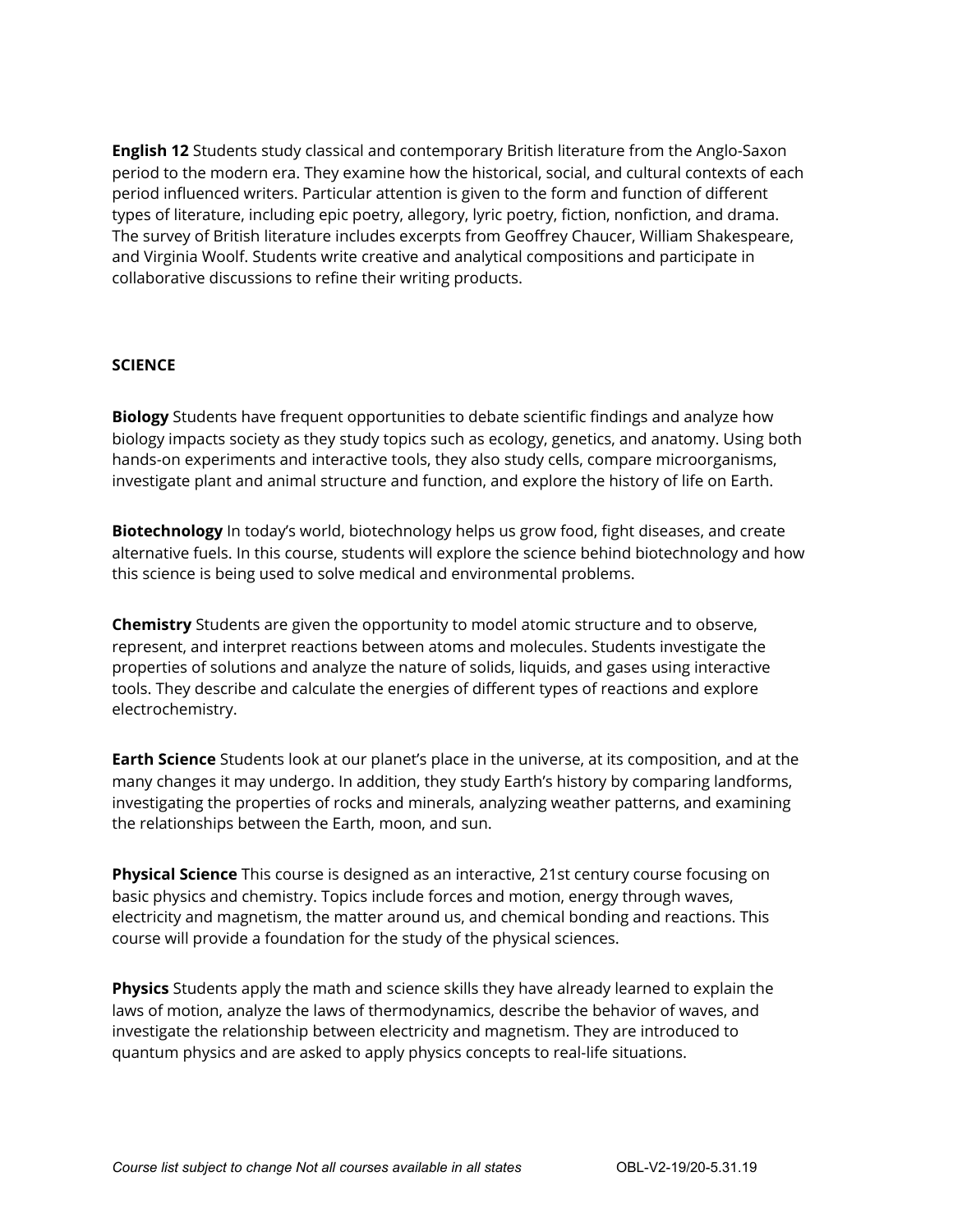#### **SOCIAL STUDIES**

**American Government** Students examine concepts such as democracy, federalism, separation of powers, and checks and balances. The branches of government—legislative, executive, and judicial—are studied in depth. Students learn about the basic rights and responsibilities of U.S. citizens; the influence of political parties, the media, and interest groups; and the structure of local and state governments. The course presents information in a context relevant to students. Activities are designed to develop students' ability to read and evaluate different forms of information and communicate their ideas.

**Economics** This course addresses concepts of economics, including a review of the American free enterprise system. Students learn about markets, business and labor, and banking and finance in the microeconomics sections, and then learn about measuring economic performance, the government's role in the economy, and international trade and development in the macroeconomics section.

**Geography and Society** Students explore geography skills and principles as they examine several case studies with geographic implications. They gain an understanding of the ways in which geography influences the daily lives of people around the world. This course covers the concepts of physical geography, human and environmental interaction, human systems, and the movement of peoples and their cultures.

**United States History** This course contains lessons addressing historical periods from the American Revolution to globalization and the 21st century. The lessons address key concepts, important historical figures, and significant events to help students gain an understanding of the political, economic, military and social structures of the early years of the United States through its emergence as a global superpower.

**World Geography** Students explore the world's cultural regions by focusing on location, physical characteristics, demographics, historical changes, economic activity, and land use. They are encouraged to examine real-life situations, develop an understanding of multiculturalism, and explore the relationship between people and their environment.

**World History** This course provides students with a comprehensive examination of world history, from ancient times through present day. Students explore prehistory and early civilization, focusing on the ancient civilizations of the Americas, Egypt, India, China, Greece, and Rome. They study Medieval Christian Europe from the early to late Middle Ages; regional civilizations including the Muslim world, Africa, and Asia; and early modern times with a focus on the Renaissance, Reformation, and Global Age. The course explores social, political, and economic changes of the 19th and 20th centuries, including the industrial age and independence movements. Students study the impact of nationalism, imperialism, and the world wars. Finally, they explore the Cold War, new nations, and the effects of globalization.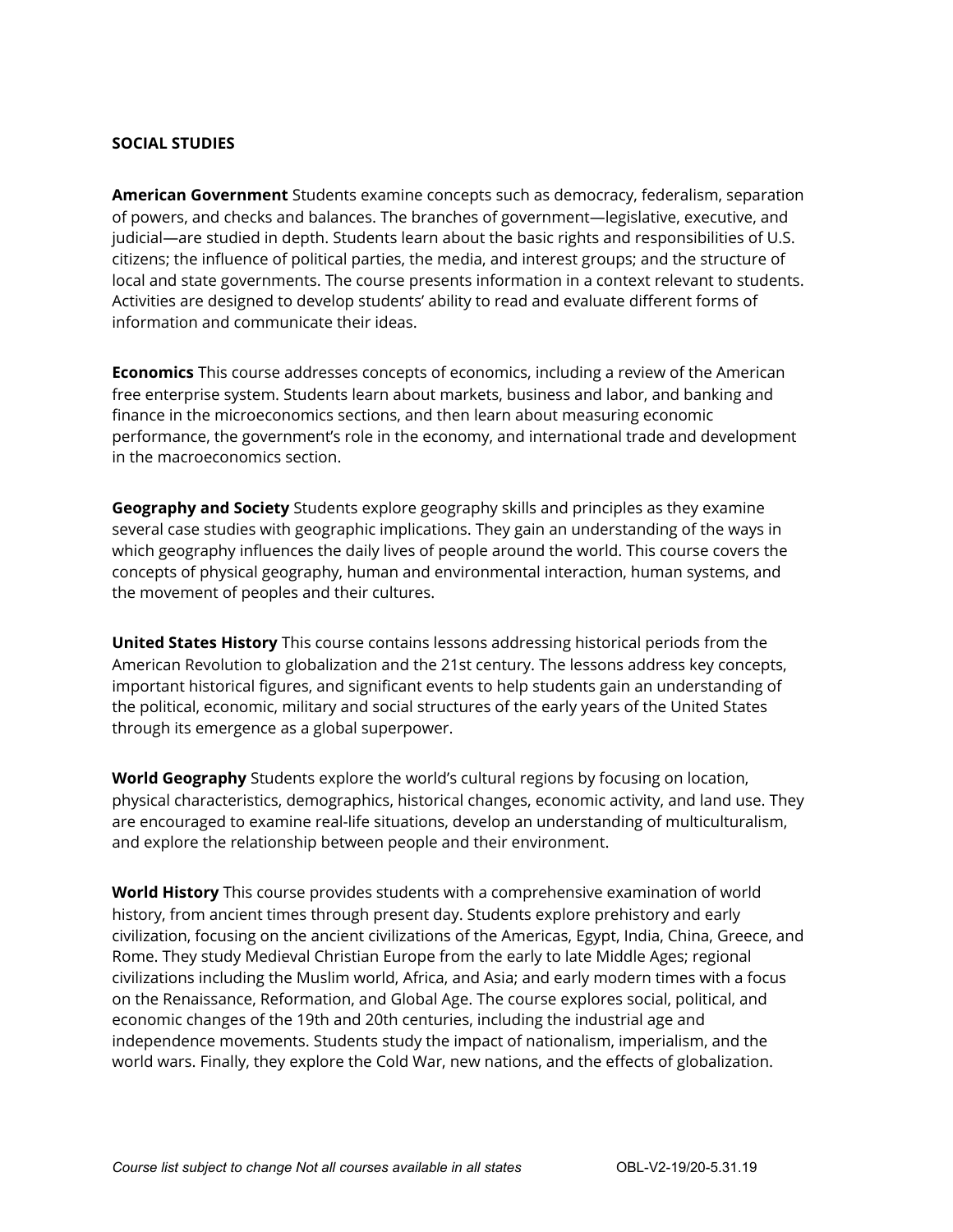#### **ADVANCED PLACEMENT®**

**AP Art History** Students will examine major forms of artistic expression from the past and present and from a variety of cultures. While learning to look at these works of art critically, with intelligence and sensitivity, students will articulate what they see or experience.

**AP Biology** This challenging course is designed to provide a college-level experience and prepare students for the AP Biology exam. Students are engaged in a wide variety of activities with substantial emphasis on interpreting and collecting data in virtual labs, writing analytical essays, mastering biology concepts, and making connections. The key themes in the course include the scientific processes; the effects of science on technology and society; the chemistry and makeup of living organisms; and genetics, diversity, and evolution.

**AP Calculus AB** This college-level course covers such concepts as derivatives, integrals, limits, approximation, applications, and modeling. In the first semester, students begin by reviewing function notation, and then they explore absolute value, piecewise, exponential, logarithmic, trigonometric, polynomial, and rational functions. After studying limits and continuity, students move on to concepts of derivatives, including the chain rule, differentiation, implicit differentiation, and logarithmic differentiation. Toward the end of the course, students apply what they have learned to solve integration problems. This course prepares students for the AP Calculus AB exam. A TI-83+ or TI-84+ graphing calculator is required for this course, but it is not provided by Connections Academy.

**AP Calculus BC** This course, an extension of AP Calculus AB, emphasizes broad concepts and applicable methods. Students describe and analyze functions, limits, and graphs; calculate and apply derivatives; interpret and apply integrals; and study polynomial approximations and series. The course provides opportunities for students to apply concepts to real-world situations. This course prepares students for the AP Calculus BC exam. A TI-83+ or TI-84+ graphing calculator is required for this course, but it is not provided by Connections Academy.

**AP Computer Science** This course involves developing the skills to write programs or part of programs to correctly solve specific problems. Students will learn design techniques to make programs understandable, adaptable, and reusable.

**AP English Language and Composition** This course provides high school students with college-level instruction in language, rhetoric, and exposition. Students study and write various kinds of analytic and persuasive essays on literary and non-literary topics. Students become skilled readers of prose written in various periods, disciplines, and rhetorical contexts. Both reading and writing assignments are designed to make students aware of the interaction among a writer's subject and purpose and the audience's expectations, as well as the way in which conventions and language contribute to effectiveness in writing. This course prepares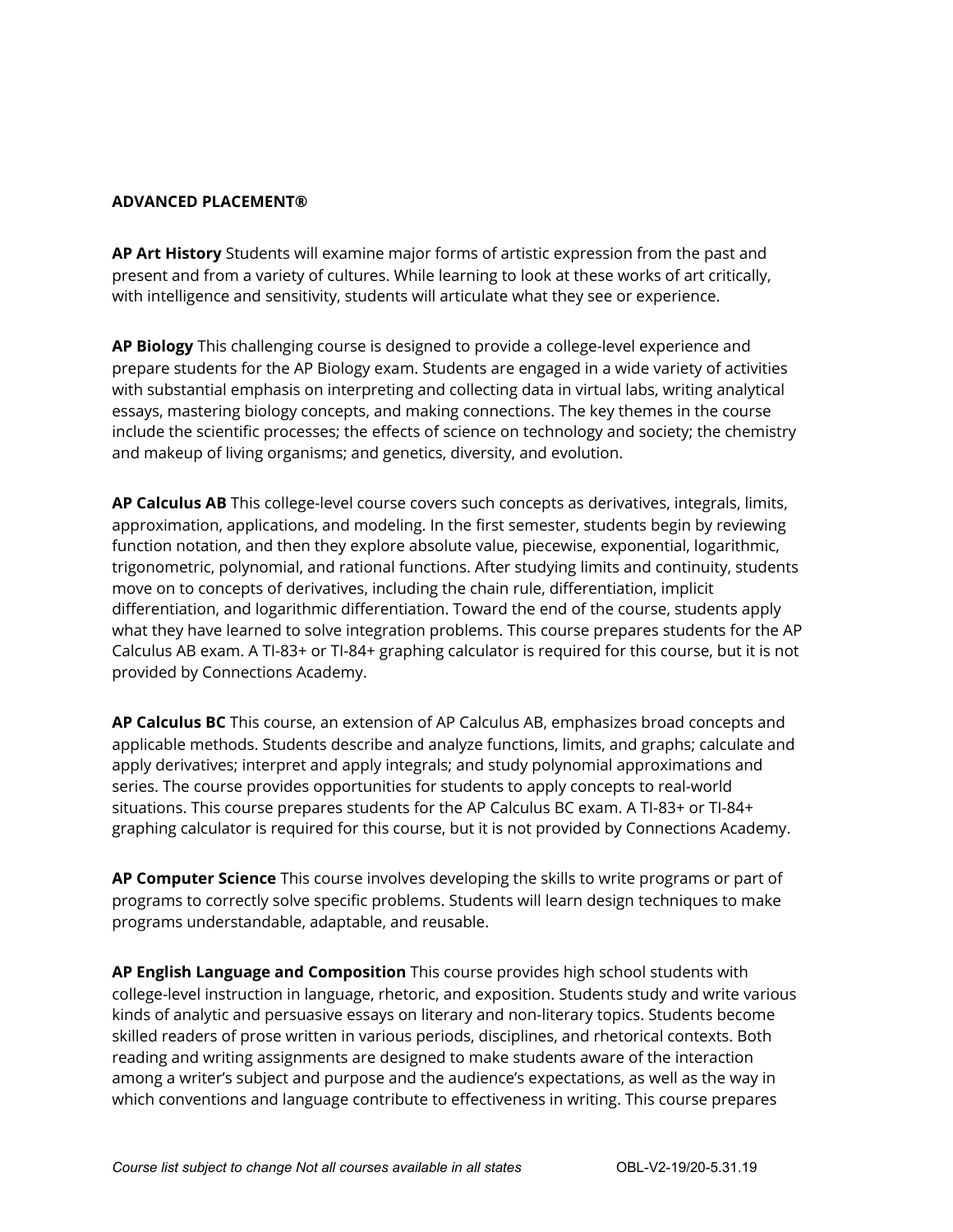students for the AP English Language and Composition exam by enabling them to read, comprehend, and write about complex texts while developing further communication skills at a college level.

**AP English Literature and Composition** This course prepares high school students for the AP English Literature and Composition exam by providing them with college-level instruction in various kinds of analytic and persuasive essays on literary and non-literary topics. Students become skilled readers of prose written in various periods, disciplines, and rhetorical contexts. Through their integrated reading and writing activities, students analyze and evaluate the interaction among a writer's subject and purpose and the audience's expectations, as well as the way in which conventions and language contribute to effectiveness in writing.

**AP Environmental Science** The goal of this course is to provide students with the scientific principles, concepts, and methodologies required to understand interrelationships in the natural world, identify and analyze environmental problems that are natural and human-made, and prepare for the AP Environmental Science exam. Students evaluate the relative risks associated with these problems and examine alternative methods for resolving or preventing problems. Hands-on and virtual lab experiences support students' ability to master the content.

**AP Human Geography** This course is designed to provide college level instruction on the patterns and processes that impact the way humans understand, use, and change Earth's surface. Students use geographic models, tools, and geographical data to examine spatial patterns and analyze the changing interconnections among people and places.

**AP Macroeconomics** Students will understand the choices they must make as producers, consumers, investors, and taxpayers. This course provides students with the knowledge and decision-making tools necessary for understanding how a society must organize its limited resources to satisfy its unlimited wants.

**AP Microeconomics** This course introduces the ways in which people make use of limited resources. Students examine supply and demand, factors of production, the roles of labor and management, the relationship between the environment and the economy, and the impact of government policies on individuals' economic decisions. Students also study the stock market and track the progress of various stocks. This course prepares students for the AP Microeconomics exam.

**AP Psychology** This is a college-level course providing students an overview of the development of human behaviors and thoughts. Along with preparation for the AP Psychology exam, the goals of this course are to immerse students in modern psychological investigation techniques, to accentuate the ethics and morality of human and animal research, and to emphasize scientific critical thinking skills in application to the social sciences. **AP Spanish Language** The main objective of this course is to develop students' interpersonal communication skills and prepare them for the AP Spanish Language exam. Students develop a strong command of the Spanish language and become very proficient in reading, writing, and speaking. Students are exposed to Spanish literature, historical and current events, music,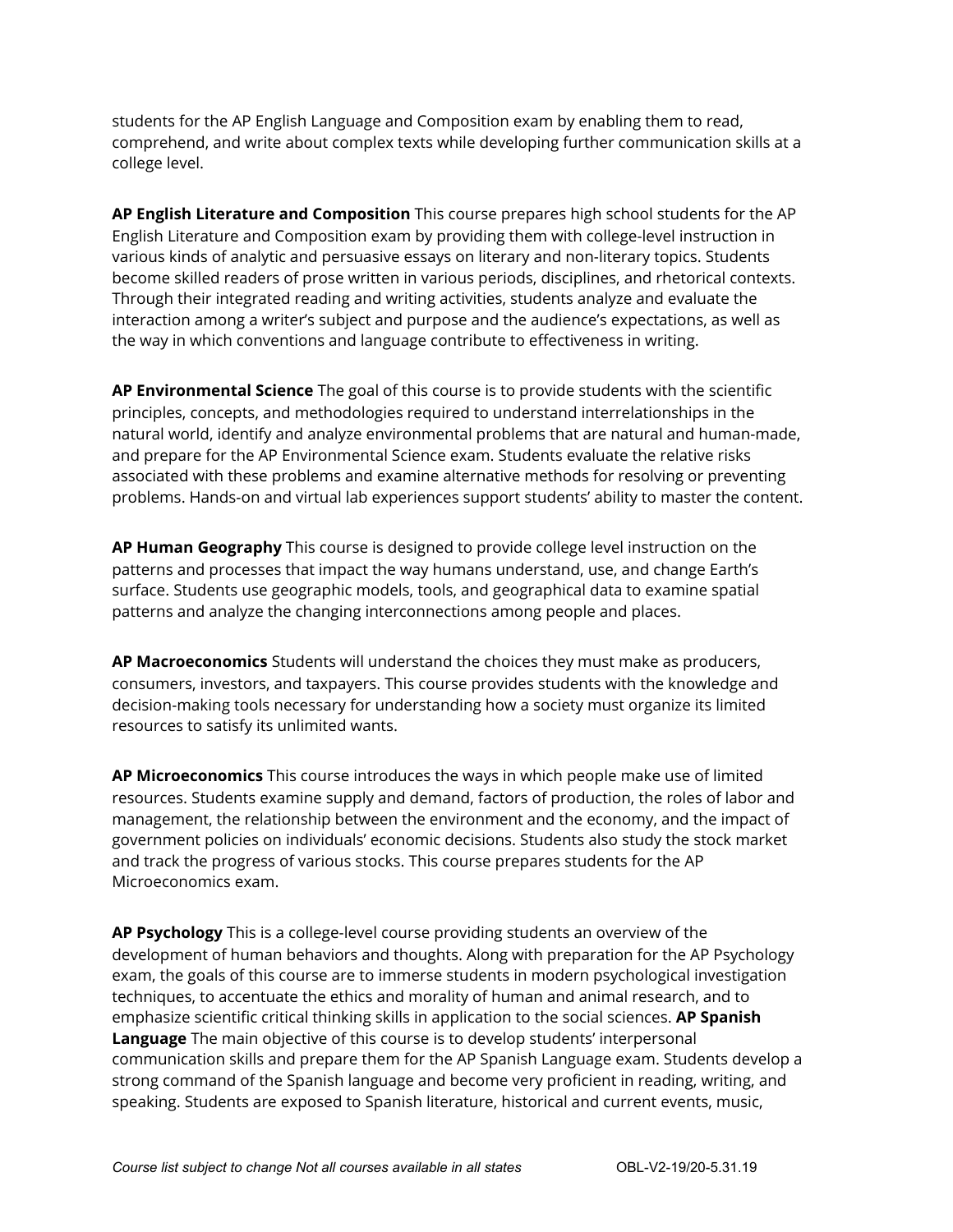movies, radio, and television.

**AP Statistics** Students gain an understanding of the vocabulary, method, and meaning of statistics. They explore data and patterns found in the world around them by analyzing information and noting statistical relationships. They apply their knowledge to relevant, open-ended tasks requiring them to connect multiple statistical topics together. To demonstrate their comprehension, students actively construct experiments to understand, interpret, communicate, and apply statistical methods. General topics of study include planning and designing a study, anticipating patterns, and making statistical inferences. This course prepares students for the AP Statistics exam.

**AP United States Government** Students will research the roles of the media, political parties, interest groups, states, candidates, bureaucracy, and the public in the governmental process. They will experience the production of policy building in the areas of economic/social policy, foreign policy, and public administration.

**AP United States History** Woven into the chronology of this course are the key themes of American History. Issues of American identity, diversity, religion, and culture are examined. Economic transformations, the development of political institutions, and reform movements are evaluated. War, slavery, and demographic changes are assessed. Globalization and environmental issues are analyzed.

#### **ELECTIVES**

#### **Business, Communication, Science, and Technology**

**2-D Animation** Do you wonder what it would be like to create the next blockbuster animated movie or do you want to make the next big video game? Do you have an eye for drawing, technology, and timing? If so, Animation is the course for you! You will learn how to use animation tools to conceptualize and bring your creations to life. You'll learn the ins and outs of creating 2D and 3D animation, from start to finish. You'll even begin working on our own design portfolio and get hands on experience with creating your own animation projects. Learning about Animation could lead to a thriving career in the growing world of technology and animation.

**Accounting I** This course provides students with an introduction to accounting concepts and principles, financial statements, internal control design, and accounting for partnerships.

**Accounting II** The student will build upon knowledge gained in Accounting I and continue to explore topics such as corporate accounting and financial statements, long-term liabilities, cash flow, financial statement analysis, managerial accounting, budgeting, and the use of financial data to make business decisions. E

**Administrative Duties and Office Management** Students learn the skills and knowledge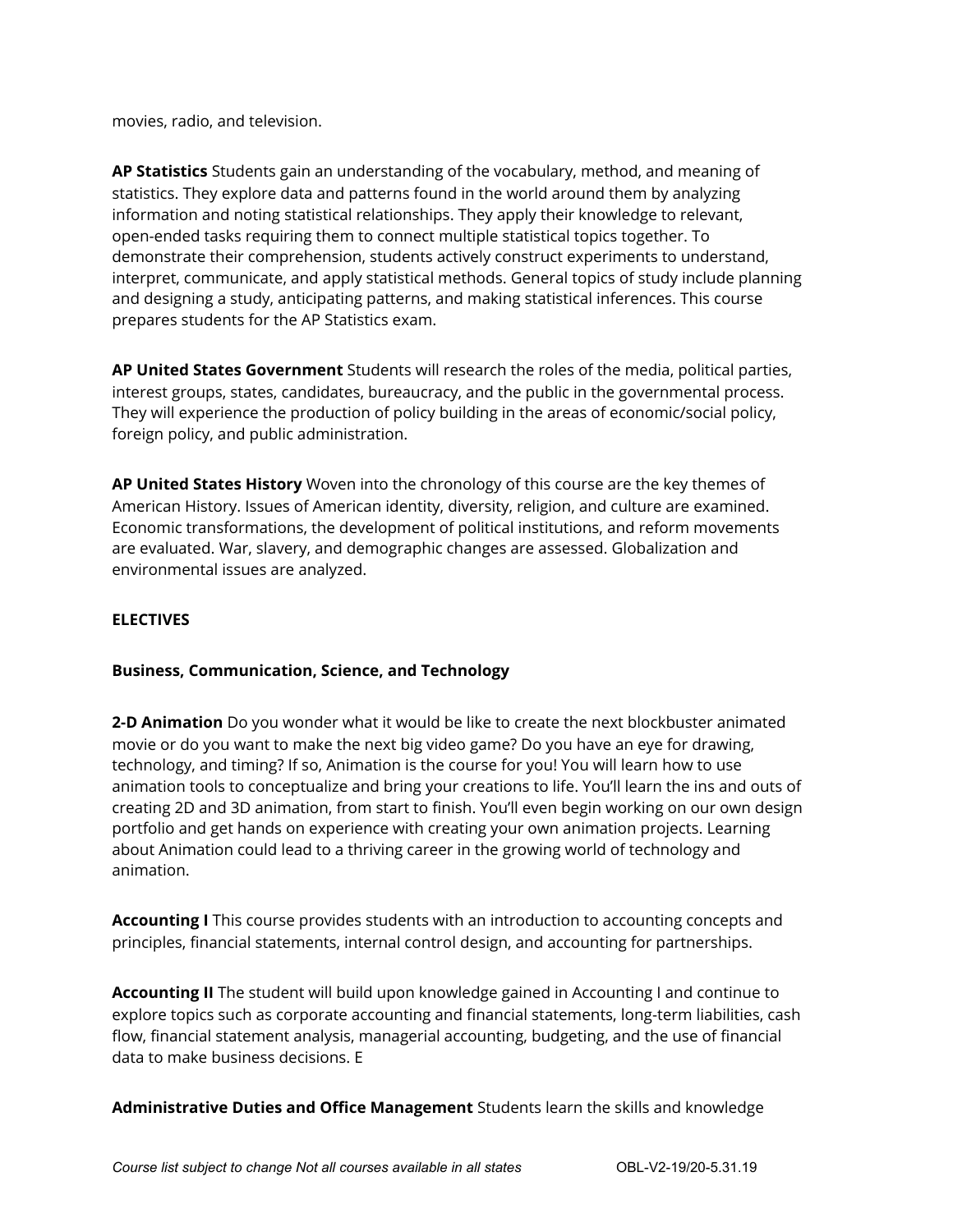required to perform tasks in the administrative department of a medical office. Topics include, but are not limited to, receiving patients, scheduling appointments, handling medical records, and processing insurance claims.

**Advertising and Sales Promotion** Do you have a business idea but are unsure about how to market your ideas to customers? Do careers in business appeal to you? In this Introduction to Marketing class, the student will master the basics of marketing, including core concepts such as financing, pricing, distribution, product management, and more. Throughout the course, the student will learn about the basics of economics and economic systems, managing business finances accounting practices, operating a business in the global marketplace, generating business ideas and seeking out business opportunities, creating a business plan, and promoting and advertising a business.

**Anatomy and Physiology** Students learn about the anatomical structures and physiology of the human body. Body systems are discussed in terms of how each participates in homeostasis of the body. Students learn about selected major pathologies, including causes, symptoms, diagnostic procedures, and treatments, as well as common changes that occur throughout the lifespan.

**Astronomy: Exploring the Universe** In this course the student will explore a broad range of astronomy topics, including the planetary system, stars, galaxies, and the universe. The student will also apply the scientific method and examine the evolution of scientific ideas. By the end of the course, the student will be able to:

- Assess the nature, scope, and evolution of the Universe
- Apply fundamental concepts underlying astronomy
- Evaluate the evolution of scientific ideas in astronomy
- Analyze data to determine patterns, relationships, perspectives, and credibility

**Business Communication** Students explore business communication, including letters, memos, electronic communication, written reports, oral presentations, and interpersonal communication. Resumes, application letters, interviewing tips, and employment follow-up are also covered.

**Business Information Systems** This course introduces students to various information and communications technologies and explains how information systems are used to solve problems and make better business decisions.

**Business Law** Students explore principle areas of business law and topics such as torts, crimes, intellectual property, contracts, negotiable instruments, agency, employment, and forms of business organization. They learn rules of law and legal terminology, as well as legal solutions for business-related issues.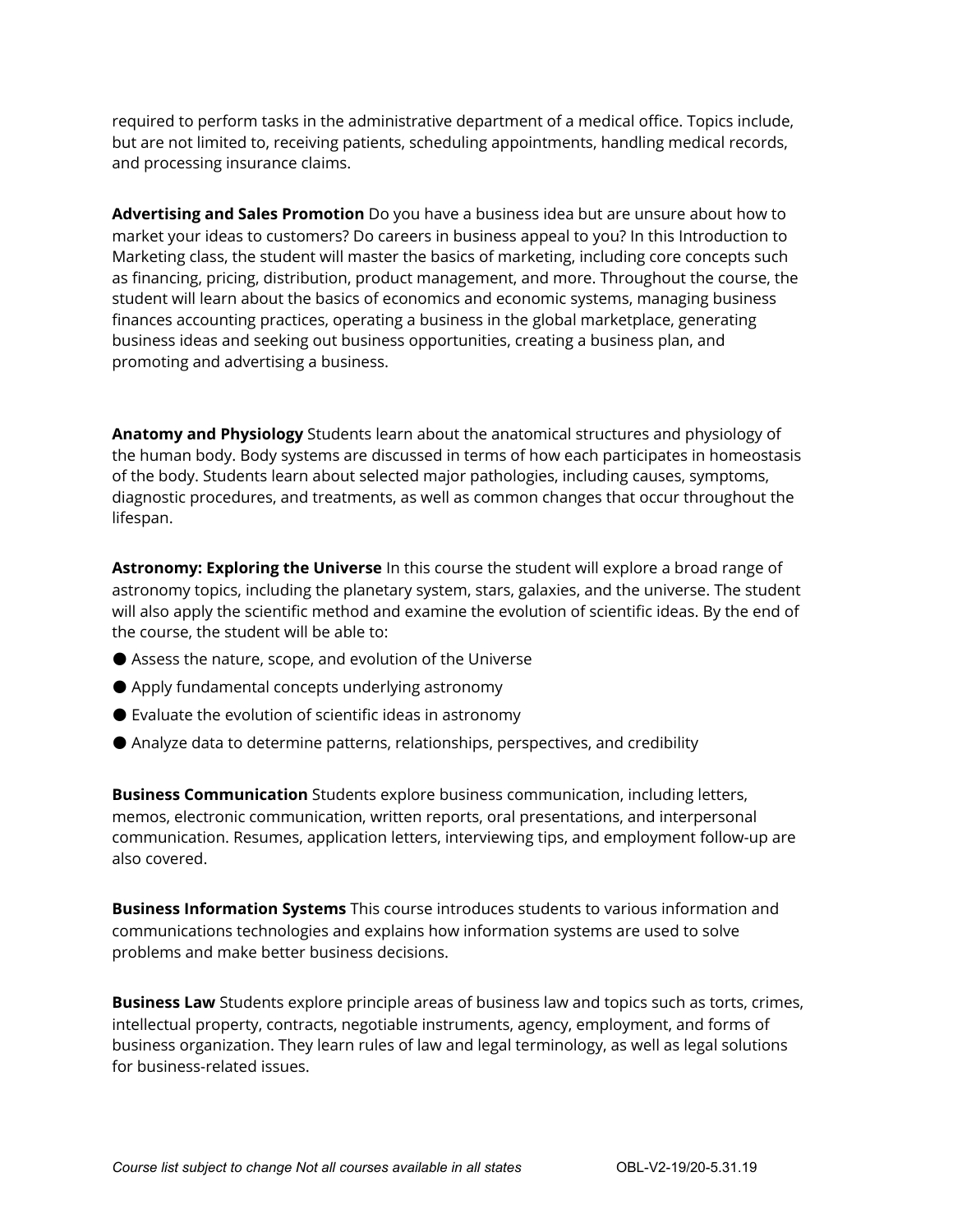**Business Math** The student will explore topics such as business statistics, profit calculations, payroll, banking, interest calculations, insurance, taxes, and other business topics.

**Concepts of Engineering and Technology** Each day, we are surrounded by technology and engineering projects. From our phones to the bridges we drive over, engineering and technology influence many parts of our lives. In Concepts of Engineering and Technology, the student will learn more about engineering and technology careers and what skills and knowledge he will need to succeed in these fields. The student will explore innovative and cutting-edge projects that are changing the world we live in and examine the design and prototype development process. Concepts of Engineering and Technology will also help the student understand the emerging issues in this exciting career field.

**Developmental Writing** Students apply the fundamental tools and techniques needed to write clear sentences, effective paragraphs, and well-organized essays for general education courses and employment settings. Using Standard American English, students learn to organize, clarify, and communicate written ideas, as well as how to use correct sentence structure, grammar, and parts of speech in written communication. Students also develop skills in revising and editing to clarify voice, tone, style, and mode.

**Emergent Computer Technology** In this course, students learn the basics of building safe websites, including the use of hypertext markup language (HTML). They then plan their own sites and learn how to link and navigate pages. As they progress to more complex design techniques, students also learn how graphics can make a site more attractive.

**Entrepreneurship: Starting Your Own Business** Do you dream of owning your own business? This course can give the student a head start in learning about what he will need to own and operate a successful business. The student will explore creating a business plan, financing a business, and pricing products and services.

**Game Design I** This course is for anyone who loves gaming and wants to design games. The student will learn how to use popular game design software to create engaging, interactive games in a variety of genres. In addition, the student will get a solid foundation in the basic concepts of game development. By the end of this course, the student will have a variety of polished games for your game development portfolio.

**Game Design II** This course is for anyone who loves gaming and wants to design games. You'll learn how to use popular game design software to create engaging, interactive games in a variety of genres. In addition, you'll get a solid foundation in the basic concepts of game development. By the end of this course, you will have a variety of polished games for your game development portfolio.

**Health, Safety & Nutrition** Students learn about the physical and psychological needs of children, from birth to age eight, and how to meet these needs in group settings. Topics include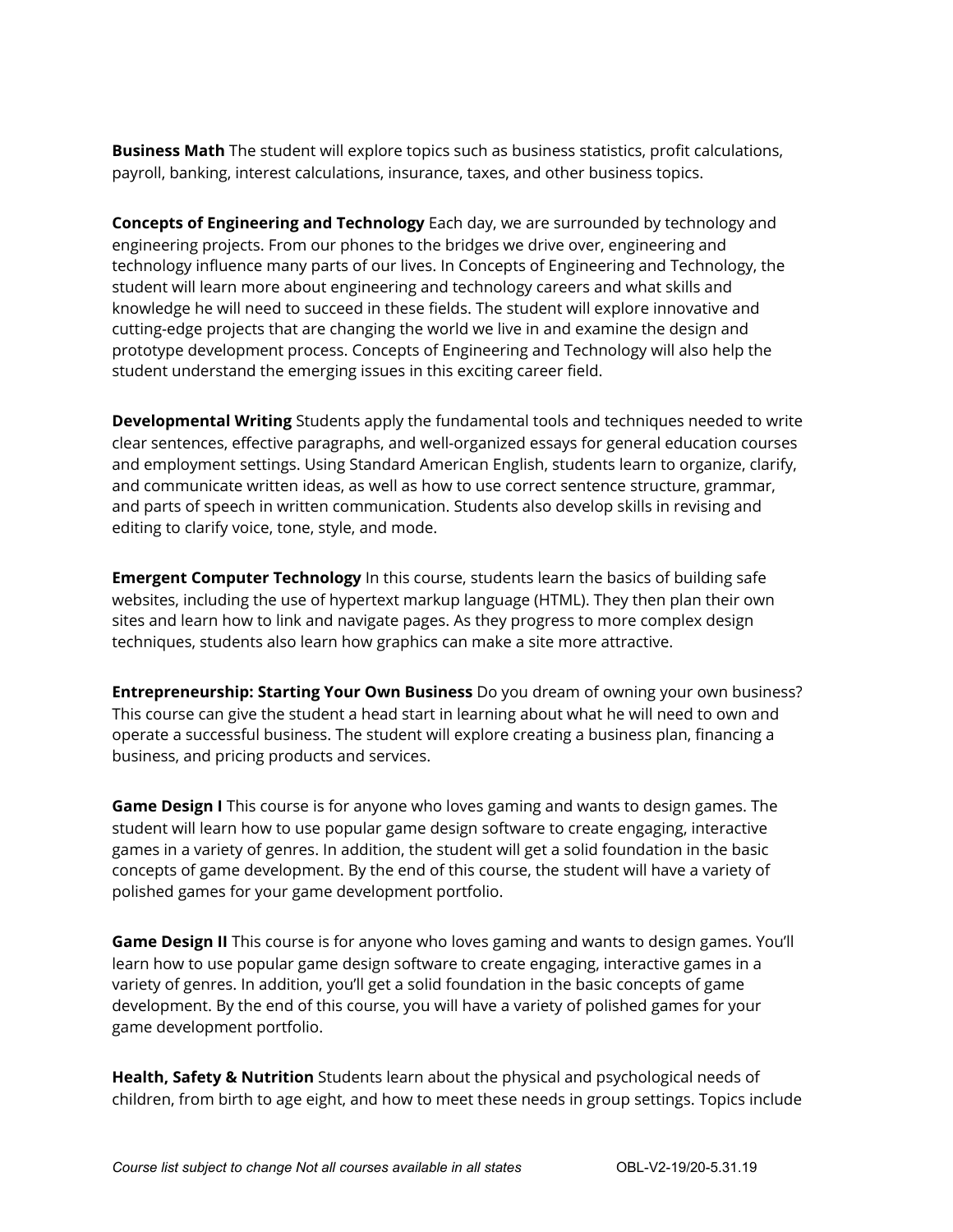wellness of young children, standards, guidelines and national initiatives, children's nutritional needs, safe and healthy environments, emergency response, child abuse and neglect, educational experiences, and partnering with families.

**Human Resource Management** The student will learn important human resource management skills used by business managers in day-to-day operations. While focusing on various aspects of human resource management and practices, problem-solving and critical-thinking skills are applied.

**International Business** From geography to culture global business is an exciting topic in the business community today. This course is designed to help students develop the appreciation, knowledge, skills, and abilities needed to live and work in a global marketplace. Students will gain a global view of business, learn how today's businesses are more interconnected than ever, and investigate why and how companies go international. The course further provides students a conceptual tool by which to understand how economic, social, cultural, political and legal factors influence both domestic and cross-border business. Business structures, global entrepreneurship, business management, marketing, and the challenges of managing international organizations will all be explored in this course. Students will cultivate a mindfulness of how history, geography, language, cultural studies, research skills, and continuing education are important in both business activities and the 21st century.

**Introduction to Communication** The student will examine the communication process, including elements of listening and verbal and nonverbal communication. The course also explores how these communication elements operate between self, individuals, and groups. Communication concepts and skills are explored through a variety of methods and activities.

**Introduction to Computer Applications** In this course, students use electronic media and software to apply academic concepts in the creation of meaningful organizers, projects, and presentations. Students locate, retrieve, and evaluate data in order to construct and analyze databases. Students produce presentations on Internet safety, online predators, and cyberbullying. At the end of the course, students become effective communicators and collaborators as they plan, evaluate, and synthesize research emphasizing current issues with technology.

**Introduction to Finance** Students gain an understanding of financial management, including key language and terminology, time-value of money, financial markets and securities, financial statements, financial analysis, risk and return, valuation of stocks and bonds, capital budgeting and valuation, cost of capital and capital structure, working capital management, dividend policy, and international finance. Students apply financial tools and understand how they impact financial decision making.

**Introduction to Graphic Design** Can people communicate without using words? Do different colors invoke different emotions? Can artists use various textures to communicate a range of ideas? Absolutely! Designed to develop an understanding and appreciation for design, the Introduction to Graphic Design A course teaches the student to interpret visual representations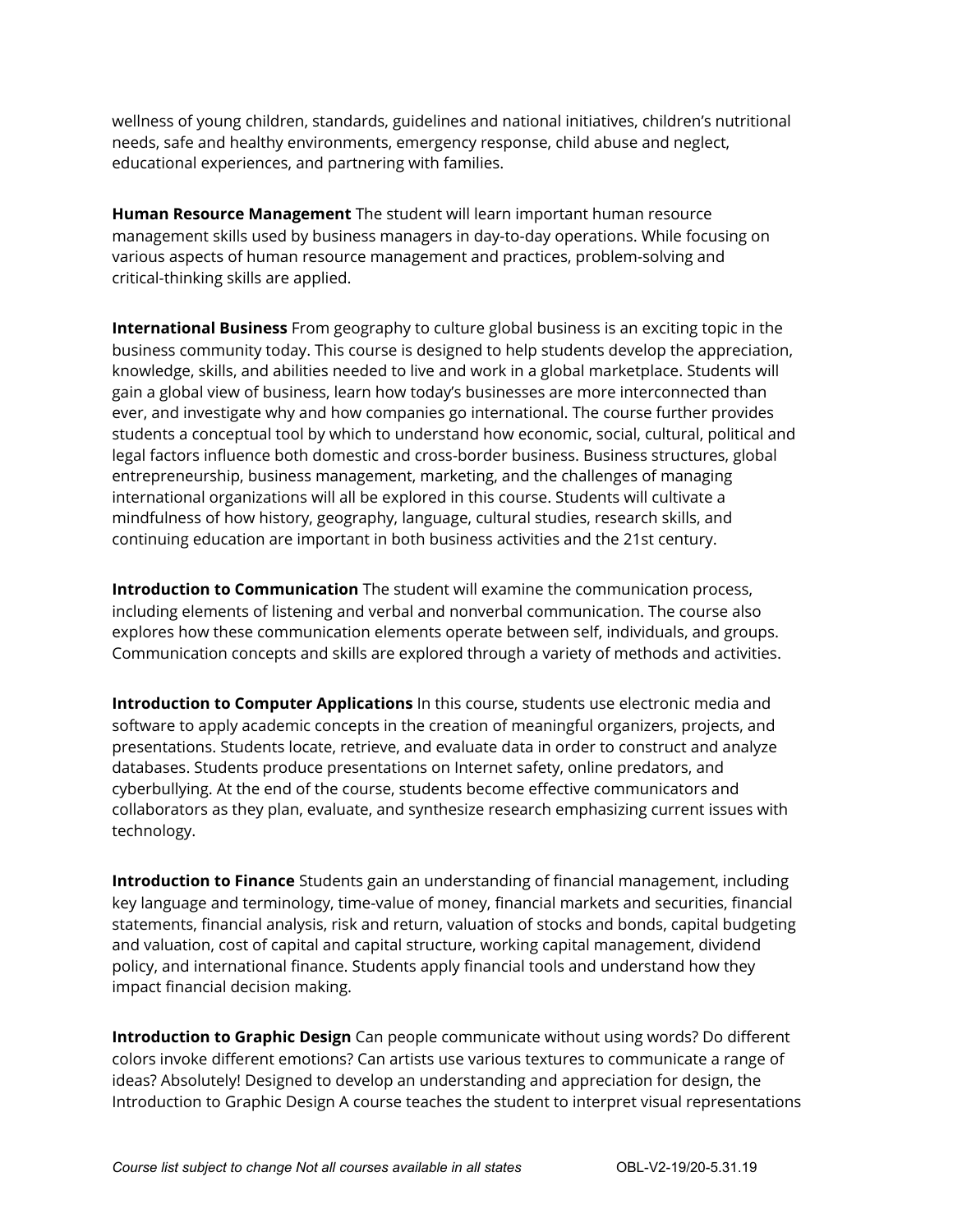and to communicate his or her own ideas and information graphically. By raising the student's awareness of design, this intermediate-level course establishes a strong foundation in the basic principles of graphic design. This course, the first in a two-semester series, introduces the student to scenarios that can be solved by applying creative techniques that yield innovative and effective design solutions. Though the course is structured around computer-assisted graphic design, the student will examine other types of design as well. The student will also learn to use Inkscape, an image editing program that is provided, and will create several design compositions using this program.

**Introduction to Online Learning** Learning online and learning in a classroom are such different experiences -- from the presentation of material to interacting with your teachers and classmates to test taking. To be a successful learner in an online environment you need strategies. In this course, you will be equipped with best practices for working, studying, and researching efficiently. Coaching you to become a responsible digital citizen, this course will show you how to protect your privacy, how to communicate and to collaborate with others respectfully, and more!

**Introduction to Psychology** Students gain an understanding of human behavior, including biological foundations and the brain, sensation, motivation, and perception. Students explore the relationship between learning and memory; various personality theories; emotions; states of consciousness; cognition; life-span development; and applied psychology.

**Introduction to Sociology** Students examine the sociological processes that underlie everyday life, focusing on globalization, cultural diversity, critical thinking, new technology, and the growing influence of mass media.

**Introductory Astronomy** Students explore a broad range of astronomy topics, including the planetary system, stars, galaxies, and the universe. Students also learn about the scientific method and the evolution of scientific ideas. E

**Java Programming I** Students explore programming fundamentals, basic problem solving, variables and assignments, math, conditionals, control flow, methods and functional abstraction, objects and data abstraction, inheritance and polymorphism, exception handling, graphical user interfaces, and external libraries. Students use Sun's Java programming language throughout this course.

**Java Programming II** Students explore essential object oriented programming concepts, exception handling, recursion, generics, and important data structures in the Java Collections Framework. They also learn more advanced topics including algorithm analysis using Big O notation, a comparison of major sorting algorithms, and the creation and traversal of a binary search tree.

**Leadership and Supervision in Business** This course examines the roles and responsibilities of supervisors in private, service, and public organizations. The student will gain an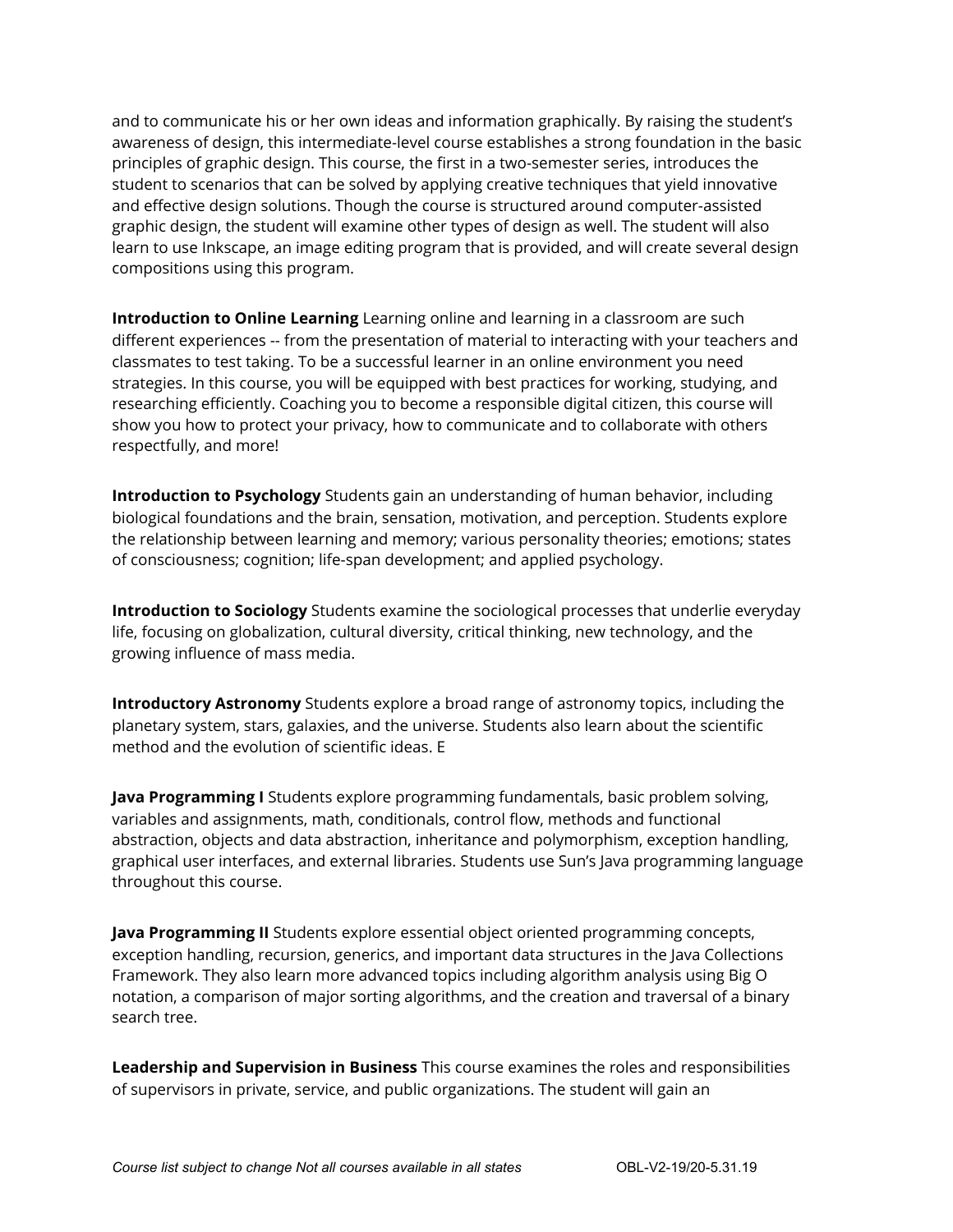understanding of the expanded scope of supervisory responsibilities for business personnel ranging from firsttime, first-line supervisors to top-level executives.

**Principles of Management** The student is introduced to common management philosophies and issues in today's changing world. The student will study globalization, ethics, diversity, customer service, and innovation from a managerial perspective.

**Principles of Marketing** Students explore factors influencing how marketing decisions are made, including the impact of marketing decisions on an organization and its customers. They gain a working knowledge of practical marketing and business vocabulary. They also evaluate how the actions of competitors influence marketing decisions in the global marketplace.

**Public Speaking** The student will gain a basic understanding of public speaking and the basic elements of a speech. The student will learn strategies to effectively communicate, to adapt to different audiences, and to practice organizational methods to create engaging speech content. Throughout the course, the student will develop and present original speeches to classmates.

**Sports Management** In this introduction to the fast-growing field, students explore topics such as sports marketing, branding, ticket sales, media relations, and ethics. They also learn tips for breaking into the industry. The activities and assignments require students to respond to real-world sports management scenarios.

**Web Design** This course provides a comprehensive introduction to the essentials of website design. From designing page layouts to coding with CSS and JavaScript®, students learn how to create a complete website. Through study of real-world design scenarios and hands-on projects, students create compelling, usable websites using KompoZer, one of the Internet's easiest to-use open-source editing applications.

#### **CAREER & TECHNICAL EDUCATION (CTE)**

**Adult Roles & Responsibilities** What do you want out of life? How do you achieve your dreams for the future? These can be difficult questions to answer, but with the right tools, they don't have to be. This course will encourage you to learn more about yourself and help you to prepare for the future. You will explore goal setting, decision making, and surviving college and career. You will also discover how to become a valuable contributing member of society. Now is the time to take action. It's your life, make it count!

**Career Planning and Skill Development** As a high school student, it may seem like an eternity before you'll be working for a living. However, you will be entering the working world sooner than you think—so it's important that you're prepared. Career Planning and Skill Develop will learn about qualities that will make you a successful employee and additional career-related skills, such as problem-solving and communication.

**Criminal Investigation** Students examine the process of identifying and arresting criminal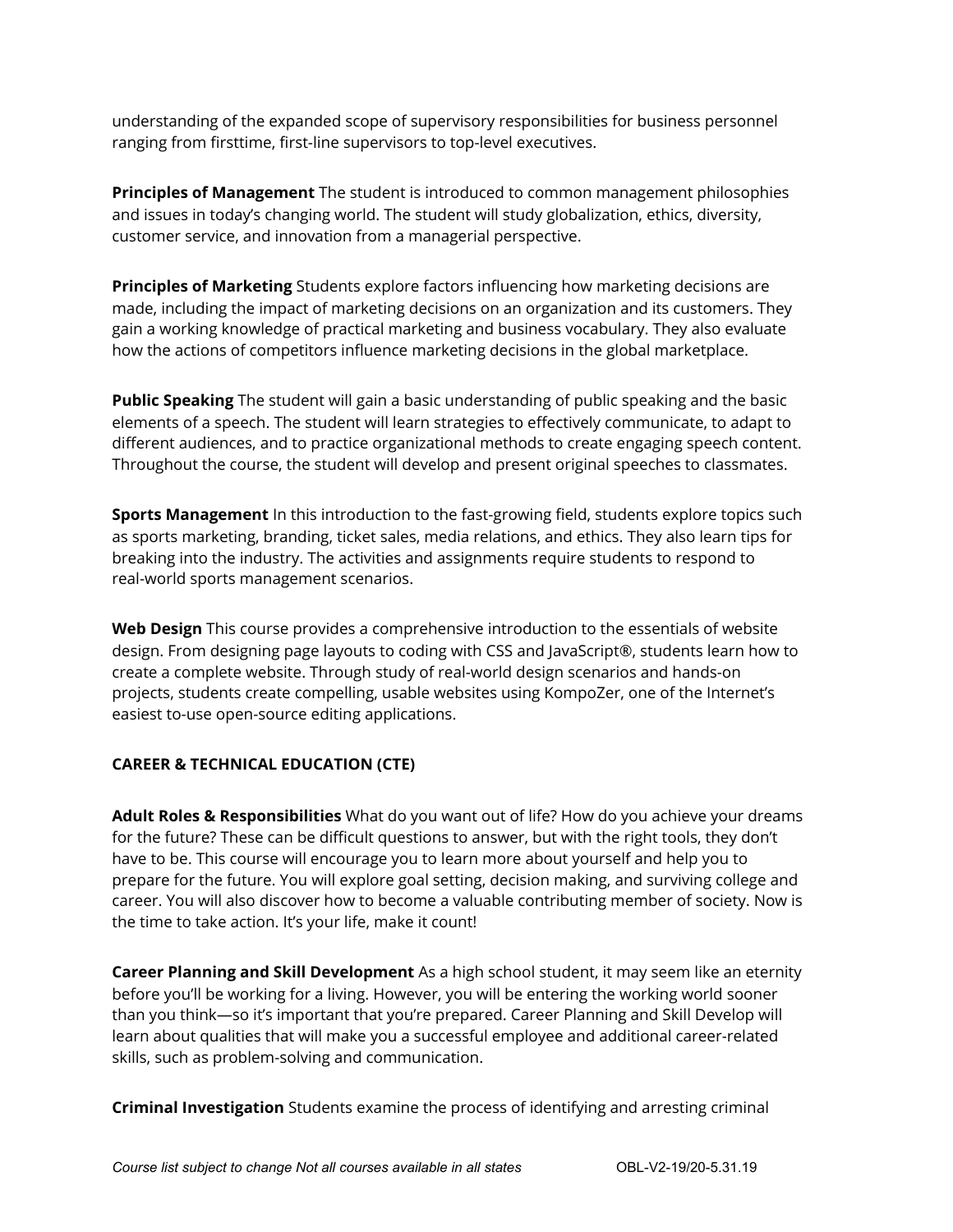suspects, types of crimes and offenses, and preparing for court. They study the history of criminal investigation and explore the relationship between investigation and the courtroom process by examining case studies.

**Culinary Arts and Hospitality Management** Have you always dreamed of running your own restaurant? Maybe you want to manage a restaurant for a famous chef. What goes on beyond the dining room in a restaurant can determine whether a restaurant is a wild success or a dismal failure. In Culinary Arts and Hospitality Management A, you'll learn the responsibilities of running a restaurant—from ordering supplies to hiring and firing employees. This course covers the different types of restaurants; managing kitchen and wait staff; food safety and hygiene; customer relations; marketing; using a point-of-sale system; scheduling employees; and dealing with difficult guests. Restaurant Management will prepare you for a steady career, whether you plan to buy a fast food franchise, operate a casual sit-down restaurant, or oversee a fine-dining establishment.

**Fashion and Interior Design** In this course, students explore what it is like to work in the industry by exploring career possibilities and the background needed to pursue them. Students will learn the basics of color and design then test their skills through hands-on projects. In addition, they'll develop the essential communication skills that build success in any business. By the end of the course, students be well on their way to developing the portfolio they need to get their stylishly clad foot in the door of this exciting field.

**Forensic Science** Fingerprints. Blood spatter. DNA analysis. The world of law enforcement is increasingly making use of techniques and knowledge from the sciences to better understand the crimes that are committed and to catch those individuals responsible. Forensic science applies scientific knowledge to the criminal justice system. This course focuses on some of the techniques and practices used by forensic scientists during a crime scene investigation (CSI). Starting with how clues and data are recorded and preserved, the student will follow evidence trails until the CSI goes to trial, examining how various elements of the crime scene are analyzed and processed.

**Health Science Education I** Will we ever find a cure for cancer? What treatments are best for conditions like diabetes and asthma? How are illnesses like meningitis, tuberculosis, and the measles identified and diagnosed? Health sciences provide the answers to questions such as these. In this course, the student will be introduced to the various disciplines within the health sciences, including toxicology, clinical medicine, and biotechnology. The student will explore the importance of diagnostics and research in the identification and treatment of diseases. The course presents information and terminology for the health sciences and examines the contributions of different health science areas.

**Health Science Education II: Nursing** Nursing is an in-demand career, perfect for someone looking for a rewarding and challenging vocation in the healthcare sector. With a strong focus on patient care, a nurse must be skilled in communication, promoting wellness, and understanding safety in the workplace. In Health Science: Nursing, you will explore communication and ethics, anatomy and physiology, and the practice of nursing. Learn how to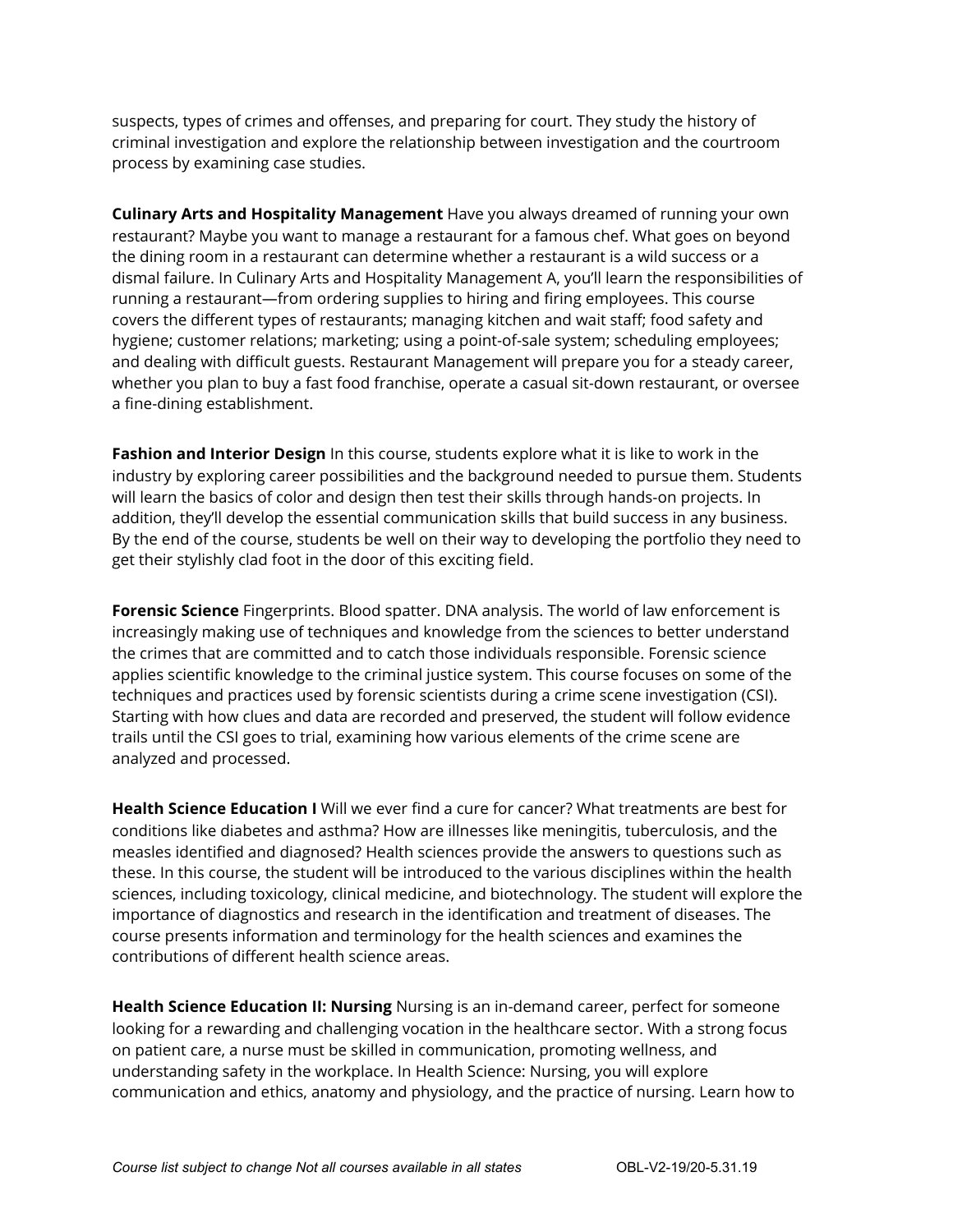build relationships with individuals, families, and communities and how to develop wellness strategies for your patients. From emergency to rehabilitative care to advances and challenges in the healthcare industry, discover how you can launch a fulfilling career providing care to others.

**Health Science Education II: Other Specialties** What is public health? Who is in control of our health systems and who decides which diseases get funding and which do not? What are the human and environmental reasons for health inequality? Health Science: Public Health answers all of these questions and more. You will study both infectious and non-communicable diseases as well as learn how we conquer these on a community and global level through various methods, including proper hygiene, sanitation, and nutrition. Explore the role current and future technologies play worldwide as well as consider the ethics and governance of health on a global scale. Discover unique career opportunities, and fascinating real-life situations.

**Introduction to Criminal Justice** Students explore law enforcement, the courts, and the correctional system. They study what crime is, how crime is measured, and theories of crime causation. They also examine issues and challenges within the criminal justice system and its future directions.

**Introduction to Early Childhood Education** This course provides the historical, theoretical, and developmental foundations for educating young children, with emphasis on creating inclusive environments and curricula for diverse children and their families. Topics include historical influences, program types, guidance strategies, professionalism, current trends and issues, and advocacy.

**Introduction to Culinary Arts and Hospitality** Food is fundamental to life. Not only does it feed our bodies, but it's often the centerpiece for family gatherings and social functions with friends. In this course, the student will learn all about food including food culture, food history, food safety, and current food trends. The student will also learn about the food service industry and try your hand at preparing some culinary delights. Through hands-on activities and in-depth study of the culinary arts field, this course will help the student hone his cooking skills and give him the opportunity to explore careers in this exciting industry.

**Introduction to Homeland Security** This course provides an overview of the elements involved in the homeland security function, as well as the challenges managers in government and industry can face while maintaining mission operations and staff accountability in the midst of multiple overlapping roles and responsibilities. The key functions of threat prevention, asset protection, crisis response, and operations recovery are addressed from a variety of perspectives. E

**Introduction to Law** Students receive an overview of substantive and procedural areas of law and legal practice. They explore the legal profession, courts, ethics, sources of law, and alternative dispute resolution systems, and they analyze an application of law to factual circumstances.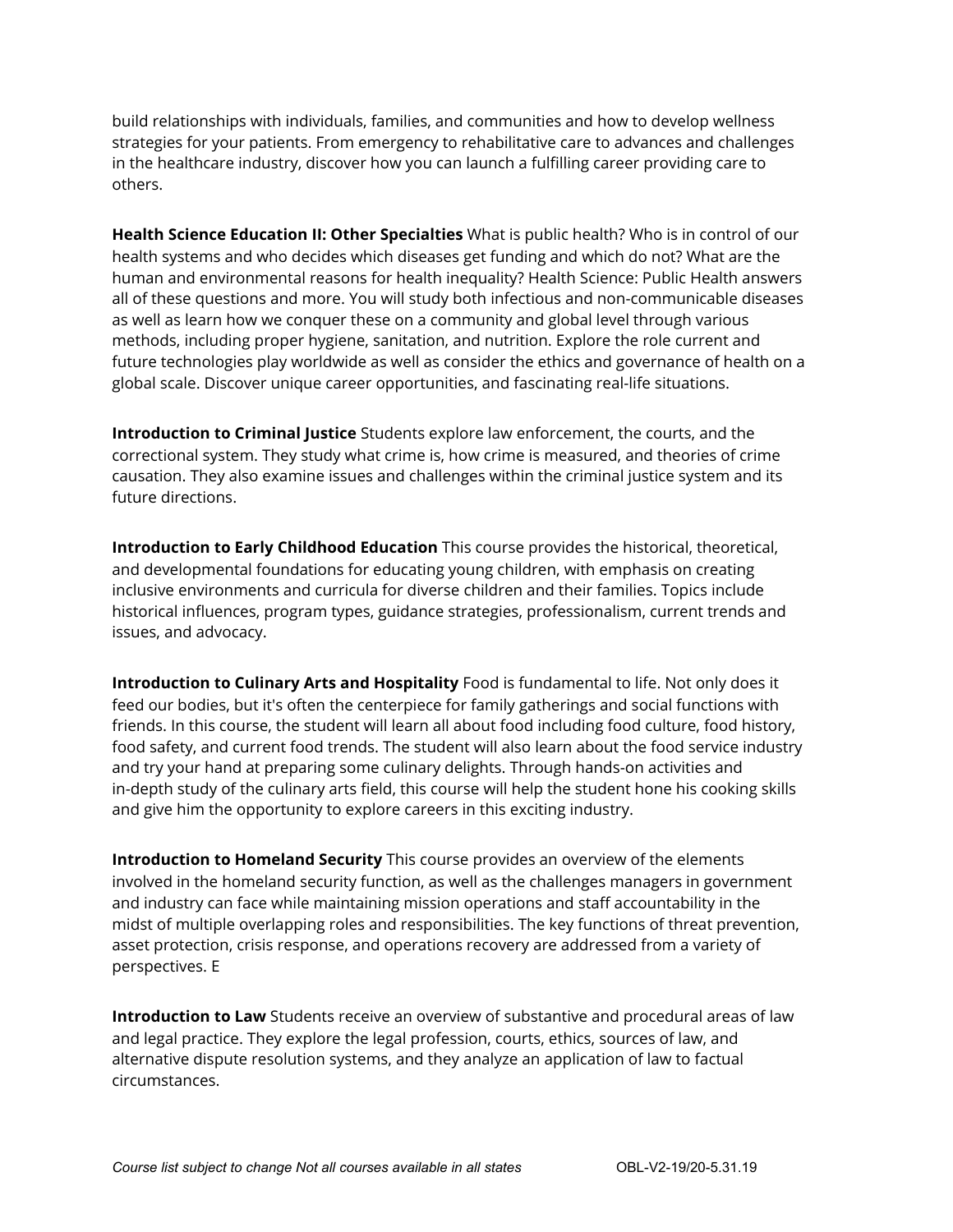**Introduction to Manufacturing** Think about the last time you visited your favorite store. Have you ever wondered how the products you buy make it to the store shelves? Whether it's video games, clothing, or sports equipment, the goods we purchase must go through a manufacturing process before they can be marketed and sold. In this course, the student will learn about the types of manufacturing systems and processes used to create the products we buy every day. The student will also be introduced to the various career opportunities in the manufacturing industry including those for engineers, technicians, and supervisors. As a culminating project, the student will plan his own manufacturing process for a new product or invention! If you thought manufacturing was little more than mundane assembly lines, this course will show the student just how exciting and fruitful the industry can be.

**Introduction to Medical Assisting** Students explore the role of the medical assistant, including professionalism, duties and responsibilities, and medical specialties. Also included is information on medical law and ethics, office management, and compliance and regulatory issues affecting the role of the medical assistant.

**Introduction to the Paralegal Profession** The student will explore the role of paralegals in the legal system, paralegal skills, legal working environments, ethical considerations, and career opportunities. The student is introduced to the sources of law, an overview of courts, and alternative dispute resolution systems.

**Medical Law and Ethics** Students gain an understanding of the legal and ethical issues that can impact professional roles in health care settings. Laws that regulate the healthcare industry, such as HIPAA, the Patient's Bill of Rights, and standard of care, are introduced. Students are encouraged to consider the impact of personal ethics and morals on decision making.

**Medical Terminology** Students explore medical terminology and its symbols and abbreviations, as well as the application of this new language in health care. They learn medical terms relating to body structure and function, and how to construct terms using word parts such as roots, suffixes, and prefixes.

**Principles of Public Service** Are you familiar with the term "public service"? When we think about public service, our thoughts often turn to professionals such police officers, EMTs, and firefighters. While these are well-known public servants, many others work to keep our communities safe, healthy, and productive. In this course, you'll learn about many different areas of public service, including education, civil engineering, and social services. You'll also look at the requirements for public service in general, as well as the specific skills needed to be successful in each area of public service. Who knows? You may even discover the career you were meant to pursue!

**Research Methods** Students practice the fundamentals of scientific research methodology by examining a social issue. They develop a research question, find and evaluate existing research,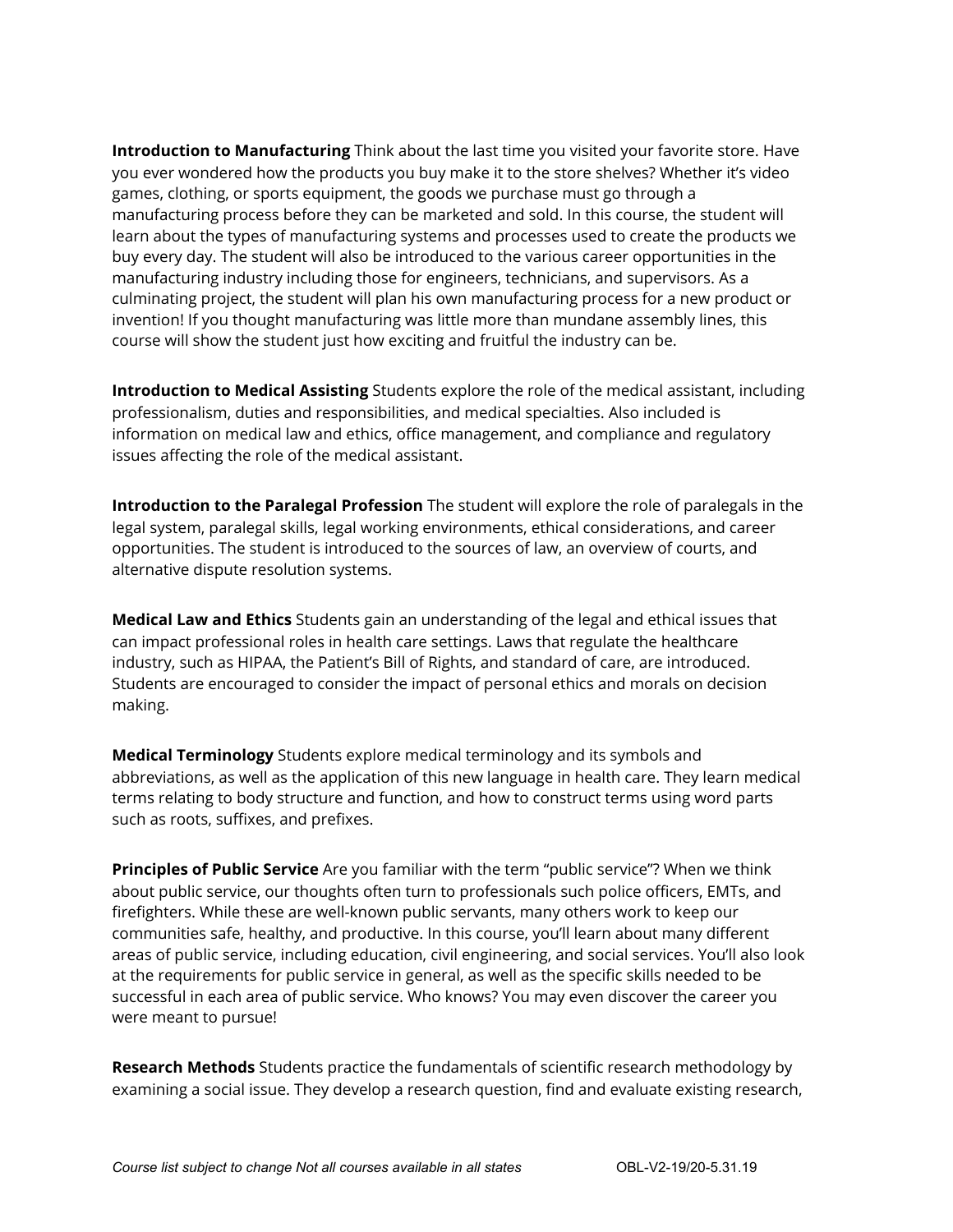and design and implement an objective research method.

#### **HUMANITIES**

**3-D Computer Modeling** Are you interested in a career in technology? Are you curious about working in fields like virtual reality, video game design, marketing, television and motion pictures, or digital imaging? If so, 3-D Computer Modeling is a great place to start as it is the foundation for all these career paths. The student will gain a deeper understanding of graphic design and illustration as he uses 3-D animation software to create virtual three-dimensional design projects. Hone in on drawing, photography, and 3-D construction techniques and develop the skills needed to navigate within a 3-D digital modeling workspace. This course is an excellent introduction to careers in the fast-growing field of technology and design.

**Art History** Students begin exploring the basic elements of art and its role in history through their examination of works from Paleolithic times to the Roman Empire. The goal is to enhance students' understanding of ancient history and show how art reflects historical events.

**Art and World Cultures** This course provides an introduction to fundamental techniques and concepts of representational and expressive drawing within a variety of media. Emphasis is on object representation, spatial illusion, and the organization of structural relationships in two-dimensional space.

**Cosmetology II** Interested in a career in cosmetology? This course provides an introduction to the basics of cosmetology. The student will explore career options in the field of cosmetology, learn about the common equipment and technologies used by cosmetologists, and examine the skills and characteristics that make someone a good cosmetologist. The students will also learn more about some of the common techniques used in caring for hair, nails, and skin in salons, spas, and other cosmetology related businesses.

**Digital Photography I** Have you ever wondered how photographers take such great pictures? Have you tried to take photographs and wondered why they didn't seem to capture that moment that you saw with your eyes? The Digital Photography I course focuses on the basics of photography, including building an understanding of aperture, shutter speed, lighting, and composition. Students will be introduced to the history of photography and basic camera functions. Students will use the basic techniques of composition and camera functions to build a portfolio of images, capturing people, landscapes, close-ups, and action photographs.

**Digital Photography II** In today's world, photographs are all around us, including in advertisements, on websites, and hung on our walls as art. Many of the images that we see have been created by professional photographers. In this course, we will examine various aspects of professional photography, including the ethics of the profession, and examine some of the areas that professional photographers may choose to specialize in, such as wedding photography and product photography. We will also learn more about some of themost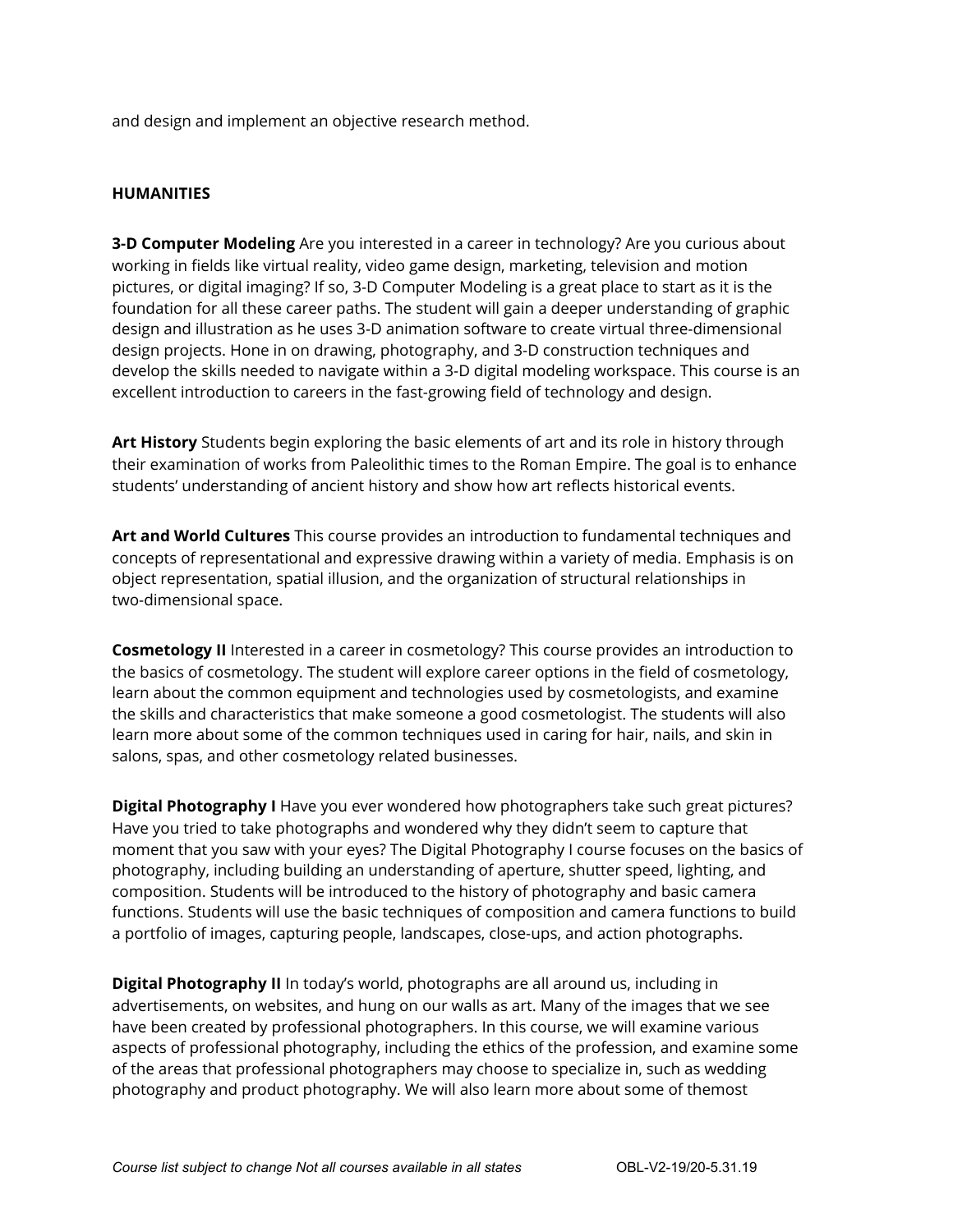respected professional photographers in history, and we will learn how to critique photographs in order to better understand what creates an eye-catching photograph.

**Living Music I, II** This series of courses teaches students fundamental musicianship from a Western classical approach while aligning to national music education standards. Students use classic repertoire to analyze compositional style and are challenged to improve their rhythm, listening, notation, analysis, performance, and improvisation skills using virtual tools. With audio, visual, and interactive technologies, the course sequence provides a unique and progressively more advanced learning experience for students in grades 9–12.

**Music Appreciation** Music is part of everyday lives and reflects the spirit of our human condition. To know and understand music, we distinguish and identify cultures on local and global levels. This course will provide students with an aesthetic and historical perspective of music, covering a variety of styles and developments from the Middle Ages through the 21st century. Students will acquire basic knowledge and listening skills, making future music experiences more informed and satisfying.

**Philosophy** This course will take you on an exciting adventure that covers more than 2,500 years of history! Along the way, you'll run into some very strange characters. For example, you'll read about a man who hung out on street corners, barefoot and dirty, pestering everyone he met with questions. You'll learn about another eccentric who climbed inside a stove to think about whether he existed. Despite their odd behavior, these and other philosophers of the Western world are among the most brilliant and influential thinkers of all time. As you learn about these great thinkers, you'll come to see how and where many of the most fundamental ideas of Western civilization originated. You'll also get a chance to ask yourself some of the same questions these great thinkers pondered. By the time you've "closed the book" on this course, you will better understand yourself and the world around you—from atoms to outer space, and everything in between.

#### **LANGUAGE ARTS**

**Creative Writing** For many hundreds of years, literature has been one of the most important human art forms. It allows us to give voice to our emotions, create imaginary worlds, express ideas, and escape the confines of material reality. Through creative writing, we can come to understand ourselves and our world a little bit better. This course will provide students with a solid grounding in the writing process from finding inspiration to building a basic story to using complicated literary techniques and creating strange hybrid forms of poetic prose and prose poetry. By the end of this course, the student will learn how to discover his creative thoughts and turn those ideas into fully realized pieces of creative writing.

**Journalism** As students work through each module, they will utilize Web 2.0 tools to respond to current news and shifts in journalism, create original projects, and reflect upon the changing face of news. Authentic assessments, interactive examples, and self-checks will deepen their understanding of the topics covered and prepare them for work or further study in the field of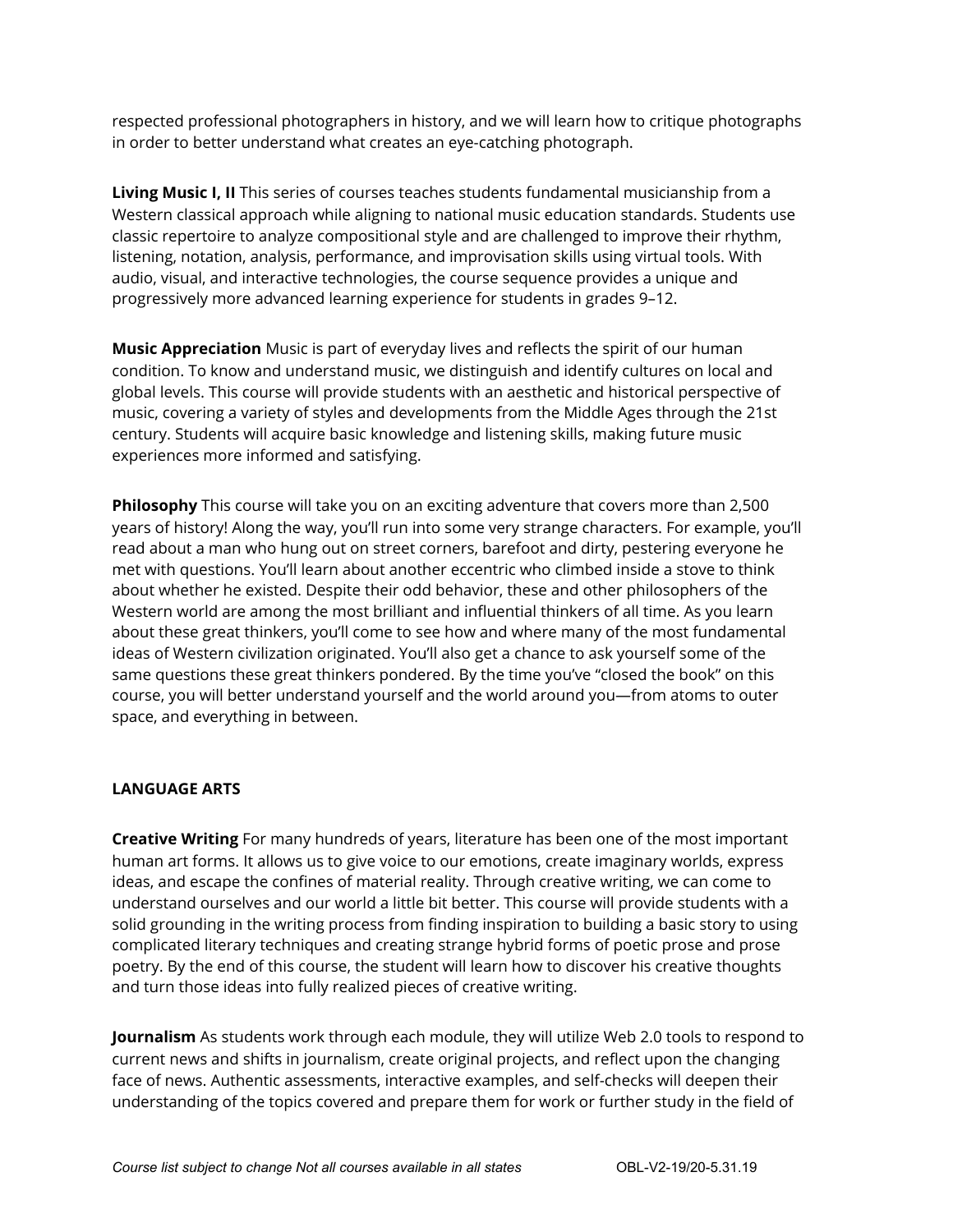#### journalism.

**Reading and Writing for Purpose** Context is the key to unlocking students' reading and writing abilities. Reading and Writing with Purpose personalizes students' experiences by placing its reading examples and writing activities in familiar contexts – personal, academic, and workplace. Guiding students through the reading and writing process, this course provides step-by-step instructions to breakdown each reading and writing skill, turning students into efficient readers and effective essay writers.

**Speech and Debate** Using video tutorials, students study verbal and nonverbal techniques—including those of famous orators—to use when presenting simple and complex ideas and when speaking to a group. Using an audiovisual tool to record their speeches, students learn how to speak persuasively, develop position statements, support their arguments, and think analytically. Brainstorming techniques, media analysis, research skills, and presentation strategies are also discussed.

**OTHER Peer Counseling** Helping people achieve their goals is one of the most rewarding human experiences. Peer counselors help individuals reach their goals by offering them support, encouragement, and resource information. This Peer Counseling course explains the role of a peer counselor; teaches the observation, listening, and emphatic communication skills that counselors need; and provides basic training in conflict resolution and group leadership. Not only will this course prepare you for working as a peer counselor, but the skills taught will enhance your ability to communicate effectively in your personal and work relationships.

#### **SCIENCE**

**Earth Space Science** This is a laboratory course focusing on the study of space and the geologic and atmospheric forces that shape our world. Through experimentation and investigation, students will explore Earth's cycles, including the geosphere, hydrosphere, cryosphere, atmosphere, and the carbon cycle.

**Environmental Science** This course presents relationships between organisms and how these relationships relate to the functioning of ecosystems. Students learn the key concepts and processes of nutrient cycling, biomes, pollution, energy resources, and habitat destruction. The course also covers ways to promote biodiversity and create a sustainable future.

**Marine Science** Students will delve deep into Earth's bodies of water and study geologic structures and how they impact the oceans. They will investigate characteristics of various populations of aquatic life, patterns of distribution, and ongoing changes occurring in our ecosystem.

#### **SOCIAL STUDIES**

**Ethnic Studies** How have African Americans shaped the culture of the United States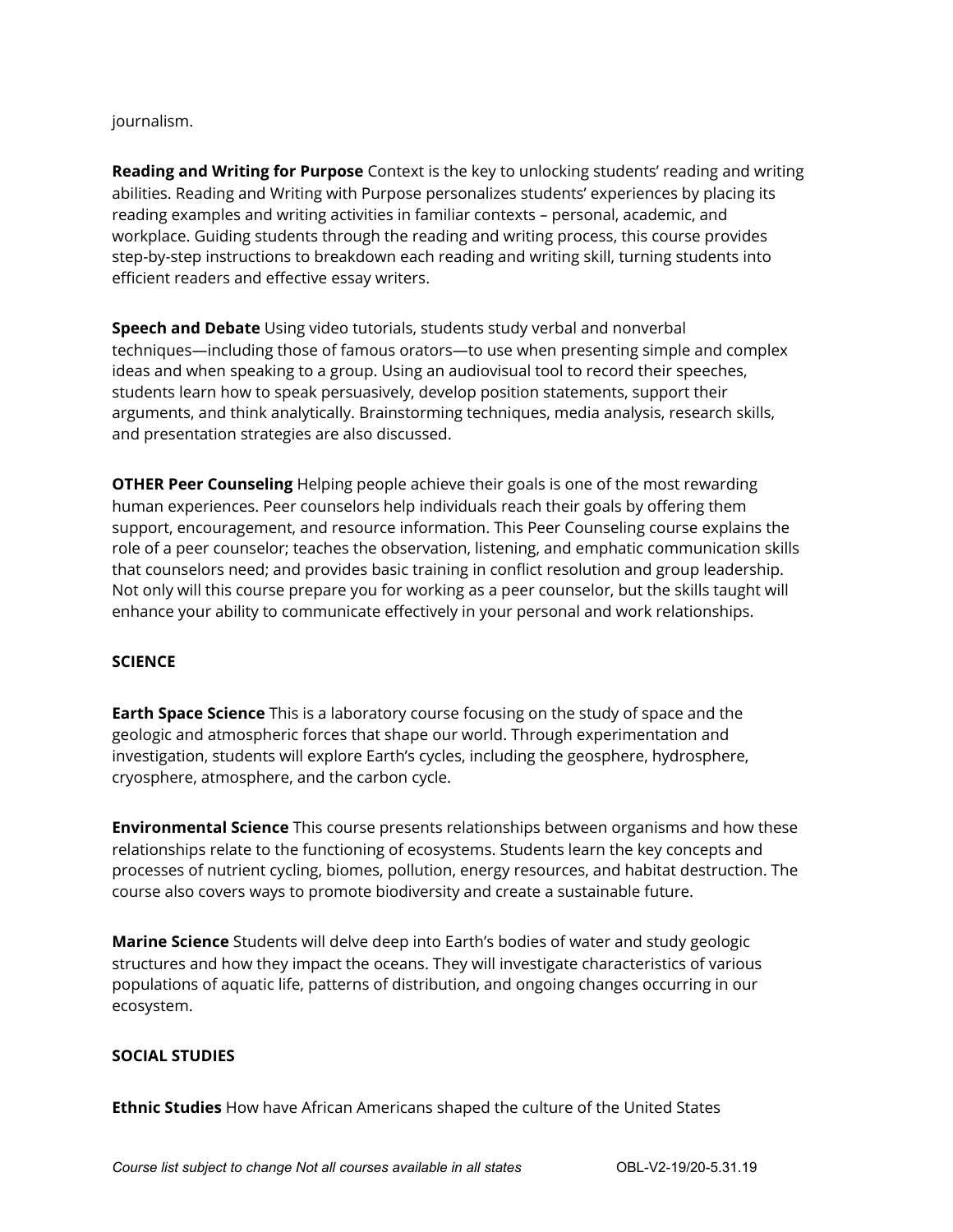throughout history? Tracing the accomplishments and obstacles of African Americans from the slave trade through emancipation to the modern African diaspora, you will learn about the political, economic, social, religious, and cultural factors that have influenced African American life. In African American history, you'll come face to face with individuals who changed the course of history and learn more about slavery, racism, and the civil rights movement. You will also explore how the history of African Americans influences current events today.

**Personal Finance** Through real-world applications and clear, engaging lessons, Personal Finance prepares students for making sound financial decisions. Exercises illustrate the influence of economics in daily life and show how financial decisions made today affect the future. The course covers topics such as financial and career planning; banking, savings, and investment programs; and stocks, bonds, and mutual funds.

**Psychology** Through this highly interactive course students will acquire an understanding of and an appreciation for human behavior, behavior interaction, and the progressive development of individuals.

#### **WORLD LANGUAGES**

**Chinese I** Spoken by one-fifth of the world's population, Mandarin is the dialect of Beijing and the basis for Modern Standard Chinese. This course emphasizes listening skills, including the mastery of Chinese tones and tonal changes, as well as vocabulary and grammar skills. Students also begin to identify and write Chinese characters.

**Chinese II** This course enables students to further develop the skills of listening to, speaking, reading, and writing Mandarin Chinese at a more advanced level. As they are immersed in Chinese culture, students expand their vocabulary, practice interacting with others, and learn the use of appropriate terms to communicate in various everyday situations.

**Chinese III** Students continue to expand their knowledge of Mandarin Chinese in this course. They build their knowledge of vocabulary, sentence patterns, and grammar points through communicative texts; enhance their listening and speaking skills through pronunciation and intonation; and work to improve their reading ability. Students advance their skills by learning to write in various formats, such as journals, essays, and letters, and by composing simplified Chinese characters. By studying Chinese culture, including origins, histories, anecdotes, and more, students learn to compare and contrast various aspects of this other culture with their own.

**French I** Students join various native French speakers as they offer a lively introduction to their language and rich culture. New words and phrases are introduced with pictures, audio clips and examples. After one semester, students engage in conversational French introducing themselves and exchanging basic information with others. Students also explore cultures of Canada and other French-speaking countries. Bon voyage!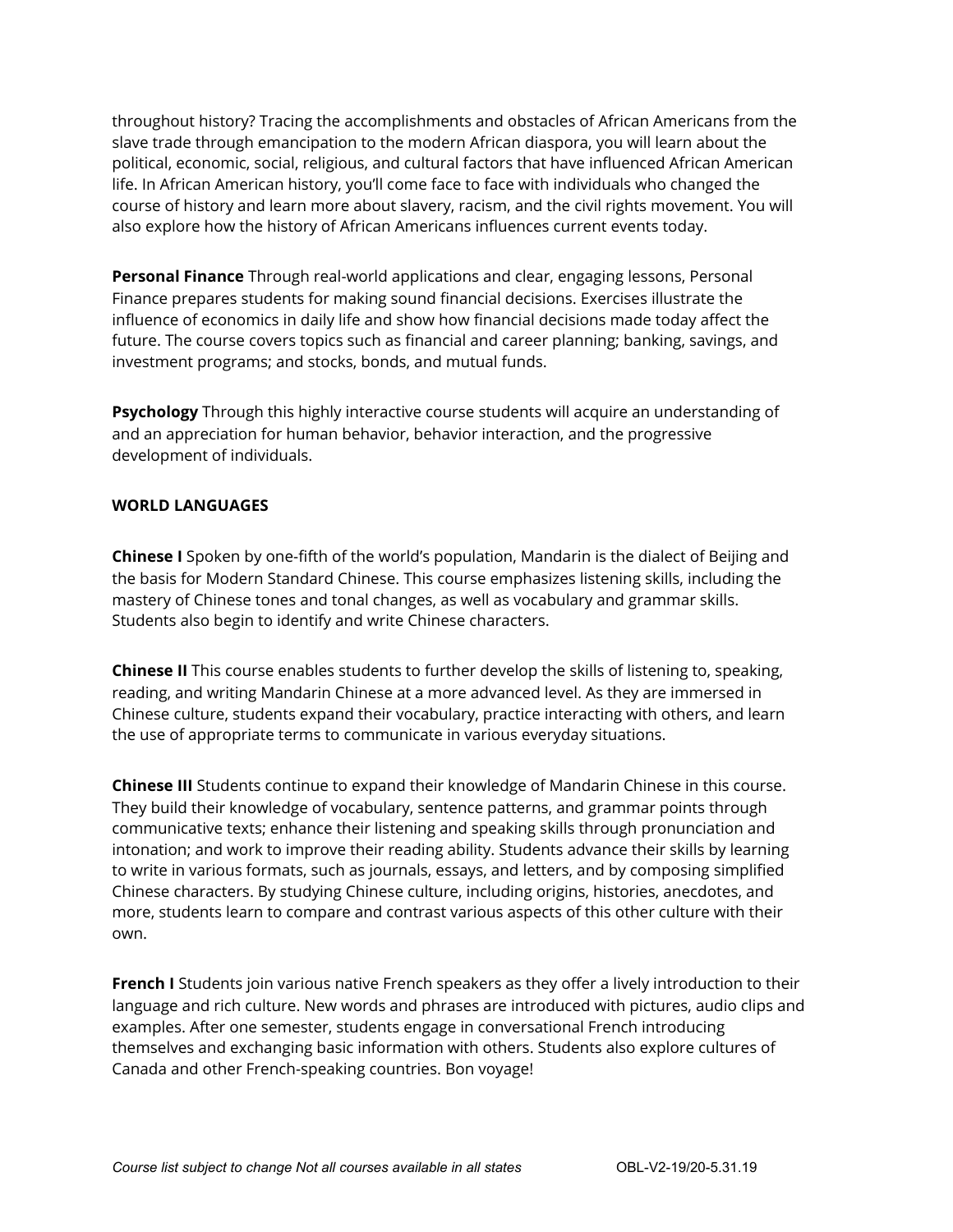**French II** Students join various native French speakers as they continue on their second-year journey through rich language and culture. They navigate French communicative skills with a heavy emphasis on listening and comprehension, in addition to speaking, reading and writing.

**French III** This course is designed for students with strong listening and speaking skills plus a solid vocabulary base. The focus is on verb conjugation, direct and indirect object pronouns, and tenses. Students also improve their writing and speaking skills as they study the culture, art, and governments of French-speaking countries.

**French IV** Students cover present, past, future, and conditional tense verbs, subjunctive mood, articles, and adjectives while delving more deeply into French culture. This course, rich in authentic reading material, uses native-speaker recordings to enrich the student's culture, grammar, and French vocabulary lessons.

**German I** Students use discussions and other activities to learn how to speak, read, write, and understand basic German. Simple grammar, punctuation, and spelling are reinforced with interactive lessons, games, and activities. Students also study German culture and history, as well as the influence of the German language.

**German II** In this course, students are introduced to increasingly complex vocabulary and grammar. There is more emphasis on improving spoken communication and listening comprehension.

**German III** Students learn to express themselves using an ever-increasing vocabulary, present-tense verbs, articles, and adjectives. Grammar is introduced and practiced in innovative and interesting ways with a variety of learning styles in mind, including listening, speaking, reading, and writing. Culture is sprinkled throughout the course in order to help the learner focus on the German-speaking world and its culture, people, geographical locations, and history.

**Japanese I** In today's business world, learning Japanese can be extremely valuable. This course focuses on spoken and written Japanese with a thorough grounding in Japanese culture. Using warm-up activities, reading, vocabulary studies, games, and multimedia presentations, students gain the foundation to communicate successfully in Japanese.

**Japanese II** Students practice listening, speaking, reading, and writing skills as they express themselves using new vocabulary, present-tense verbs, and adjectives. Grammar is introduced and practiced in innovative and interesting ways and with a variety of learning styles in mind. Students learn about the culture by focusing on the people, lifestyle, geography, and history of Japan.

**Latin I** Students build a foundation in Latin grammar and vocabulary as well as an appreciation and understanding of the Roman culture as the foundation for much of Western culture.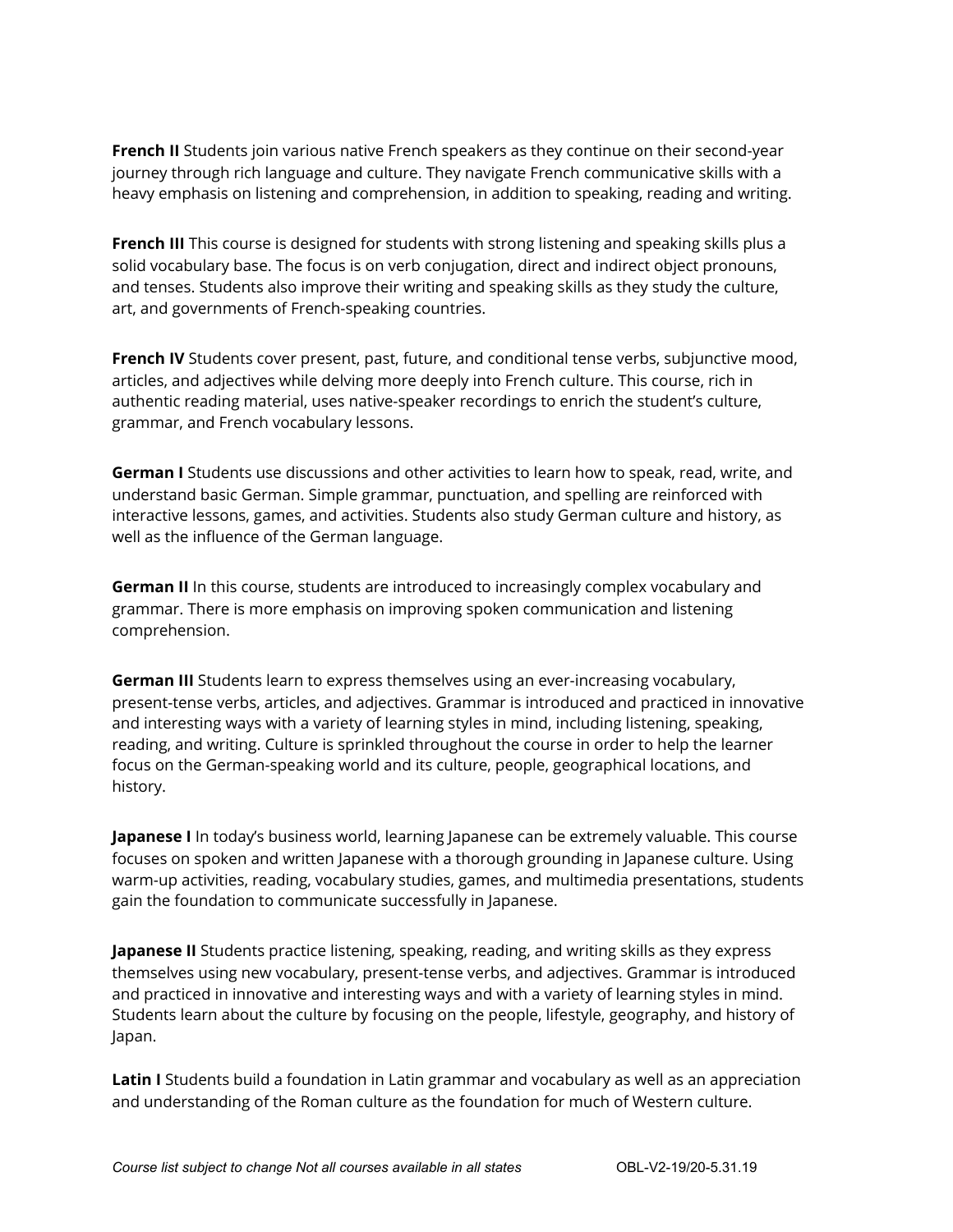Through the study of Latin, students will gain insights into the grammatical constructs of the English language as they increase their vocabulary and understanding of word origins.

**Latin II** Students build on their knowledge of Latin grammar and vocabulary and gain a solid foundation in the structure of the language as well as an understanding of the life and times of ancient Romans. They learn to appreciate how Roman engineering, art, commerce, and law systems were all supported by a clear, expressive, and flexible language.

**Latin III** Students expand their knowledge of Latin by exploring prose written and spoken by Roman figures such as Caesar, Cicero, and Catullus. Through exposure to authentic texts, students strengthen their vocabulary as well as their understanding and appreciation of well-crafted writing.

**Sign Language I** In this course, students are introduced to the fundamental concepts of American Sign Language. Students explore vocabulary, grammar, and conversational skills using basic signing and fingerspelling techniques. They are exposed to activities and exercises that help them understand the culture of deaf and hard-of-hearing people.

**Sign Language II** In this course, students continue their study of American Sign Language (ASL). Students expand their ASL vocabulary, grammar, and conversational skills. In addition, students complete activities and exercises that help them understand the culture of the deaf and hard-of-hearing community, including analyzing Deaf View/Image Art (De'VIA).

**Spanish I** Students cover basic vocabulary, grammar, spelling, and punctuation to build a solid foundation for further study. Assignments include engaging in simple conversation, writing paragraphs, and listening to Spanish dialogue. Students also converse with a native speaker and study the history and culture of Spanish-speaking peoples.

**Spanish II** As they engage in more advanced conversations, write paragraphs and stories, and translate to and from Spanish, students improve their vocabulary and grammar. Intense listening comprehension exercises aid in understanding more complex thoughts and subjects. Students also practice their speaking skills through conversations with a native speaker.

**Spanish III** Students build their vocabulary and communication skills even further in Spanish III. Advanced grammar, including the study of tenses, sentence structure, and punctuation, is covered. Students also practice correct accents and learn to comprehend real-world native speech.

**Spanish IV** The fourth year of Spanish covers advanced grammar, including present, past, future, and conditional tense verbs, subjunctive mood, articles, and adjectives. Students focus on the Spanish-speaking world and its culture, people, geographical locations, and history.

#### **HEALTH AND PE**